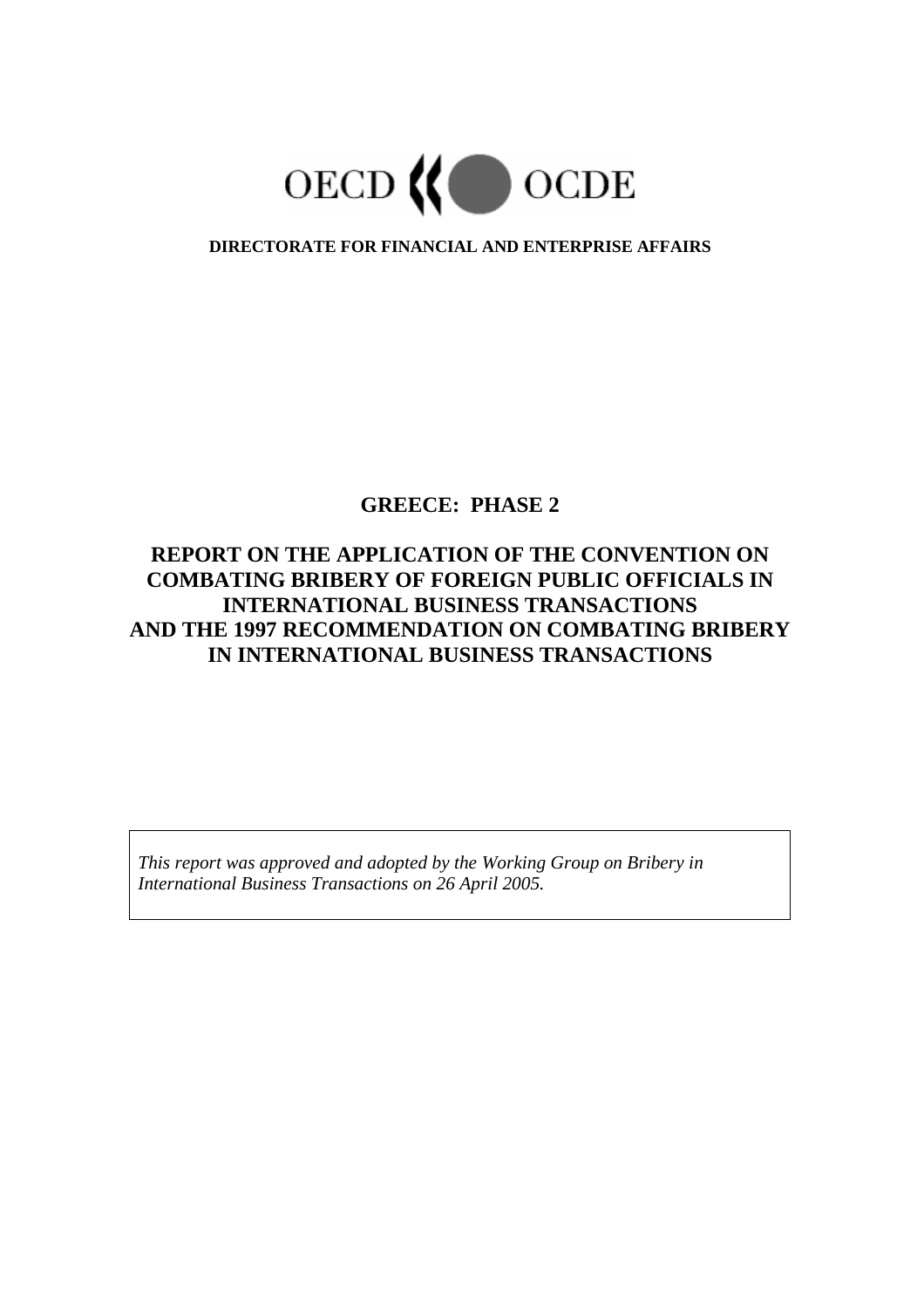# **TABLE OF CONTENTS**

| А.        |     |                                                                                       |  |
|-----------|-----|---------------------------------------------------------------------------------------|--|
| 1.        |     |                                                                                       |  |
| 2.        |     |                                                                                       |  |
|           | (a) |                                                                                       |  |
|           | (b) |                                                                                       |  |
|           | (c) |                                                                                       |  |
|           | (d) |                                                                                       |  |
| 3.        |     |                                                                                       |  |
| <b>B.</b> |     |                                                                                       |  |
| 1.        |     | Awareness-Raising Initiatives within the Public Sector (Excluding Law Enforcement and |  |
|           |     |                                                                                       |  |
| 2.        |     |                                                                                       |  |
|           | (a) |                                                                                       |  |
|           | (b) |                                                                                       |  |
|           | (c) |                                                                                       |  |
|           | (d) |                                                                                       |  |
| 3.        |     |                                                                                       |  |
|           | (a) |                                                                                       |  |
|           | (b) |                                                                                       |  |
|           | (c) |                                                                                       |  |
|           | (d) |                                                                                       |  |
|           | (e) |                                                                                       |  |
| 4.        |     |                                                                                       |  |
| 5.        |     |                                                                                       |  |
| 6.        |     |                                                                                       |  |
|           | (a) |                                                                                       |  |
|           | (b) |                                                                                       |  |
|           | (c) |                                                                                       |  |
| 7.        |     |                                                                                       |  |
|           | (a) | (i)                                                                                   |  |
|           |     | (ii)                                                                                  |  |
|           | (b) |                                                                                       |  |
|           |     | (i)                                                                                   |  |
|           |     | (ii)                                                                                  |  |
| 8.        |     |                                                                                       |  |
|           | (a) |                                                                                       |  |
|           | (b) |                                                                                       |  |
|           | (c) |                                                                                       |  |
|           | (d) |                                                                                       |  |
| 9.        |     |                                                                                       |  |
|           | (a) |                                                                                       |  |
|           | (b) |                                                                                       |  |
| C.        |     |                                                                                       |  |
| 1.        |     |                                                                                       |  |
|           | (a) |                                                                                       |  |
|           |     | Division of Competence between the Body for the Prosecution of Economic<br>(i)        |  |
|           |     |                                                                                       |  |
|           |     | (ii)                                                                                  |  |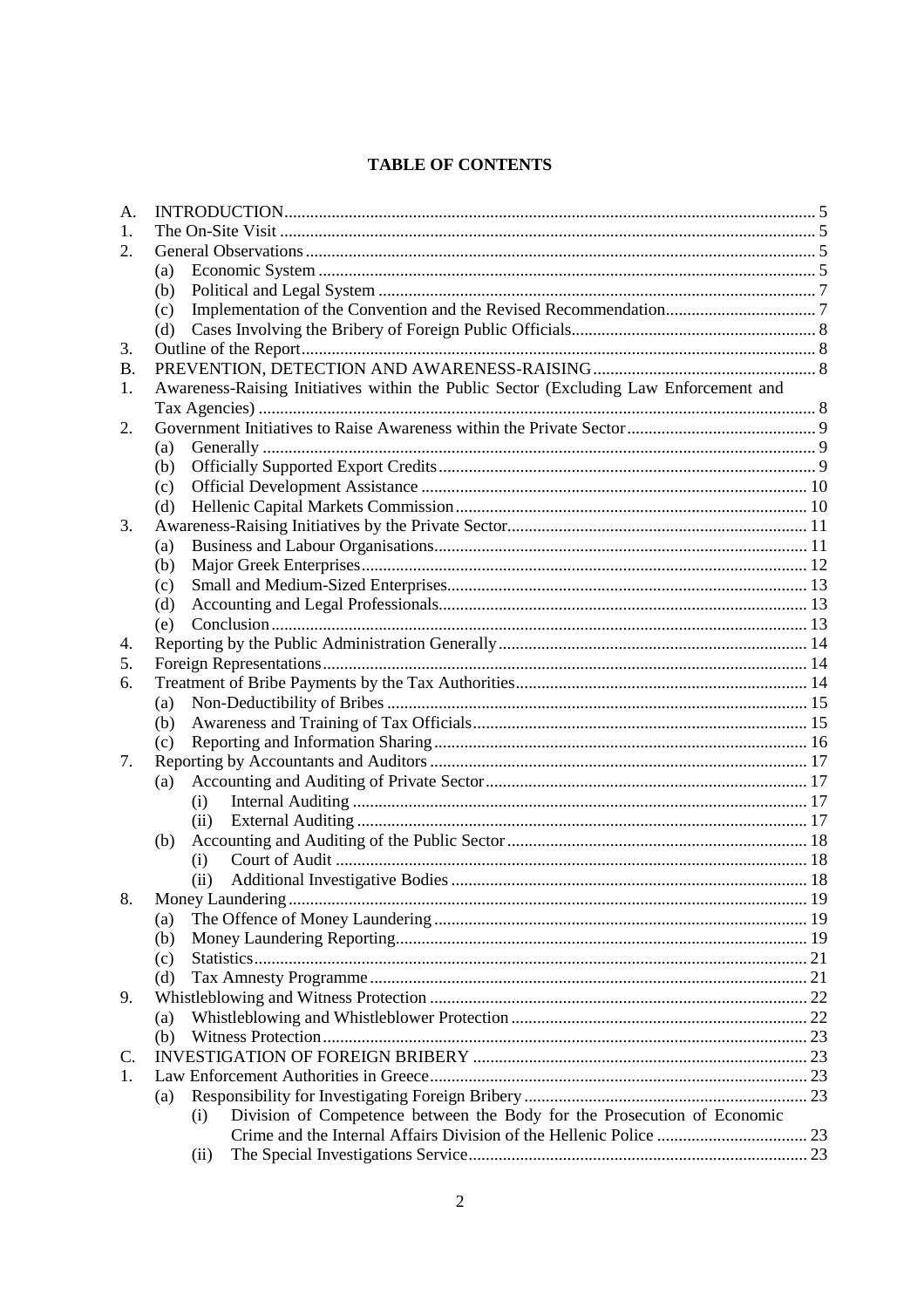|    | (b) |                                                                                |  |
|----|-----|--------------------------------------------------------------------------------|--|
|    |     | (i)                                                                            |  |
|    |     | (ii)                                                                           |  |
| 2. |     |                                                                                |  |
| 3. |     |                                                                                |  |
| 4. |     |                                                                                |  |
|    | (a) |                                                                                |  |
|    |     |                                                                                |  |
| D. |     |                                                                                |  |
| 1. |     |                                                                                |  |
|    | (a) |                                                                                |  |
|    |     | (i)                                                                            |  |
|    |     | Use of an Official's Position in Excess of His/Her Powers and Direct<br>(ii)   |  |
|    |     |                                                                                |  |
|    |     | (iii)                                                                          |  |
|    |     | (iv)                                                                           |  |
|    | (b) |                                                                                |  |
|    |     | (i)                                                                            |  |
|    |     | (ii)                                                                           |  |
|    | (c) |                                                                                |  |
|    |     | (i)                                                                            |  |
|    |     | (ii)                                                                           |  |
|    |     | Political Offences and Offences Affecting International Relations  30<br>(iii) |  |
|    |     | Immunity from Prosecution for Present and Former Ministers and Deputy<br>(iv)  |  |
|    |     |                                                                                |  |
|    |     |                                                                                |  |
|    |     |                                                                                |  |
|    | (d) |                                                                                |  |
| 2. |     |                                                                                |  |
|    | (a) |                                                                                |  |
|    | (b) |                                                                                |  |
|    | (c) |                                                                                |  |
|    | (d) |                                                                                |  |
|    | (e) |                                                                                |  |
|    |     |                                                                                |  |
|    | (a) |                                                                                |  |
|    | (b) |                                                                                |  |
|    | (c) |                                                                                |  |
|    | (d) |                                                                                |  |
| Е. |     |                                                                                |  |
| 1. |     |                                                                                |  |
|    | (a) |                                                                                |  |
|    | (b) |                                                                                |  |
| 2. |     |                                                                                |  |
| 3. |     |                                                                                |  |
|    | (a) |                                                                                |  |
|    | (b) |                                                                                |  |
|    | (c) |                                                                                |  |
| F. | (d) | RECOMMENDATIONS OF THE WORKING GROUP AND FOLLOW-UP 44                          |  |
|    |     |                                                                                |  |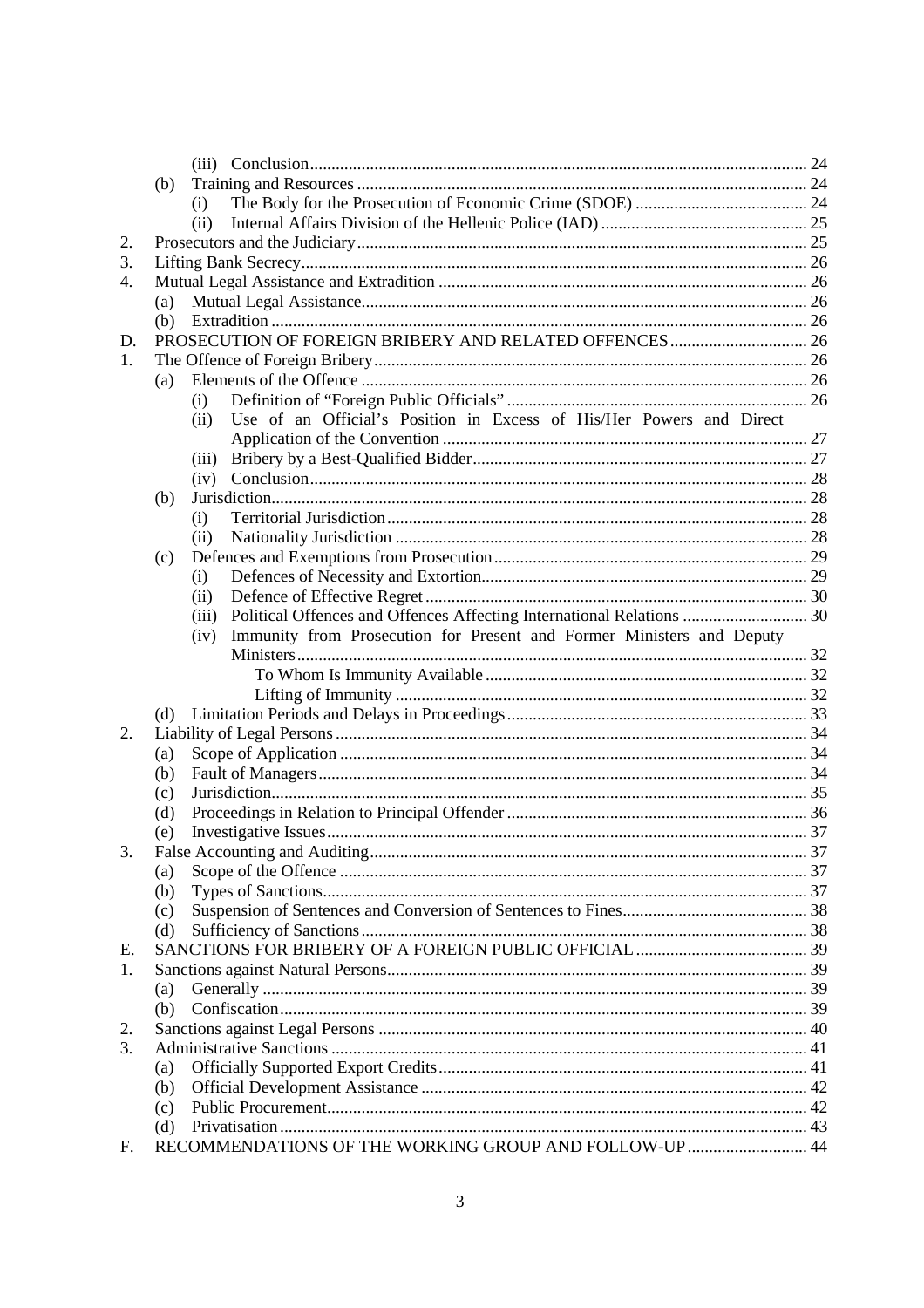|               | ANNEX 2 EXCERPTS FROM RELEVANT LEGISLATION (UNOFFICIAL TRANSLATIONS |  |
|---------------|---------------------------------------------------------------------|--|
|               |                                                                     |  |
|               |                                                                     |  |
|               | ANNEX 3 CONVENTIONS AND TREATIES ON MUTUAL LEGAL ASSISTANCE AND     |  |
| 1.            |                                                                     |  |
|               |                                                                     |  |
|               |                                                                     |  |
| $\mathcal{D}$ |                                                                     |  |
|               | (a)                                                                 |  |
|               | (b)                                                                 |  |
|               |                                                                     |  |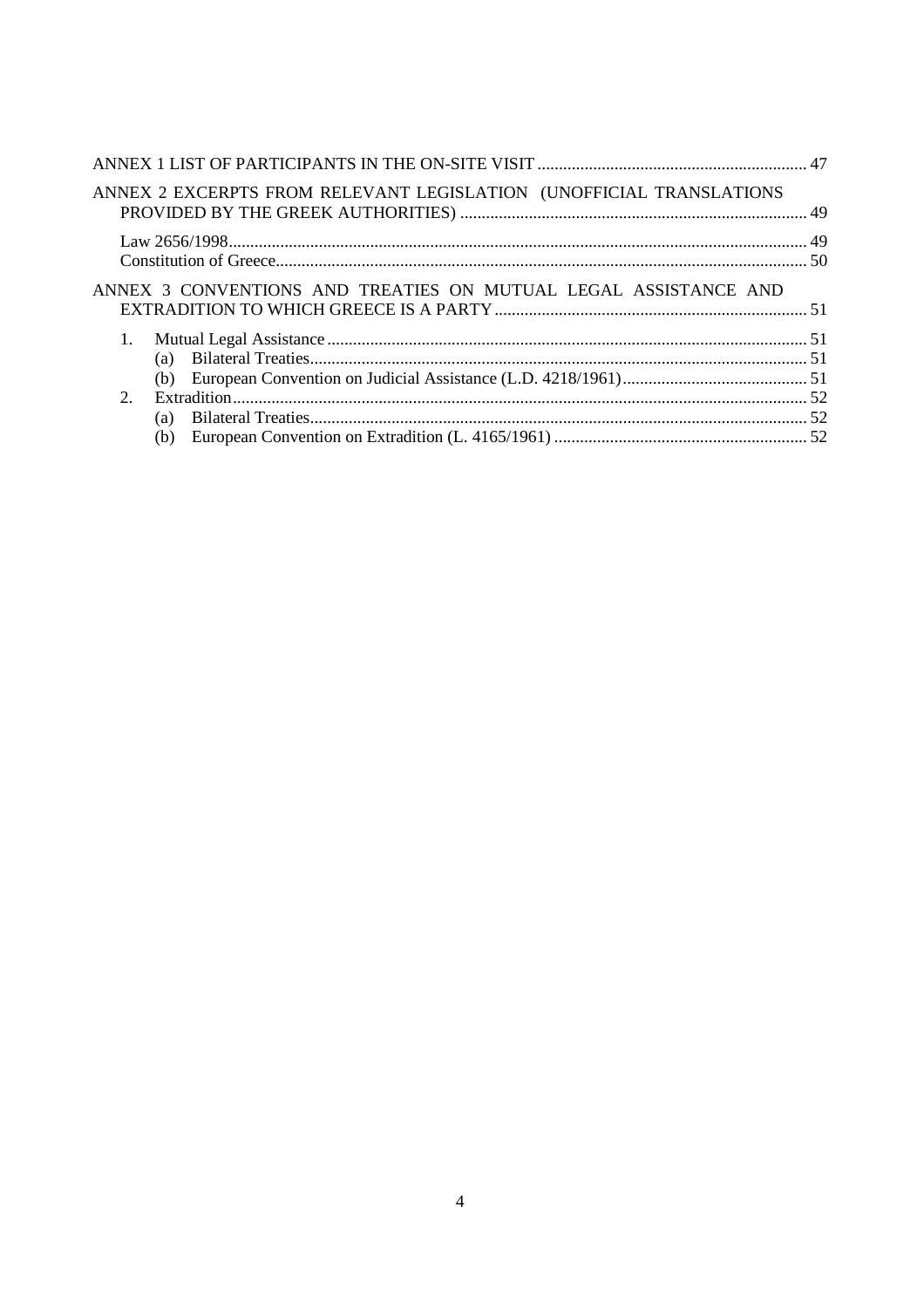# **A. INTRODUCTION**

# **1. The On-Site Visit**

1. From 4 to 8 October 2004, a team from the OECD Working Group on Bribery in International Business Transactions (Working Group) visited Athens, Greece as part of the Phase 2 self- and mutual evaluation of the implementation of the Convention on Combating Bribery of Foreign Public Officials in International Business Transactions (the Convention) and the 1997 Revised Recommendation (the Revised Recommendation). The purpose of the visit was to examine Greece's structures for enforcing the laws and rules implementing these OECD instruments, and to assess their application in practice.

2. The Greek authorities were co-operative during the entire Phase 2 examination process. Prior to the visit, Greece responded to the Phase 2 Questionnaire and a supplemental questionnaire. Greece also provided relevant legislation and case law. The examination team analysed these materials and conducted independent research to obtain additional points of view. During the visit, Greece provided the examination team with sufficient access to government representatives and the meetings were wellattended, particularly by the Greek private sector.<sup>1</sup> Following the visit, the Greek authorities continued to provide additional information.

3. The examination team expresses its appreciation of the hard work and professionalism of the Greek authorities throughout the examination process.

# **2. General Observations**

# *(a) Economic System*

4. As of 2001, Greece had a population of almost 11 million, with roughly 3.2 million in the Athens Metropolitan Area and 1.0 million in Thessaloniki.<sup>2</sup> The country borders Albania, Bulgaria, Turkey and the Former Yugoslav Republic of Macedonia.<sup>3</sup>

5. Greece's mixed capitalist economy is the 19<sup>th</sup> largest of the 30 OECD countries. Its per capita gross domestic product (GDP) ranks  $23<sup>rd</sup>$  in the OECD and  $36<sup>th</sup>$  in the world. Tourism accounts for 15% of GDP, while the contribution of agriculture, forestry and fisheries to GDP is the largest in the European Union (EU) in relative terms.<sup>4</sup> The Greek government reports that the informal economy is the largest in

<sup>|&</sup>lt;br>|<br>| See the List of Participants in the Annex 1.

<sup>2</sup> National Statistical Service of Greece, 2001 Census; OECD (2004), *Territorial Review of Athens, Greece*, OECD, Paris, p. 55; OECD (2002), *Economic Surveys: Greece*, OECD, Paris, p. 7.

 $\overline{\mathbf{3}}$  U.S. Central Intelligence Agency (11 May 2004), *The World Fact Book*, U.S. Central Intelligence Agency, Washington, D.C.

<sup>4</sup> GDP measured on a purchasing power parity basis. OECD (2004), *OECD in Figures*, OECD, Paris, pp. 12- 13; OECD (May 2004), *OECD Main Economic Indicators*, OECD, Paris; The World Bank (April 2004), *World Development Indicators Database*, The World Bank; The Economist Intelligence Unit (2004), *Country Profile – Greece*, The Economist Intelligence Unit, London, p. 34.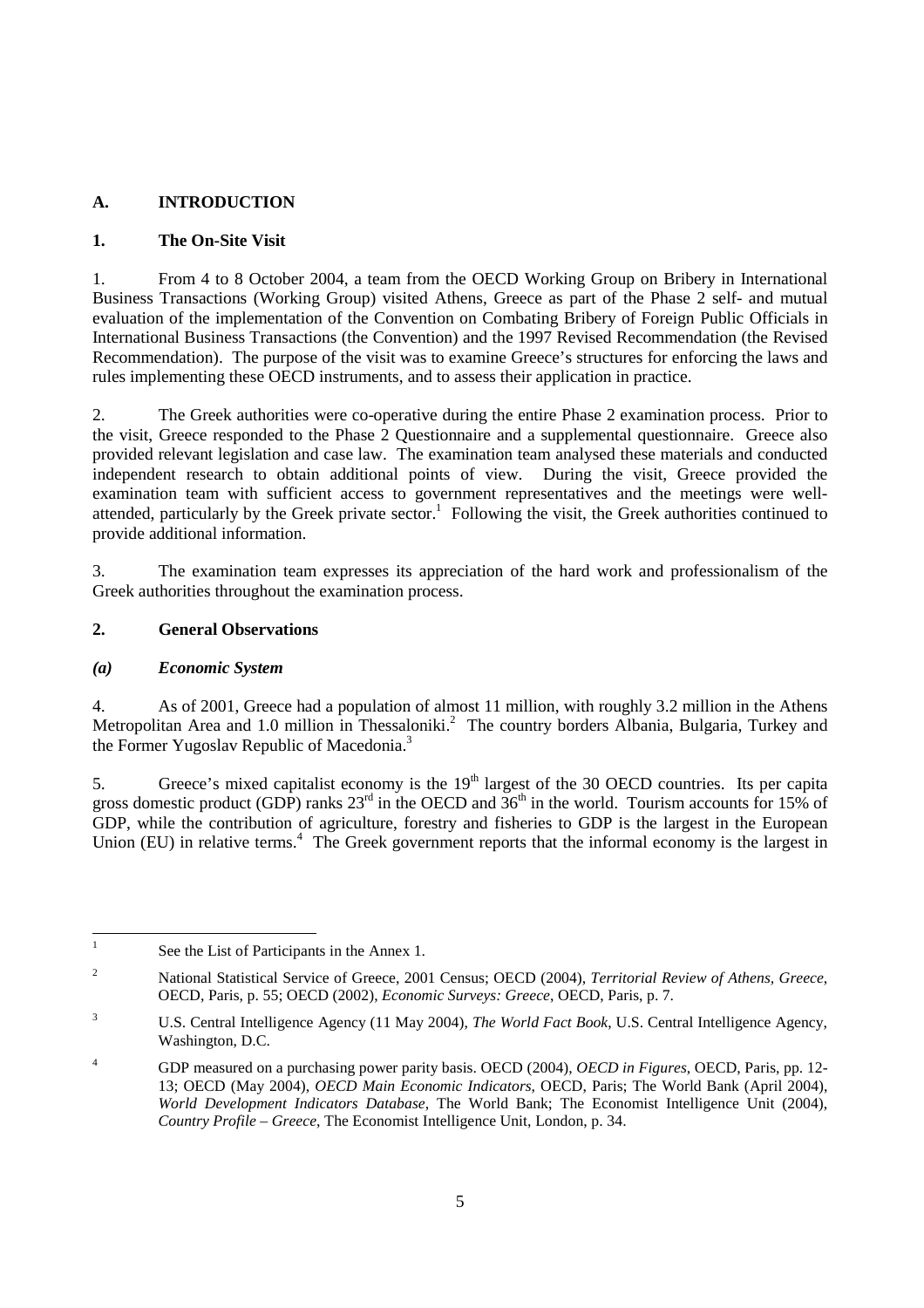Europe and accounts for 20-40% of the economic output of Athens.<sup>5</sup> Another report places the national figure at  $25-30\%$ .<sup>6</sup>

6. In terms of trade, the Greek economy is focused mainly on the domestic market, thus leaving the country with a sizeable trade deficit. Trade amounts to roughly a quarter of GDP, which is similar to the EU average but lower than the average for smaller countries. From 1997 to 2002, exports fell by an annual average of 1.5% while imports increased by an annual average of  $2.0\%$ .<sup>7</sup> Recent data point to a marked decline in nominal exports to major OECD countries and the euro area. This was partly offset by a continuation of buoyant exports to the Balkans, central Europe, the former Soviet Union and other non-OECD countries.<sup>8</sup>

7. In 2002, Greece's major exports included manufactured goods (20.55%), miscellaneous manufactured articles (17.86%), food and live animals (16.88%), machinery and transport equipment (13.25%), and chemicals and related products (9.78%). Major imports were machinery and transport equipment (32.89%), manufactured goods (14.68%), mineral fuels, lubricants and related materials  $(13.88\%)$ , miscellaneous manufactured articles (12.14%), and chemicals and related products (10.99%).<sup>9</sup> In addition, Greece has the world's largest beneficially-owned shipping fleet (approximately one in six of all deadweight tonnes afloat). $^{10}$ 

8. In terms of foreign direct investment (FDI), Greek companies have invested extensively in the Balkans, Central Eastern Europe and the former Soviet Union in areas including banking, telecommunications, construction, food and retail.<sup>11</sup> Greece is also actively integrating its energy infrastructure with that of the Balkan states and aims to become the major Balkan energy hub by  $2010^{12}$ 

9 OECD Database.

 5 OECD (2004), *Territorial Review of Athens, Greece*, OECD, Paris, pp. 56 and 83.

<sup>6</sup> The Economist Intelligence Unit (2004), *Country Profile – Greece*, The Economist Intelligence Unit, London, pp. 37 and 42.

<sup>7</sup> OECD (2004), *Territorial Review of Athens, Greece*, OECD, Paris, p. 78; OECD (2002), *Economic Survey of Greece*, OECD, Paris, p. 102; OECD (May 2004), *OECD Main Economic Indicators*, OECD, Paris.

<sup>8</sup> In 2002 these countries accounted for 33.4% of the total value of exports (OECD (2002), *Economic Survey of Greece*, Paris, p. 28; The Economist Intelligence Unit (2004), *Country Profile – Greece*, The Economist Intelligence Unit, London, p. 55). In 2002, Greece's major export partners in commodities were (USD): (1) Germany (1.123 bn), (2) Italy (914 m), (3) United Kingdom (670 m), (4) Bulgaria (577 m), (5) United States (570 m), (6) Cyprus (511 m), (7) France (384 m), (8) Turkey (362 m), (9) Former Yugoslav Republic of Macedonia (341 m), (10) Albania (335 m). Its major import partners in commodities were (USD billion): (1) Germany (3.962), (2) Italy (3.739), (3) Russian Federation (2.386), (4) South Korea (1.938), (5) France (1.848), (6) Netherlands (1.813), (7) United States (1.529), (8) Belgium (1.416), (9) United Kingdom (1.323), (10) Spain (1.253) (OECD Database).

<sup>10</sup> The Economist Intelligence Unit (2004), *Country Profile – Greece*, The Economist Intelligence Unit, London, p. 25.

<sup>11</sup> Kamaras, A. (2001), *A Capitalist Diaspora: The Greeks in the Balkans*, Hellenic Observatory (London), pp. 41-42; The Economist (10 October 2002), "Good Neighbours", The Economist, London.

<sup>12</sup> Energy Information Administration (4 August 2003), *Country Analysis Briefs - Greece*, U.S. Department of Energy, www.eia.doe.gov. Top sources of inward FDI in 2001 were (USD million): (1) Portugal (951.5); (2) Netherlands (300.3); (3) United Kingdom (224.2); (4) Belgium-Luxembourg (112.7); (5) Denmark (84.5). Top destinations of outward FDI in 2001 were (USD million): (1) United States (195.4); (2) United Kingdom (136); (3) Germany (56.4); (4) Bulgaria (38.1); (5) Hong Kong, China (15.9) (OECD Database; last update 9 April 2002).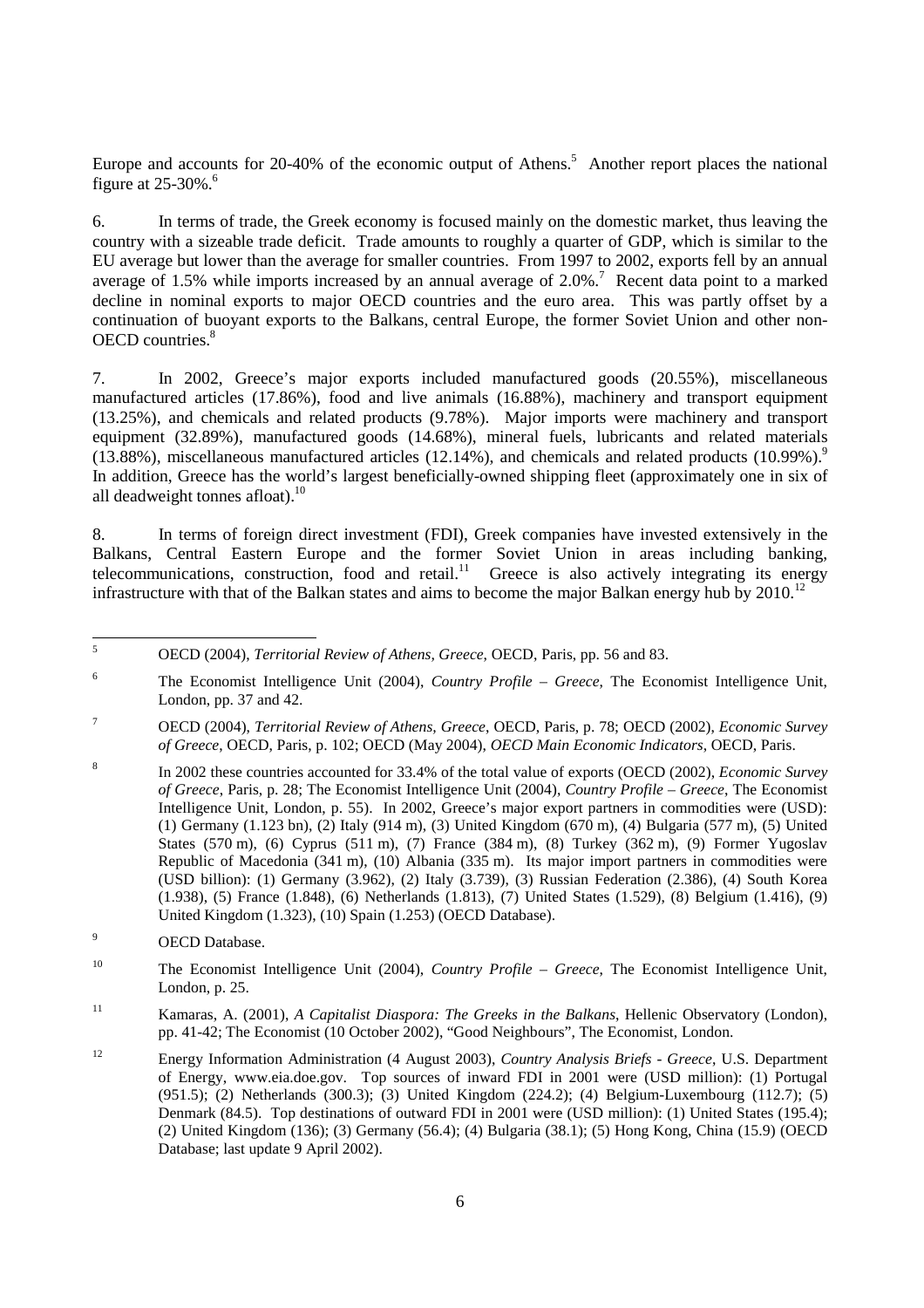9. Small and medium-sized enterprises (SMEs) play a significant role in the Greek economy, constituting almost 99% of Greek businesses. Greek SMEs produce 19% of exports and contribute up to 12% of GDP. Based on a 1998 census, 96.3% out of 509 000 enterprises had fewer than nine employees. Greek SMEs comprise both traditional and modern enterprises and are characterised by very different structural and operational patterns.<sup>13</sup> In addition to approximately 20 large enterprises, there are 3 500 SMEs active in the Balkans. Seventy-five percent of these firms operate in northern Greece.<sup>14</sup>

# *(b) Political and Legal System*

10. Greece is a parliamentary republic. The legislative branch consists of a 300-seat unicameral Parliament (*Vouli ton Ellinon*) whose members are elected by direct popular vote to four-year terms. The Parliament has exclusive jurisdiction to enact criminal laws. The chief of state is a President who is elected to a five-year term by Parliament. The executive branch of government is led by an elected Prime Minister. The Council of Ministers (cabinet) is appointed by the President on the recommendation of the Prime Minister<sup>15</sup>

11. Greece's judiciary is divided into courts of first instance, courts of appeal or higher courts and the *Areios Paghos*, the supreme criminal court. The President appoints judges for life after consultation with a judicial council. Courts may refuse to apply statutes on grounds of unconstitutionality. Lower courts are not obliged to follow the *Areios Paghos*, though such decisions may be reversed on appeal. The *Areios Paghos* generally follows its own precedents. The works of legal scholars are not sources of law but can be very influential. $16$ 

12. Prosecutions are conducted by the Public Prosecutors Office, which is divided by geographic region and level of court. Prosecutors are bound by the principle of mandatory prosecution, *i.e.* they must commence proceedings upon receiving information of a crime; they have no discretion to not proceed.

# *(c) Implementation of the Convention and the Revised Recommendation*

13. Greece implemented the Convention by enacting Law 2656/1998 (see Annex 2). After the Phase 1 review in July 1999, Greece amended several aspects of the Law on the recommendation of the Working Group. The revised Law refers to the definition of "foreign public officials" in the Convention and expressly permits confiscation of the proceeds of foreign bribery. It also expands administrative liability to all legal persons (not only enterprises) (Article 9, Law 3090/2002).

14. Both the previous and the present, recently-elected governments have undertaken several initiatives to combat corruption. In 1999, Greece began to require certain public officials and their families to declare their assets annually. In 2003, the programme was expanded to additional officials. According to the Greek authorities, corruption was a major issue in the March 2004 elections. Since being elected,

<sup>13</sup> 13 OECD (2004), *Territorial Review of Athens, Greece*, OECD, Paris, p. 92.

<sup>&</sup>lt;sup>14</sup> Gilson, G. (12 April 2002), "Cash to Enhance Peace", Athens News, Athens.

<sup>15</sup> U.S. Central Intelligence Agency (11 May 2004), *The World Fact Book*, U.S. Central Intelligence Agency, Washington, D.C.

<sup>16</sup> Spinellis, D. and Spinellis, C.D. (1999), *Criminal Justice Systems in Europe and North America – Greece*, Heuni, Helsinki, pp. 30-31; Christodoulou D. Ph., "Introduction to the Greek Legal System", *Guide to Doing Business in Greece*, American Hellenic Institute, Washington, D.C.; Dagtoglou, P.D. (1993), "Constitutional and Administrative Law", *Introduction to Greek Law*, Kluwer and Sakkoulas, Deventer, pp. 21-52; U.S. Central Intelligence Agency (11 May 2004), *The World Fact Book*, U.S. Central Intelligence Agency, Washington, D.C.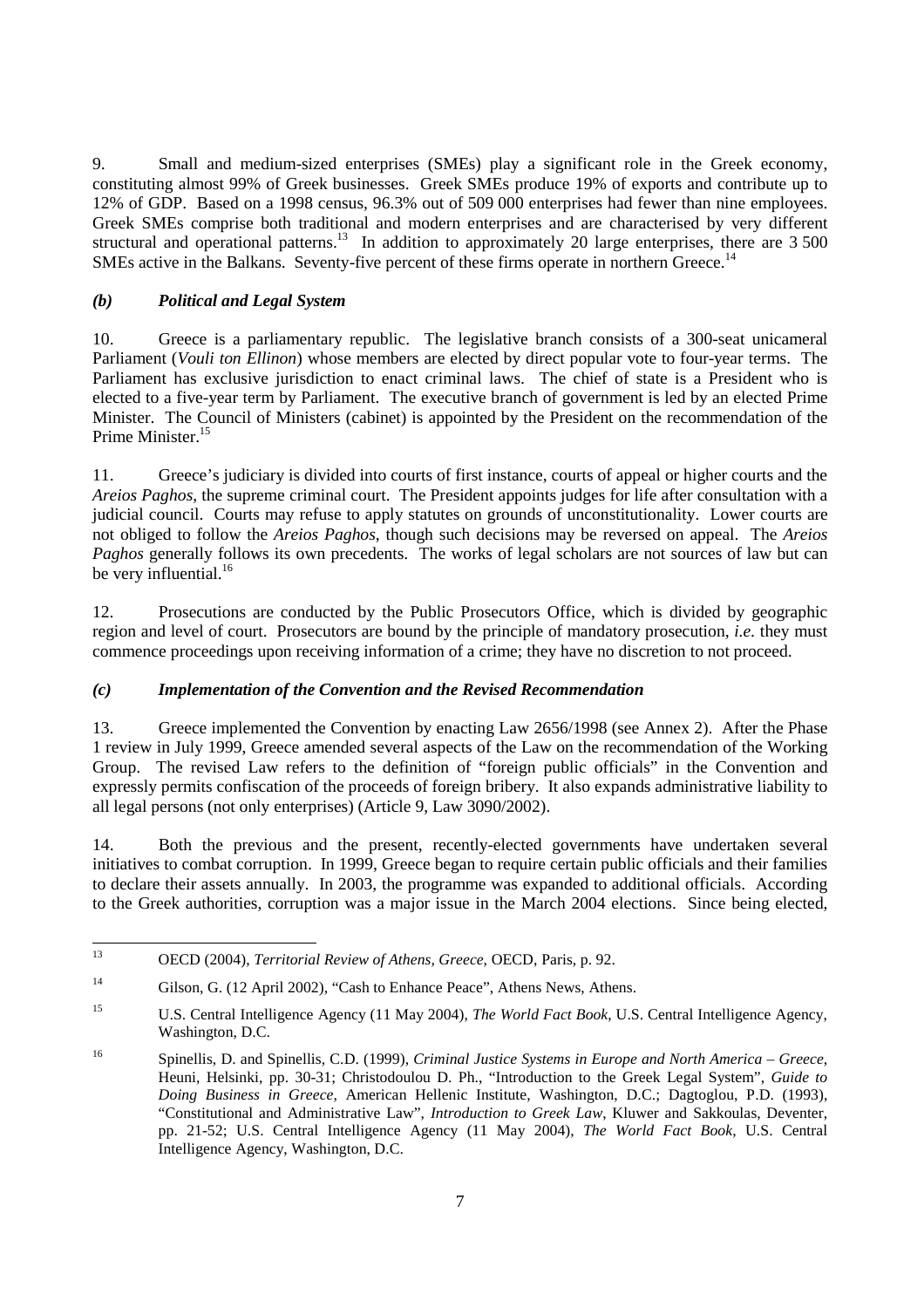the present government has appointed a commission to review all non-criminal legislation that might facilitate corruption. The Ministry of Interior, Public Administration and Decentralisation has announced several initiatives to improve the government's transparency and accessibility. Parliament is considering a bill to ban persons with interests in media companies from competing for public contracts. It should be noted, however, that almost all of these efforts focus on domestic and not foreign corruption.

# *(d) Cases Involving the Bribery of Foreign Public Officials*

15. Greece has had no prosecutions of foreign bribery.

## **3. Outline of the Report**

16. The report is structured as follows. Part B examines Greece's efforts to prevent, detect and raise awareness of foreign bribery. Part C-E look at the investigation, prosecution and sanctioning of foreign bribery. Part F sets out the recommendations of the Working Group and issues that require follow-up.

## **B. PREVENTION, DETECTION AND AWARENESS-RAISING**

17. In general, Greece has made commendable efforts to raise awareness and to train its officials to fight domestic corruption. Until very recently, however, little has been done concerning foreign bribery and the Convention. Officials at the on-site visit frankly admitted that there were few people who were aware of the Convention in the first few years after its ratification, though they are hopeful that the situation will improve.

18. This low level of awareness of foreign bribery may largely be due to the policy of the Greek government (as described by one official) to give domestic bribery greater priority over foreign bribery. Representatives of civil society also expressed concerns over the enforcement and investigation of foreign bribery. One NGO and a journalist described a lack of "political will" in investigating and prosecuting bribery. Several participants believed that enforcement is ineffective because of insufficient training for law enforcement agencies and the absence of a government policy against corruption.

## **1. Awareness-Raising Initiatives within the Public Sector (Excluding Law Enforcement and Tax Agencies)**

19. At the time of the on-site visit, apart from law enforcement agencies and diplomatic officials, the Greek government appeared to have made few efforts to raise awareness of the Convention within the public sector. Several Greek government bodies (such as the Ministries of Finance and Economy (MOFE), Justice, and the Interior, Public Administration and Decentralisation, and the Hellenic Capital Markets Commission, Greece's securities market regulator) deal with foreign companies or Greek companies which operate internationally. Yet, the government had not trained or raised awareness of the Convention amongst the staff of these bodies. The MOFE stated that it had recently conducted meetings on the Convention because of the impending Phase 2 on-site visit. It discovered that many people in the MOFE (apart from members of the Body for the Prosecution of Economic Crime (SDOE), which is the body designated to investigate foreign bribery under Law 2656/1998) did not know about the Convention, and "some had reservations about the Convention" when they were told about it. It was also unclear whether agencies which provide officially supported export credit (the Export Credit Insurance Organisation) and official development assistance (Hellenic Aid) had undertaken awareness-raising activities for their staff (see Sections E.3(a) and (b)).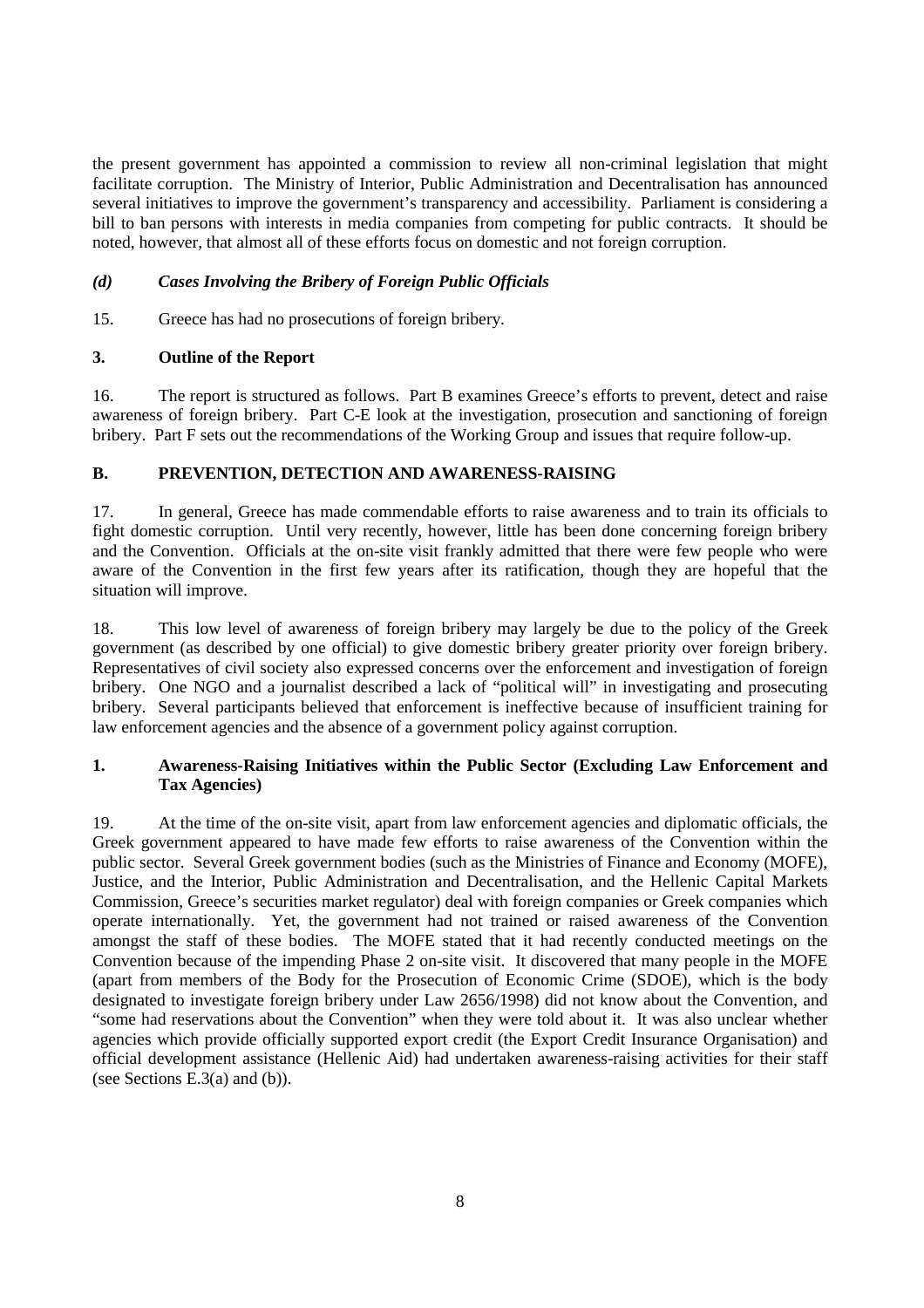## *Commentary*

*The lead examiners recommend that Greece make more efforts to raise the awareness of the Convention and Law 2656/1998 in the public sector, particularly in the Ministries of Finance and Economy, Justice, and the Interior, Public Administration and Decentralisation, the Hellenic Capital Markets Commission, the Export Credit Insurance Organisation and Hellenic Aid.* 

## **2. Government Initiatives to Raise Awareness within the Private Sector**

## *(a) Generally*

20. As in the public sector, at the time of the on-site visit, little had been done to raise the awareness of the Convention and Law 2656/1998 amongst the Greek business community, academics and relevant professionals. The Ministry of Justice and the Ministry of Finance and Economy (MOFE) had not engaged in such activities. These Ministries had not issued brochures or circulars to publicise the Convention or Law 2656/1998, nor had they referred to these instruments on their web-sites. The MOFE promoted the OECD Guidelines for Multinational Enterprises only until 2002 when it ran into "administrative difficulties". The web-site of the Hellenic Centre for Exports, however, continues to refer to the Guidelines, the Convention and the Revised Recommendation.

21. Greece reported, however, that there have been various activities after the on-site visit to raise the awareness of foreign bribery and the Convention. The Ministry of Justice has created a new web-page dedicated to anti-corruption legislation, including the implementation of the Convention and other international instruments to which Greece is or will soon be a party.<sup>17</sup> The web-sites of several other ministries and authorities now refer to corruption issues and the Convention<sup>18</sup> or link to other web-sites that do so. These developments are encouraging.

# *(b) Officially Supported Export Credits*

22. Export credit agencies deal with companies that participate in the international market and thus could play an important role in raising awareness of the Convention and in discovering foreign bribery cases. In Greece, officially supported export credits are administered by the Export Credit Insurance Organisation (ECIO), a "legal entity of private law" supervised by the Ministry of Economy and Finance. Most of the services of the ECIO are provided to small firms which form the majority of exporters in Greece<sup>19</sup>

23. The ECIO has made some efforts to communicate the Convention to its clients. According to a recent OECD survey,<sup>20</sup> Greece informs all applicants requesting officially supported export credit about the

<sup>17</sup> Greece has ratified the 1999 Council of Europe Civil Law Convention on Corruption. It is in the process of ratifying the 1999 Council of Europe Criminal Law Convention on Corruption and the 2003 UN Convention on Corruption.

<sup>&</sup>lt;sup>18</sup> These include the web-sites of the Ministry of Foreign Affairs, the Ministry of Finance and Economy, and the Body for the Prosecution of Economic Crime (SDOE).

<sup>19</sup> OECD Working Party on Export Credits and Credit Guarantees (2004), *Officially-Supported Export Credits and Small Exporters*, OECD, Paris.

<sup>20</sup> OECD Working Party on Export Credits and Credit Guarantees (2004), *Responses to the 2002 Survey on Measures Taken to Combat Bribery in Officially Supported Export Credits – As of 12 October 2004*, OECD, Paris, TD/ECG(2004)15.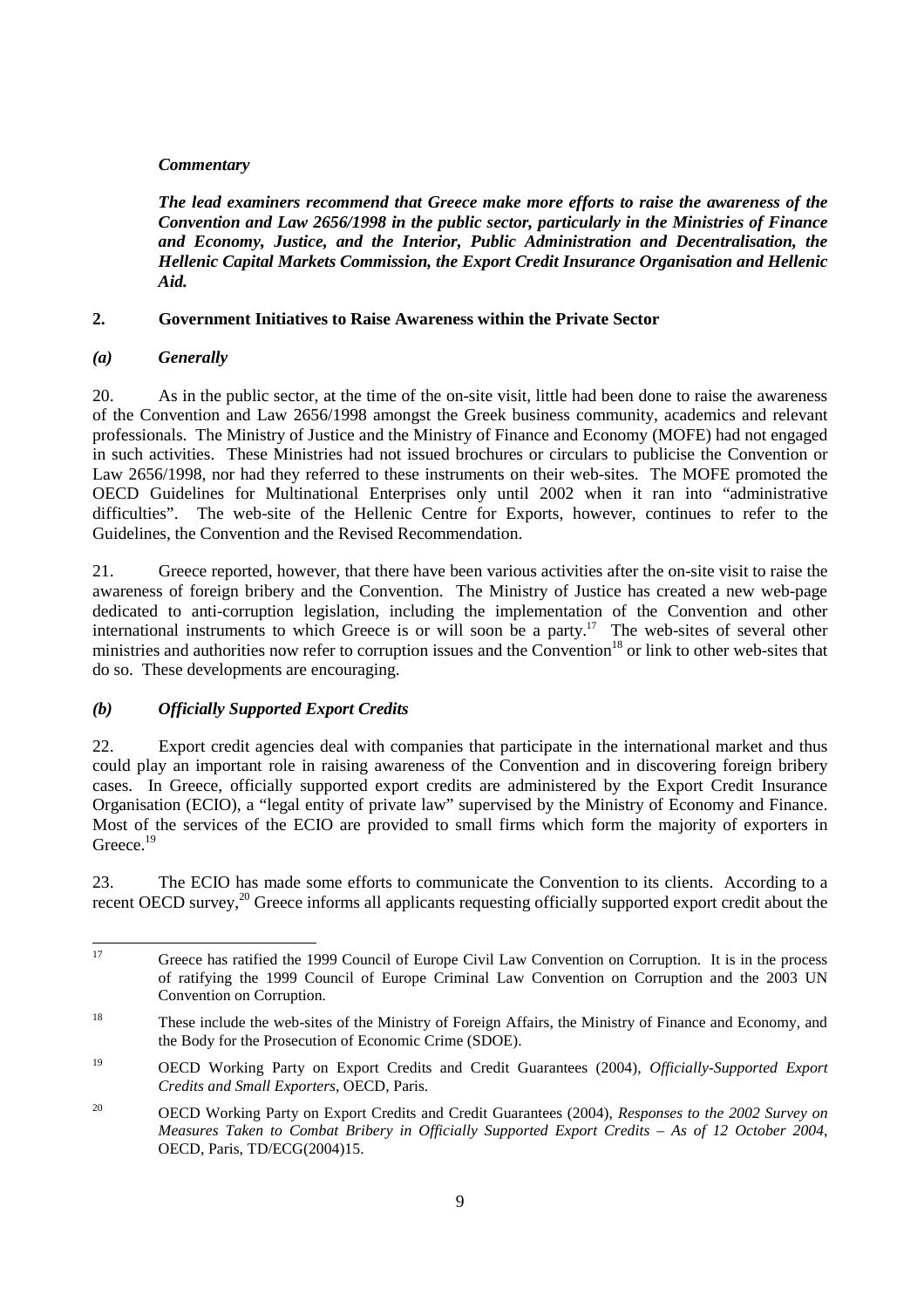legal consequences of foreign bribery in the application form and the general conditions of cover.<sup>21</sup> Applicants are asked to undertake in the application that they have not and will not engage in bribery in the export transaction.<sup>22</sup> The ECIO may also deny support if an applicant engages in bribery (see Section E.3(a)). In 2001, the ECIO sent circulars to clients and potential clients advising them of these provisions. The ECIO does not mention these provisions or the Convention on its web-site, although it indicated that it intends to do so.

# *(c) Official Development Assistance*

24. Agencies that dispense official development assistance (ODA) also deal with companies that participate in the international market. Greece is not a major provider of ODA by international standards, but its role is increasing, particularly in the Balkans. $^{23}$ 

25. The International Development Co-operation Department within the Ministry of Foreign Affairs (commonly known as Hellenic Aid) is responsible for administering ODA in Greece. Apart from including an anti-bribery clause in its contracts, it is unclear what efforts, if any, Hellenic Aid has made to raise awareness of the Convention amongst the companies with which it deals. The web-site of Hellenic Aid describes the conditions for granting aid, but it does not refer to the Convention or the anti-bribery provisions in its contracts.

26. Following the on-site visit, Greece stated that Hellenic Aid was reviewing all of its procedures while participating actively in the general world-wide debate on the accountability of ODA.

## *(d) Hellenic Capital Markets Commission*

27. The Hellenic Capital Markets Commission (HCMC) is the securities market regulator in Greece. It does not appear the HCMC has directly promoted the Convention to the Greek private sector. According to the Greek authorities, the HCMC had undertaken "an extensive consultation with the industry in view of the Convention. Early on it adopted rules on the prevention and legalisation of revenue from illicit

 $21$ 

The application form and general cover state:

ECIO's cover is invalidated. If due to bribery the export or credit contract is void under the applicable law, and the regulations of international trade, it is legitimate to withdraw cover for this transaction. If an indemnity is already paid, this sum must be paid back to ECIO according to the civil laws about undue enrichment. Further access to any of ECIO's coverage is denied.

<sup>22</sup> The undertaking reads:

We hereby declare that: "Neither we, nor anyone acting on our behalf, have been engaged or will engage in Bribery in the export transaction." Moreover, we are aware that in case where we, or anyone acting on our behalf, have been engaged or will engage in Bribery in the export transaction, ECIO's cover is invalidated, Claims are not indemnified and/or recourse is sought and Other (*e.g.* denial of access to official support). If an indemnification has been already paid this sum must be paid back to ECIO.

<sup>&</sup>lt;sup>23</sup> In 2002, Greece provided USD 276 million in ODA (0.21% of Gross National Income), ranking  $20<sup>th</sup>$  out of 22 members of the OECD Development Assistance Committee (DAC). The bilateral share of ODA was USD 107.64 million (DAC, OECD (2003)). In 2002, Greece established the Plan for the Economic Reconstruction of the Balkans (GPERB), a five-year, EUR 550 million development aid programme directed at mainly Balkan countries (namely Bulgaria, Albania, Bosnia and Herzegovina, Macedonia, and Serbia and Montenegro) for infrastructure, social and business projects. Approximately 80% of the funds are given directly to recipient states, while the remaining are available to private investors. Proposals for private investment must be approved by the Ministry of Economy and Finance (web-site of the Ministry of Foreign Affairs, www.mfa.gr).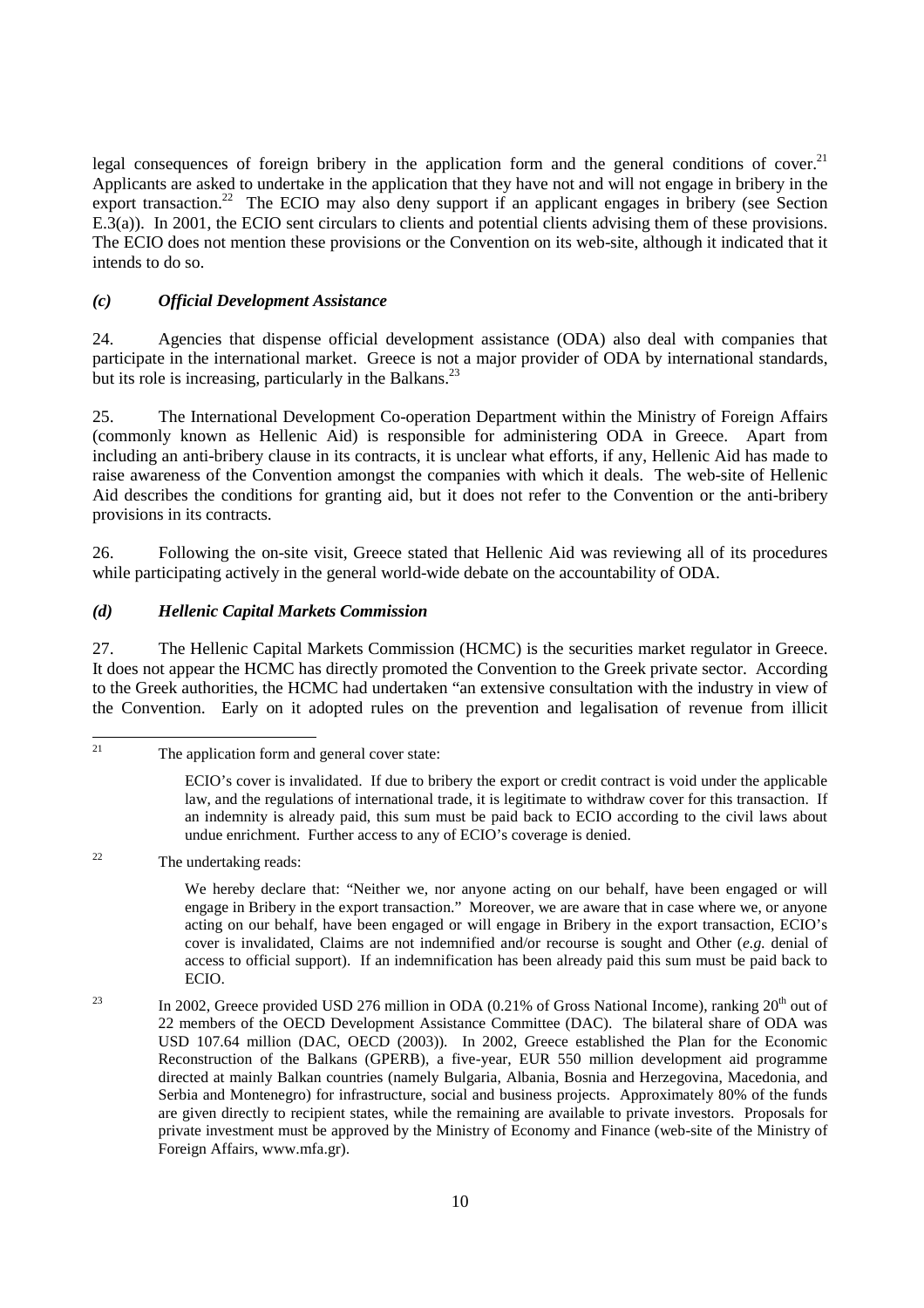activities in decision 108 of 27 May 1997 and has regularly conducted seminars on the consequences for the regulated industry of these rules" (Response to Phase 2 Questionnaire, p. 8). This decision, however, dealt with money laundering, not foreign bribery and was made before Greece had ratified the Convention. At the on-site visit, the HCMC undertook to raise awareness of the Convention. Following the visit, the HCMC stated that it planned to refer to the Convention and the Revised Recommendation on its web-site.

28. The HCMC has developed a Code of Conduct for Companies Listed in the Athens Stock Exchange and Connected Persons, which applies to all listed companies. The Code deals primarily with corporate governance issues and does not touch upon foreign bribery.

#### *Commentary*

*The lead examiners recommend that Greece take a proactive role in raising the awareness of the Convention and Law 2656/1998 within the private sector. In particular, they recommend that the Ministries of Justice, and Finance and Economy further increase the publicity of these instruments by circulating literature to relevant business organisations, enterprises and professionals. The lead examiners also recommend that the ECIO, Hellenic Aid and the HCMC make greater efforts to promote the Convention, Law 2656/1998 and the consequences of engaging in bribery to their clients and prospective clients. 24*

## **3. Awareness-Raising Initiatives by the Private Sector**

29. Based on the level of participation in the on-site visit, the Greek business community appeared genuinely interested in the Convention and the issue of foreign bribery. The lead examiners met numerous representatives of Greek companies and business associations from sectors such as banking, energy, construction, telecommunication, food and shipping. Unfortunately, this interest has not necessarily been translated to awareness of the Convention, which is generally low in the Greek private sector.

#### *(a) Business and Labour Organisations*

 $\overline{a}$ 

30. Business organisations which specialise in trade and international investment can be instrumental in raising awareness of the Convention. Unfortunately, none of these organisations in Greece, such as the Hellenic Foreign Trade Board, received information on the Convention from the Greek government or provided training to their members. The Inter-Balkan and Black Sea Business Centre stated that it would provide such training if asked to do so. The Exporter Association of Northern Greece was aware of Law 2656/1998, but did not relay the information to its members. The Panhellenic Exporters Association did not believe that there were any reasons to disseminate information about the Convention to its members.

31. The situation is the same for other general business organisations and chambers of commerce. The Hellenic Banking Association has provided seminars on money laundering, but not foreign bribery. The Federation of the Greek Industries (SEV) may be the only exception, partly because it was involved in the preparation of the Convention through the Business and Industry Advisory Committee to the OECD (BIAC). It indicated that it has provided training to its members on both the Convention and the OECD Principles of Corporate Governance.

<sup>&</sup>lt;sup>24</sup> This Commentary should not be interpreted as a suggestion that the policies of the ECIO and Hellenic Aid do not meet the standards set out in the following instruments: Working Party on Export Credits and Credit Guarantees (20 February 2003), *Action Statement on Bribery and Officially Supported Export Credits*, OECD, Paris, TD/ECG(2000)15; and Development Assistance Committee (7 May 1996), *Anti-Corruption Proposals For Bilateral Aid Procurement*, OECD, Paris, DCD/DAC(96)11/FINAL.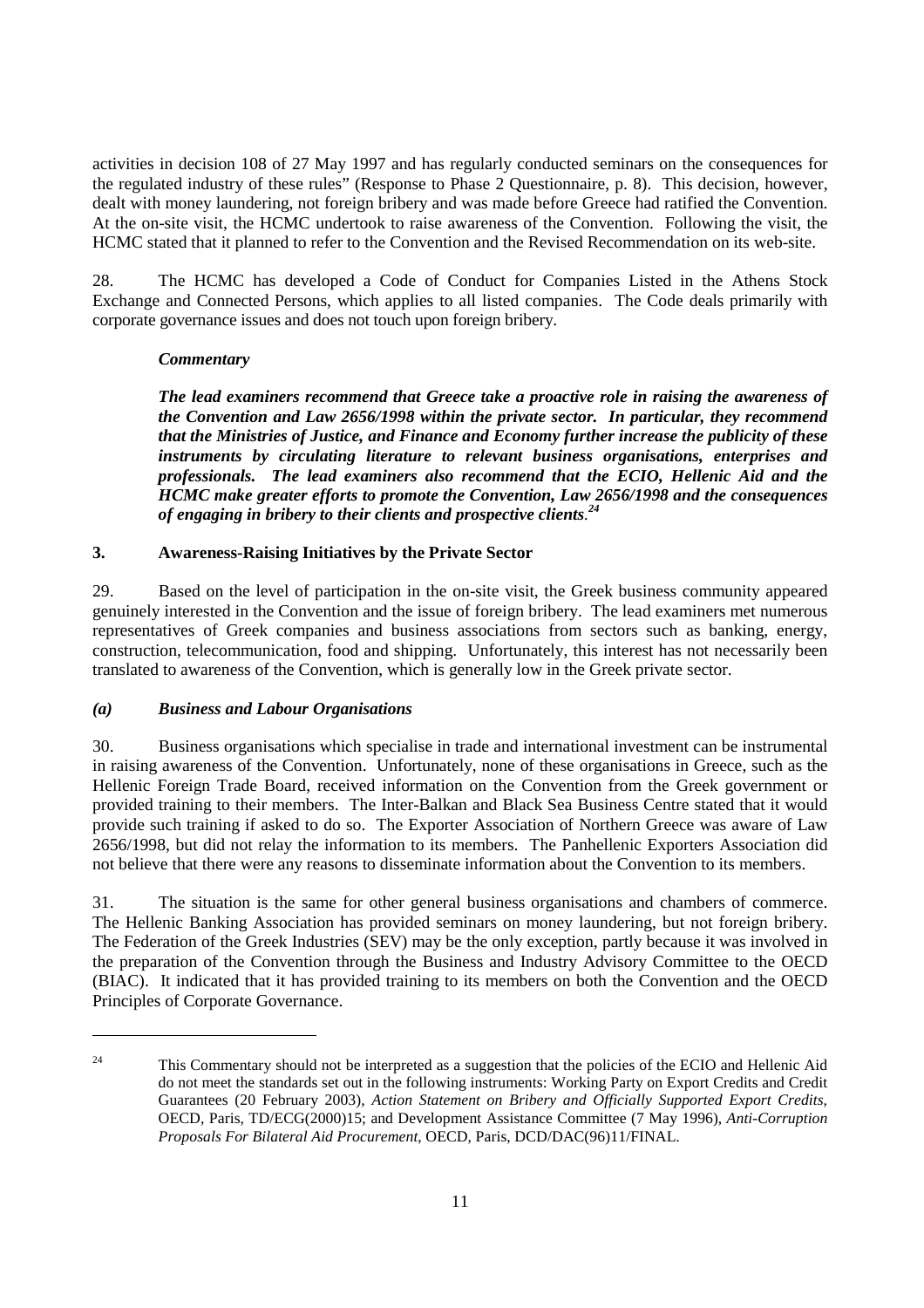32. The lead examiners are of the impression that Greek business organisations have done little to promote the Convention because they do not see foreign bribery as a pressing concern, even though many Greek businesses are active in sensitive economies and sectors. The SEV and the Federation of Industries of Northern Greece stated that their members have not reported being solicited by foreign public officials, although they have not sought information from their members on the topic. Another participant at the meeting stated that the quality of the public administrations in the Balkans has improved since 1995. The average citizen in those countries may still experience corruption, but these are only "minor offences". The representative added that there have been reports in the media of "bigger cases" but there have been no specific complaints.

33. It is of interest to note that the view of Greek civil society on the likelihood of Greek companies to commit foreign bribery is in contradistinction to that of the private sector. One NGO stated that it is difficult for small companies to resist bribery in countries where the legal environment is weak and the public administration is prone to corruption and malpractice (such as in the Balkans).

34. The trade unions at the on-site visit stated that they have not undertaken any initiatives to raise awareness of the Convention amongst their members.

35. Following the on-site visit, Greece stated that the SEV, the Export Organisation of Northern Greece and the Athens Chamber of Commerce were organising further conferences, lectures and open debates on these subjects. These organisations also planned to disseminate Greek translations of the Convention and the Revised Recommendation electronically and through leaflets.

## *(b) Major Greek Enterprises*

36. The situation with Greek enterprises is similar. None of the companies at the on-site visit received any information from the government regarding the Convention or Law 2656/1998. Some only became aware recently. Others became aware earlier because they are listed on stock exchanges in other jurisdictions which are parties to the Convention, and were required by these jurisdictions to implement anti-foreign bribery measures. Some companies became aware through their legal departments when the Convention was ratified, but it is not clear whether they disseminated the information from the legal departments to other employees. None of the companies set up training seminars or provided literature to explain the Convention and the implementing legislation.

37. All major Greek companies are required to have codes of conduct and policies on business integrity (Law 3016/2002). Companies which participated at the on-site visit stated that they periodically disseminate their codes and policies to staff through presentations and workshops. Unfortunately, the codes of only two companies discuss bribery (but not specifically foreign bribery). The code of a maritime company requires its employees to act "ethically and honestly", but does not refer to bribery.

38. Although the companies who attended the on-site visit are all active internationally, including in sensitive markets such as the Balkans, all of the companies categorically state that their employees have never been asked to pay a bribe by a foreign public official. One bank acknowledged that there is smallscale corruption in the Balkans (and gave the example of paying a bribe to avoid a speeding ticket), but believes that corruption does not exist in major transactions. Another bank stated that it had encountered fraud committed by its employees in which the bank suspected, but could not prove, that funds may have been diverted for a bribe. One shipping company denied having been solicited, but stated that other smaller companies in the industry often are.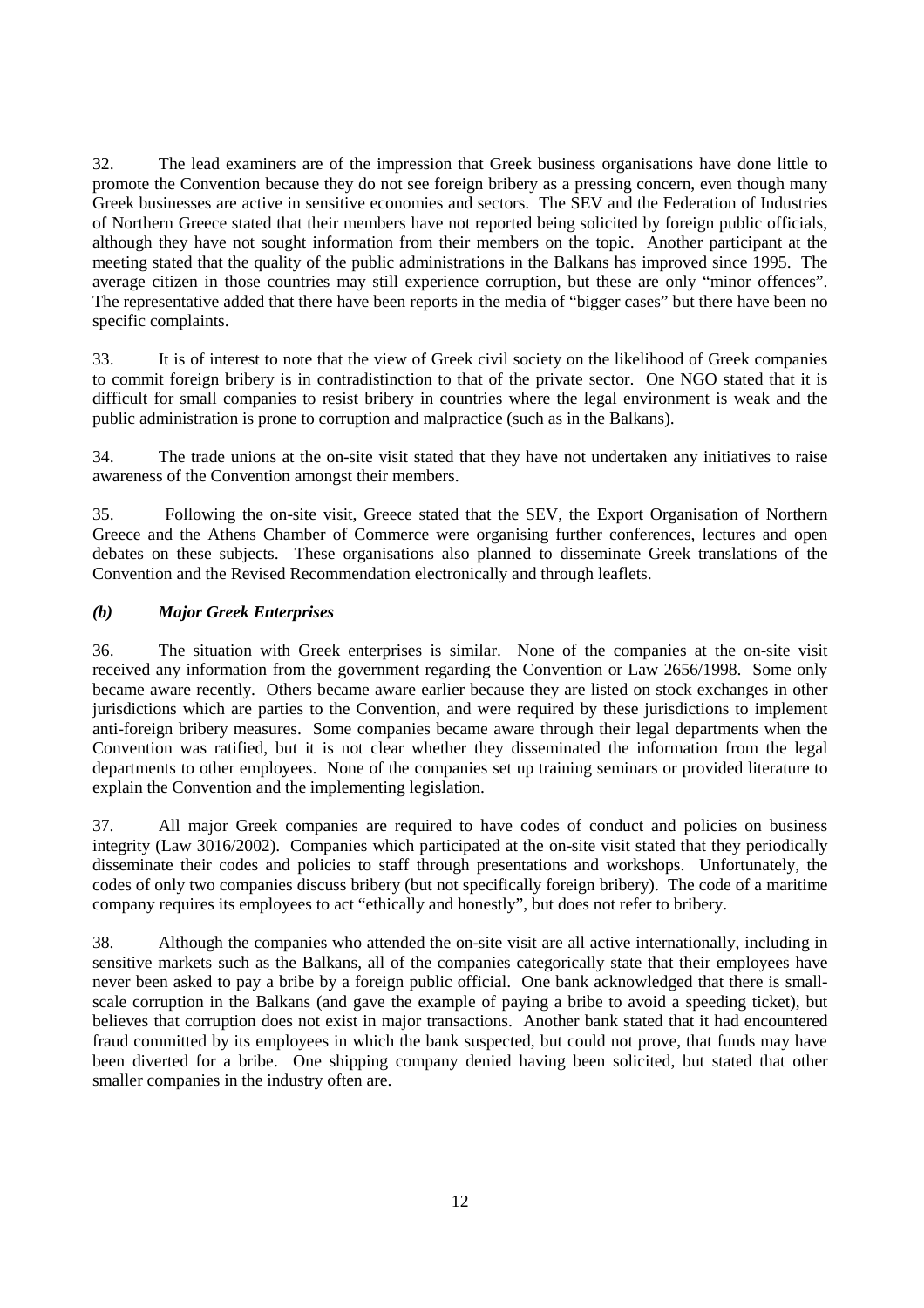# *(c) Small and Medium-Sized Enterprises*

39. The level of awareness among small and medium-sized enterprises (SMEs) is particularly important because a significant number of Greek SMEs operate internationally. Because of their limited resources, it is often difficult for SMEs to obtain relevant information and legal advice. Greek SMEs and organisations which represent SMEs have not received information on the Convention from the government, nor have they received or provided relevant training. None of them were aware of companies being solicited by foreign public officials, even though many Greek SMEs operate in sensitive economies. The Association of Business Consultants for Small and Medium Enterprises in Greece was not aware of the Convention before the on-site visit.

#### *(d) Accounting and Legal Professionals*

40. Similarly, the Institute of Certified Public Auditors (SOEL) and the Accounting and Auditing Oversight Board (ELTE) have not engaged in activities to raise awareness amongst their members. The ELTE believed that this was the responsibility of the SOEL. Meanwhile, the SOEL did not believe that these activities were worthwhile since it doubted the effectiveness of accounting and auditing as a means of preventing and detecting foreign bribery. According to the representative of the SOEL, foreign bribery occurs at extremely high levels in a corporation, such as when a company receives state aid, and hence usually will not be detected by internal or even external auditing.

41. Following the on-site visit, Greece stated that the ELTE was planning to send two circulars to all Greek auditing firms. One circular will contain the complete text of Law 2656/1998 and describe how the relevant provisions have been implemented. The second circular will draw the attention of all Greek auditing firms to the relationship between the Convention and the recently introduced Greek Auditing Standards (Government Gazette B 1589, 22 October 2004).

42. The level of awareness within the legal profession also appears to be low. The Athens Bar Association stated that the Convention had been discussed**.** It held a meeting on the subject on 15 November 2004. According to the Association of Greek Criminal Lawyers, academic interest in foreign bribery has been quite low because of a lack of cases. It also indicated that it had planned a meeting in October 2004 to discuss foreign bribery, but it is not clear whether the meeting was eventually held. Beyond the criminal bar, there appeared to have been little, if any, awareness-raising activities.

#### *(e) Conclusion*

43. The interest of the private sector in the issue of foreign bribery is encouraging. There remain concerns, however, over the low level of awareness of the Convention and Law 2656/1998. Efforts to disseminate information on these instruments have not been adequate. The situation is particularly disconcerting since many Greek businesses operate in sensitive markets and sectors. The absence of reports by employees that they have been solicited by foreign public officials provides only false comfort, considering so few employees are aware of the Convention. In short, the private sector, with the assistance and encouragement of the Greek government, needs to be much more proactive in raising awareness of the Convention and Law 2656/1998. The efforts that have been undertaken since the on-site visit are encouraging but not sufficient.

#### *Commentary*

*The lead examiners recommend that Greece be more proactive in raising awareness of the Convention and Law 2656/1998 in the private sector. Specifically, they recommend that Greece make further efforts to (1) directly publicise these instruments to the public, particularly the business and relevant professional communities, and (2) collaborate with and*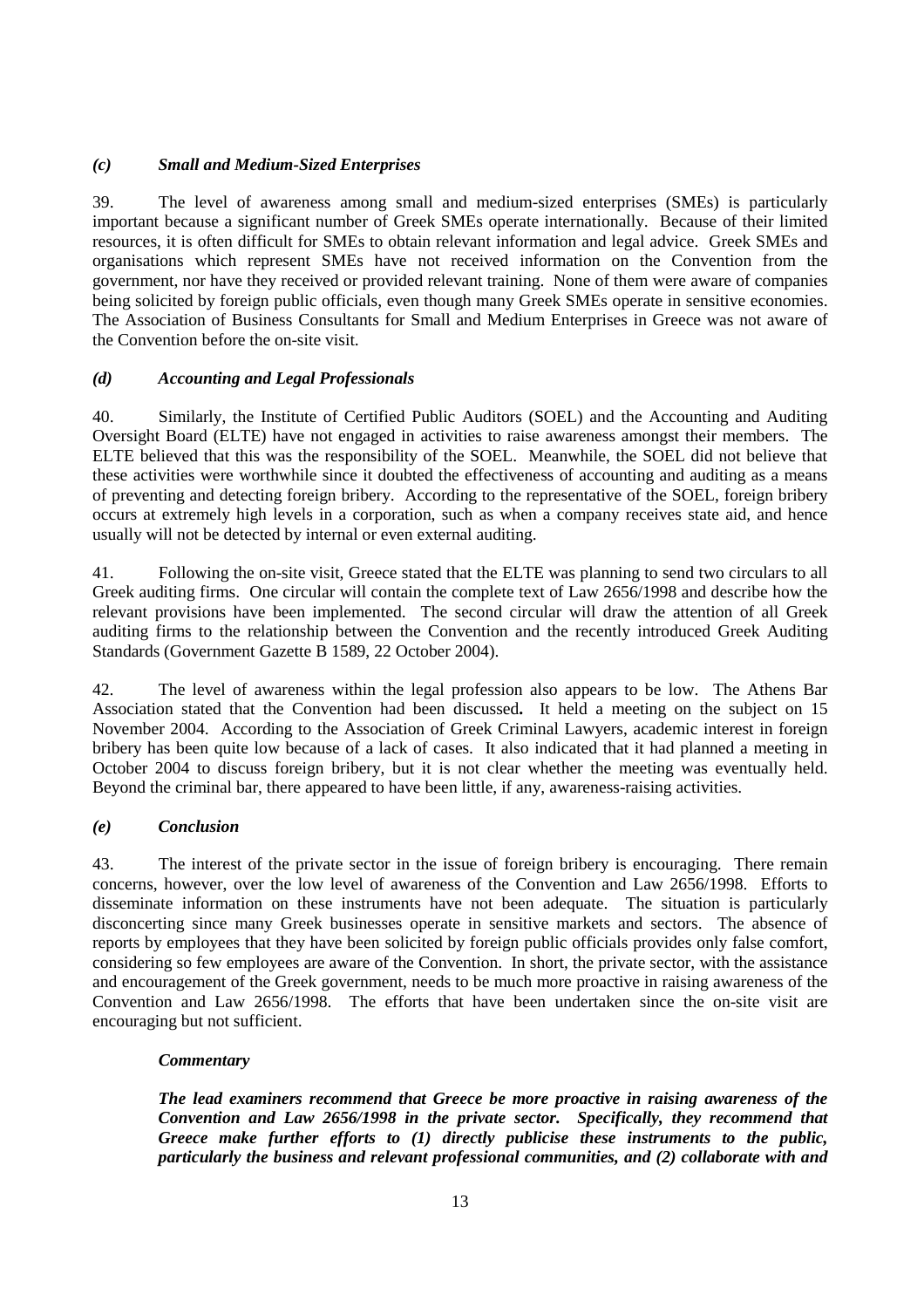# *assist business, labour and professional organisations to raise awareness, e.g. through publicity campaigns and seminars.*

# **4. Reporting by the Public Administration Generally**

44. Greek public officials are obliged to report crimes of which they become aware "in the exercise of their duties" (Article 37(2), Code of Penal Procedure). Breach of this provision is punishable by imprisonment of up to two years, unless such act is punishable by another penal provision (Article 259, Penal Code). Since 2003, Greek civil servants (excluding police personnel) have reported 34 cases of domestic bribery to law enforcement authorities. No cases of foreign bribery have been reported.

# **5. Foreign Representations**

45. Greek diplomatic representations posted overseas may receive information on bribery of foreign public officials by Greek companies abroad. The Ministry of Foreign Affairs (MOFA) states that it has not received reports of foreign bribery committed by Greek companies. Nor has it received complaints of any economic crime, including foreign bribery, from Greek companies which operate internationally. These companies also have not sought assistance from Greek embassies and diplomatic posts on such matters.

46. The MOFA stated that it had organised seminars to raise awareness of the Convention amongst its overseas officials. At the on-site visit, the Ministry also stated that it had sent circulars on this subject to its officials abroad. After the visit, however, an official from the Ministry of Justice stated that no circulars had been sent. The MOFA added a reference to the Convention on its web-site following the onsite visit.

47. Greek overseas embassy officials have a duty to report crimes. According to the MOFA, on becoming aware of an offence committed by a Greek national or company, economic counsellors posted abroad will make a cursory determination of whether the case is frivolous. If it is not, the counsellor must report the case to the local government and monitor the progress of the case. As with all public officials, they are also required to report the case to Greek law enforcement authorities. The MOFA, however, has not created specific guidance for its officials to report complaints of foreign bribery.

# *Commentary*

*The lead examiners recommend that the Ministry of Foreign Affairs undertake further efforts to raise awareness of the Convention amongst its overseas diplomatic staff. They also recommend that the Ministry issue guidance to foreign representations, including embassy personnel, concerning the steps that should be taken where non-frivolous allegations arise that a Greek company or individual has bribed or taken steps to bribe a foreign public official, including the reporting of such allegations to the competent authorities in Greece.* 

# **6. Treatment of Bribe Payments by the Tax Authorities**

48. The examination of tax information can also uncover foreign bribery. Furthermore, the Revised Recommendation urges member countries to disallow tax deductions of bribes to foreign public officials.<sup>25</sup>

 $25$ 

<sup>25</sup> See also OECD (1996), *Recommendation of the Council on the Tax Deductibility of Bribes to Foreign Public Officials*, C(96)27/FINAL, OECD, Paris.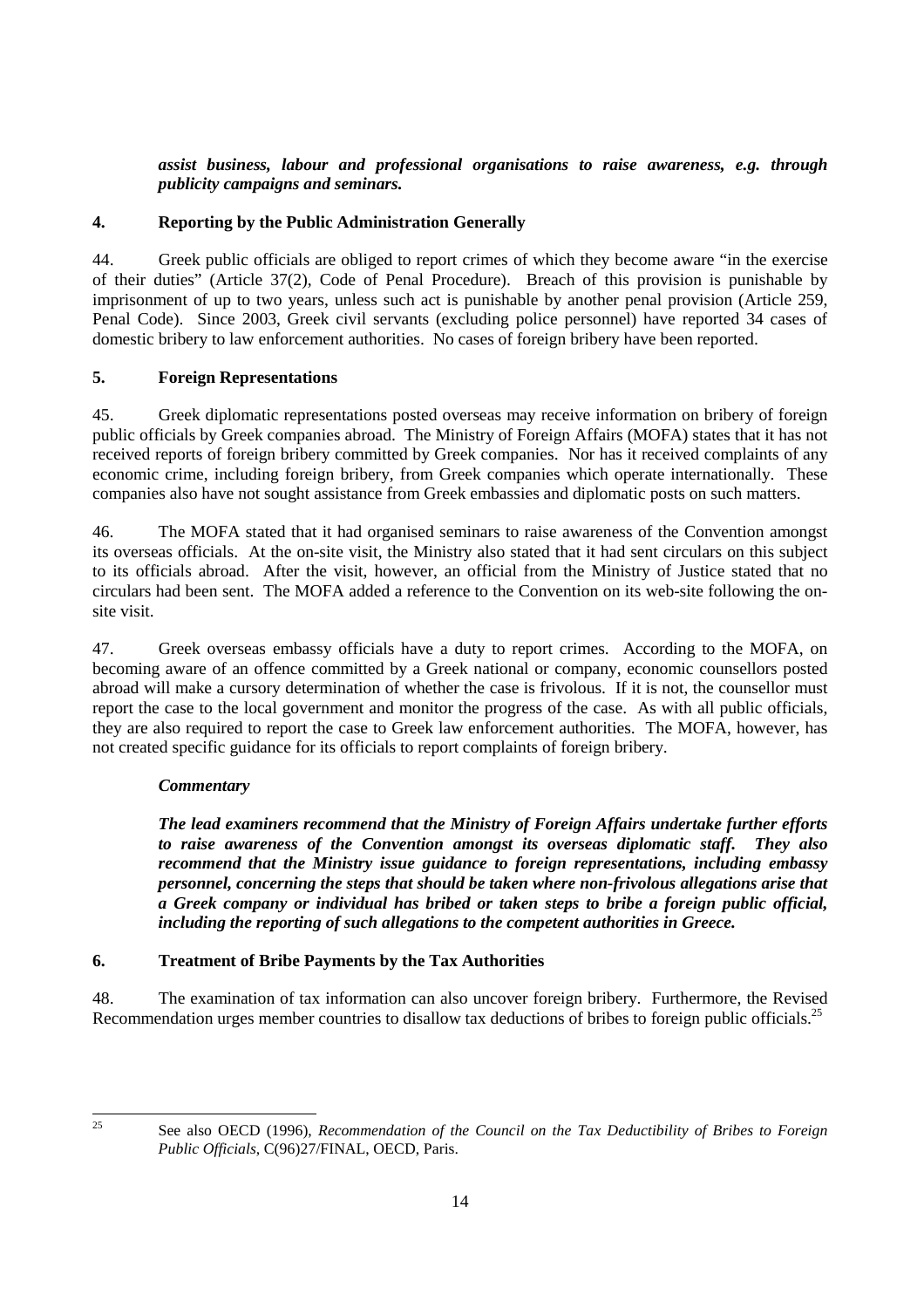# *(a) Non-Deductibility of Bribes*

49. The Greek authorities stated that bribe payments are not deductible in Greece, although there is no legislative provision which expressly prohibits such deductions. As noted in the Phase 1 review (at p. 16), Article 31 of Law 2238/1994 "states as a general principle that any expenditure not directly related to the business of the enterprise is non-deductible." As well, the Law lists in detail deductible items. Bribes are not deductible because they are not on the list.

50. After the on-site visit on 14 January 2005, the Ministry of Finance and Economy issued an 81 page exhaustive list of deductible items. The list was compiled based on judicial decisions and the practice of tax authorities. The tax authorities are required to allow deduction of all items on the list. The list, however, does not include bribes.

51. According to Greek officials, that bribe payments are not deductible in Greece is amply supported by case law, but the Greek authorities did not provide such case law to the lead examiners.<sup>2</sup> The Greek authorities also confirmed that a conviction for bribery is not a precondition to non-deductibility of a bribe.

52. Although bribe payments may not be deductible *per se*, there remain categories of deductible expenses which could conceivably be used to hide bribe payments. According to Greek officials, these include salaries, administrative expenses, travel expenses, royalties and know-how acquisition expenses. Within each category, any expense incurred "within the activities of an enterprise" is considered "productive" and hence deductible.

## *Commentary*

*The lead examiners recognise that Greek law does not allow tax deduction of bribes. Nevertheless, they believe that an express denial of deductibility in Greek tax law may strengthen the mechanisms available for detecting and deterring bribery. Therefore, they recommend that Greece consider introducing an express denial to its legislation.* 

#### *(b) Awareness and Training of Tax Officials*

53. Awareness of foreign bribery amongst tax officials is particularly important in Greece since the tax administration has hired over 1 200 new personnel over the last four years. Unfortunately, the present level of awareness amongst tax officials appears uneven. For instance, one official at the on-site visit mistakenly thought the Revised Recommendation concerned the declaration of bribes as income by Greek public officials.

54. The Greek tax authorities stated that seminars are offered to both new recruits and tax examiners on a wide variety of subjects, including corruption. At the time of the on-site visit, it was not clear whether these seminars had dealt specifically with foreign bribery. Only a summary of the OECD Bribery Awareness Handbook for Tax Examiners had been translated into Greek, and it was not known whether the summary had been disseminated to all tax examiners and new recruits. There appeared to have been no other training or guidelines on how to detect deduction of bribe payments.

 $26$ 26 The Greek authorities provided a translation of Decision 1820/1994 of the Council of State. The case stands for the general proposition that a deduction will not be allowed if an expenditure "is feigned, that it was either not paid by the company, or that it was paid, though not for the productive purpose that is recorded but for another, not productive purpose." The case does not deal directly with deduction of bribe payments.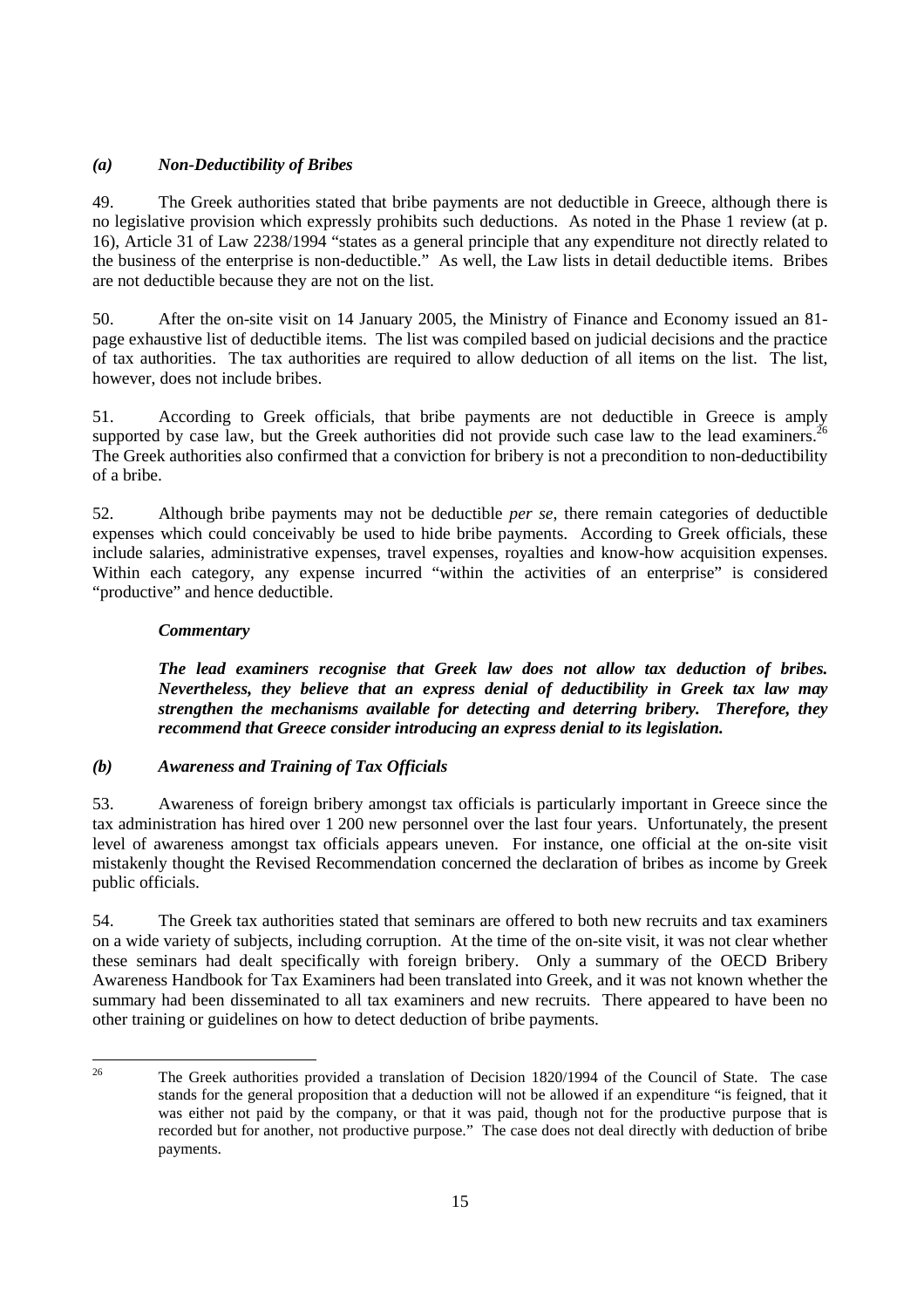55. Since the on-site visit, Greece has added foreign bribery to the lectures and seminars which are provided to all fiscal officials, including the officers of the SDOE, and customs and excise officials. The Ministry of Finance and Economy intends to translate into Greek the full text of the OECD Handbook and specific instructions on how to detect bribe payments. The Ministry plans to disseminate this information to all tax examiners, accountants, certified public auditors and any other relevant authority or body. It also intends to include the Greek text of the Handbook on its central web-site with links to the SDOE web-site.

56. Tax audits also do not contain a component specifically on the deduction of bribes. Greek officials explained that deductions must be supported by written documentation (including receipts). Tax examiners choose a random sample of filed tax returns for examination, but statistics on the percentage of tax returns that were examined were not available. Based on the filed information, tax examiners crosscheck claims for deductions with an enterprise's cash flow and other transaction documents. The primary purpose of the inspection is to determine whether the expense is fictitious. Greek officials will seek the assistance of foreign tax authorities to verify a deduction only when there is evidence that a foreign company colluded with the taxpayer. What amounts to such evidence is not clear.

57. The lead examiners are concerned that mere verification of whether an expense exists may not be sufficient to detect deductions of bribes, since such payments are not fictitious *per se*. Furthermore, the requirement of evidence of collusion before seeking the assistance of foreign authorities appears high. If an expense *prima facie* falls into a category of allowable deduction based on the supporting documentation, a tax examiner may have little incentive to make further inquiries. To remedy the situation, the Greek authorities could consider addressing foreign bribery (including methods of detecting bribes) in its training seminars for tax officials and developing guidelines for tax examiners on how to detect bribe payments. Greece could also consider translating the entire OECD Bribery Awareness Handbook for Tax Examiners into Greek and disseminating it to all tax examiners.

#### *Commentary*

#### *The lead examiners recommend that Greece increase its efforts to further raise the awareness of foreign bribery amongst tax officials.*

#### *(c) Reporting and Information Sharing*

58. Tax officials are generally required to maintain confidentiality of information gathered in the course of their duties. Hence, they cannot pass information or intelligence to other law enforcement agencies absent a judicial order. The only exception is Article 37 of the Code of Penal Procedure, which obliges all public officials (including tax officials) to report knowledge of a crime to the public prosecutor.

59. Tax examiners can also gather information to further their investigations. Greek tax officials stated that all natural and legal persons are obliged to forward any information or evidence upon request. The Financial Inspector and the head of the competent tax authority may apply to a competent judicial council to lift bank secrecy (Article 66(1)(b), Law 2238/1994).

60. Concerning the sharing of information with tax authorities in other jurisdictions, the Commentary on Article 26 of the OECD Model Tax Convention was recently amended. Paragraph 12.3 of the Commentary now permits contracting states "to allow the sharing of tax information by tax authorities with other law enforcement agencies and judicial authorities on certain high priority matters (*e.g.* to combat money laundering, corruption…)", provided that "such information may be used for such other purposes under the laws of both States and the competent authority of the supplying State authorises such use." Greece did not object to the amendments to Article 26. Greece intends to amend the tax treaties to which it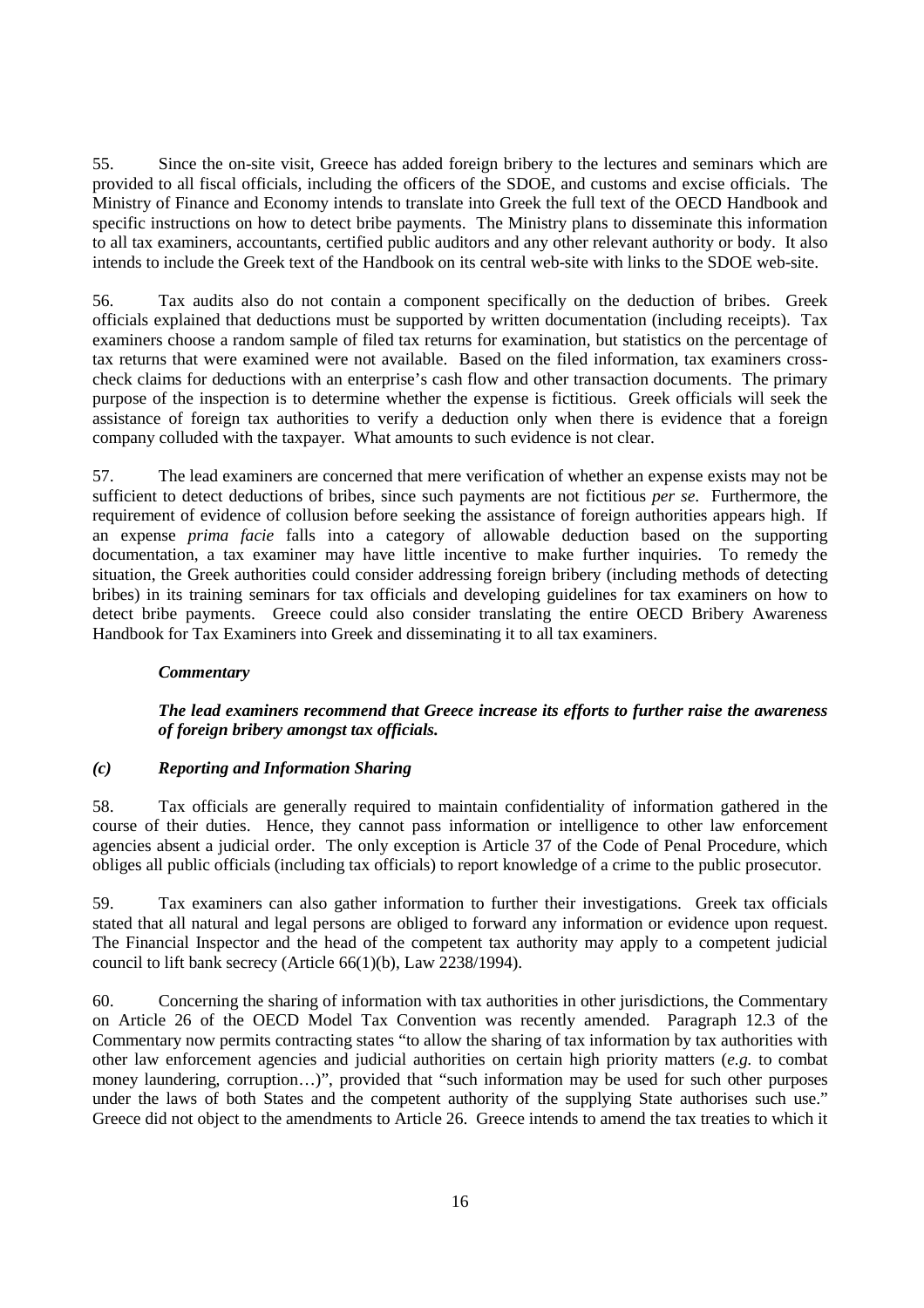is a party to reflect the amendment, although it does not know when it will do so. Greece also intends to adopt the amendment in the tax treaties that it signs in the future.

## **7. Reporting by Accountants and Auditors**

## *(a) Accounting and Auditing of Private Sector*

61. Effective accounting and auditing procedures may also result in the detection of bribery of foreign public officials. As with all individuals in Greece, accountants and auditors are under a general obligation to report crimes of which they become aware.

## *(i) Internal Auditing*

62. Additional laws govern reporting by internal auditors. A company that has been or will be listed must set up an internal audit department to implement and monitor the company's internal control and compliance procedures (Law 3016/2002). The internal audit department must report the results of audits, presumably including any irregularities, to the board of directors on a quarterly basis. It is also required to attend (but not report to) general meetings of shareholders.

63. Internal auditors are hired and fired by the board of directors; their independence is thus debatable. Furthermore, a board of directors is not required to report irregularities discovered by internal auditors to law enforcement authorities. Representatives of the Greek accounting profession at the on-site visit concurred with these observations and stated that effective detection of accounting irregularities depends primarily on external auditing. Furthermore, they believed that bribery will only occur at very high levels in a company, and hence the role of internal auditors in the detection of bribery is very limited.

#### *(ii) External Auditing*

64. The lead examiners were advised that all *sociétés anonymes* (corporations) in Greece (including state-owned and state-controlled companies) are subject to external audits. In addition, entities which have two of the following three features must be externally audited by Certified Public Auditors, who are more qualified than regular auditors: (1) annual turnover of more than EUR 3 million; (2) assets greater than EUR 1.5 million; (3) more than 50 employees (Article 42, Law 2190/1920). Representatives of the Greek accounting profession stated that approximately 4 000 enterprises are subject to external auditing. In their view, companies that are not externally audited by Certified Public Auditors tend to be small and do not conduct business internationally.

65. There are some rules to enhance the independence and transparency of external auditors. An auditor's remuneration must be disclosed in a company's financial statements. An auditing firm and its subsidiaries are only allowed to provide auditing services to a client; provision of other services such as consulting is prohibited. A company must change auditors at least once every four years. If a company terminates an auditor before his/her term is over, the new auditor must be allowed to verify with the previous auditor whether the latter had detected any accounting irregularities.

66. External auditors have reporting obligations in addition to those which apply to all individuals in Greece. Representatives of the Greek auditing profession stated that they are obliged to report instances of tax evasion to the tax authorities. They must report to shareholders any act (including bribery) which prevents them from reaching a proper conclusion on a company's accounts. These obligations to report supersede any duties of confidentiality. If an external auditor is in doubt over whether he/she has an obligation to report, he/she must seek the advice of the Accounting and Auditing Supervisory Board. Despite these reporting requirements, representatives at the on-site visit were not aware of any cases in which bribery or other crimes had been discovered through an external audit.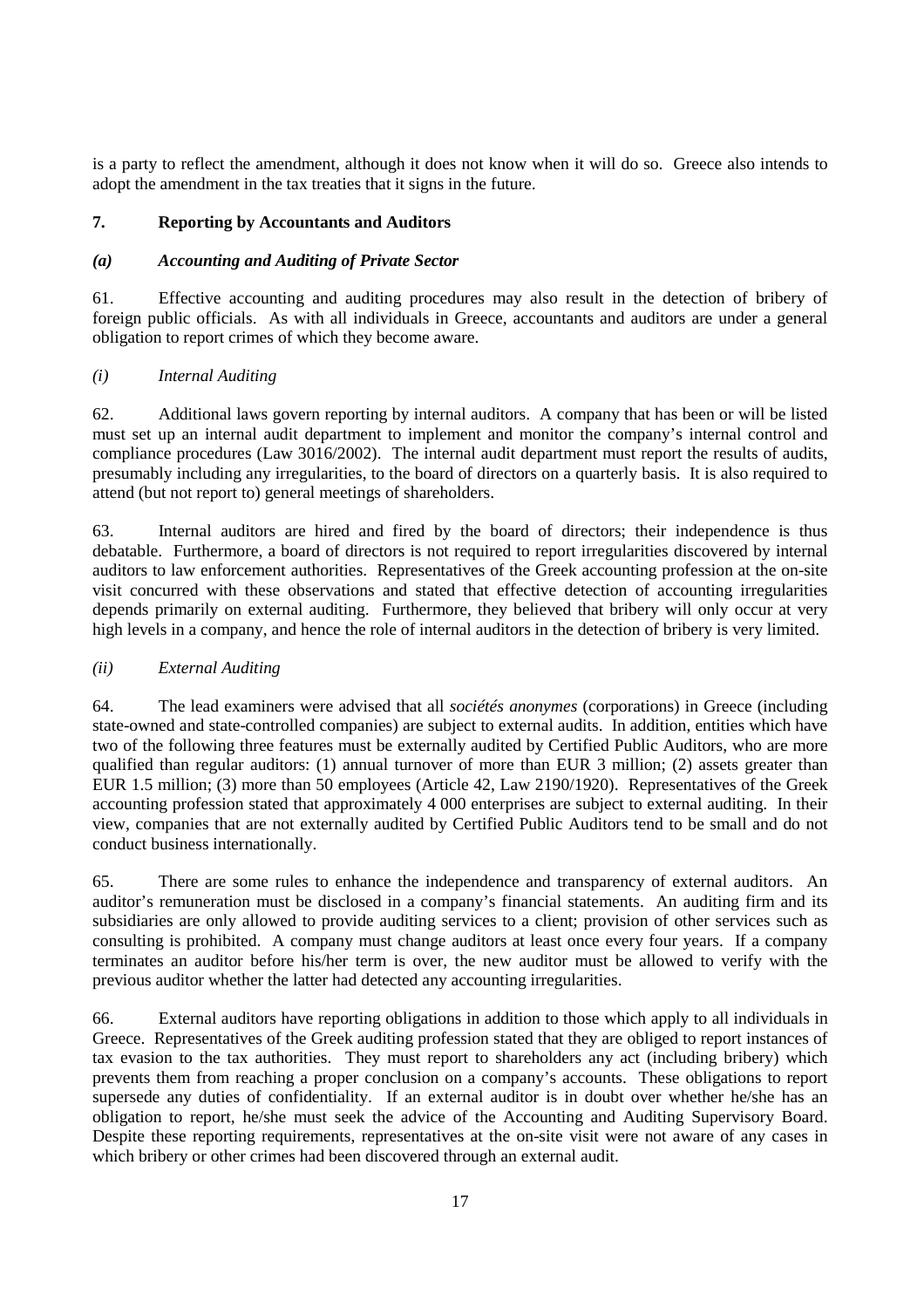67. After the on-site visit, Greece added that auditors who discover any illegal acts identified in the course of an audit must also report the matter to the board of directors and the audit committee of the audited company (Paragraph 2250, Greek Auditing Standards). The auditors are further obliged to report the matter to the competent public authorities.

68. The lead examiners are mindful of the reporting obligations of Greek accountants and auditors as described above. Nevertheless, it may be advantageous to further require external auditors to report indications of bribery to corporate monitoring bodies (such as the Hellenic Capital Markets Commission) as appropriate (Revised Recommendation V.B.(iii)). Furthermore, specific directions to these professionals on their obligation to report foreign bribery and false accounting will enhance detection of these offences, and also raise much-needed awareness of the Convention amongst corporations and the accounting profession.

#### *Commentary*

*The lead examiners recommend that Greece devise specific guidelines for accountants and auditors to report foreign bribery and false accounting. They also recommend that Greece require external auditors to report indications of bribery to corporate monitoring bodies (such as the Hellenic Capital Markets Commission) as appropriate.* 

#### *(b) Accounting and Auditing of the Public Sector*

#### *(i) Court of Audit*

69. The Court of Audit is principally responsible for auditing the Greek public sector. The Court audits "the expenditures of the State, local government agencies and other legal entities subject to this status by special provision of law" (Article 98, Constitution). It does not, however, audit state-owned or controlled entities which the legislature has designated as private bodies (*e.g.* banks and power companies); these entities are subject to the auditing rules which govern the private sector.

70. The Court conducts annual audits. It may also conduct additional special audits when the need arises. The Court audits not only accounts but also contracts (such as those involving procurement) which exceed a certain value and to which the public sector is a party.

71. According to Greek officials, the Court applies internationally accepted auditing standards as a matter of practice. As of 2002, the Court was taking steps to implement the 15 European Implementing Guidelines for INT.O.S.A.I. Auditing Standards. It is unclear whether those guidelines have now been fully implemented.

72. As with private sector auditors, the Court has a duty to report criminal offences. Upon discovery of offences in the course of its work, the Court will report the case to the relevant Minister, the Court's President and the public prosecutor's office. On average, it makes ten such reports annually.

#### *(ii) Additional Investigative Bodies*

73. There are additional bodies which monitor the public sector. Under Law 3074/2002, the Public Administration Inspection-Auditing Corps (SEEDD) and the Public Administration General Inspector (PAGI) may inspect and audit regional and local authorities, state-run enterprises, state-run public law legal entities, and public corporations which are managed directly or indirectly by the state as a shareholder or under administrative acts. The PAGI submits annual reports, and additional reports if necessary, to the Prime Minister and the President of Parliament. Both the SEEDD and the PAGI must report any penal offences which they discover to the public prosecutor.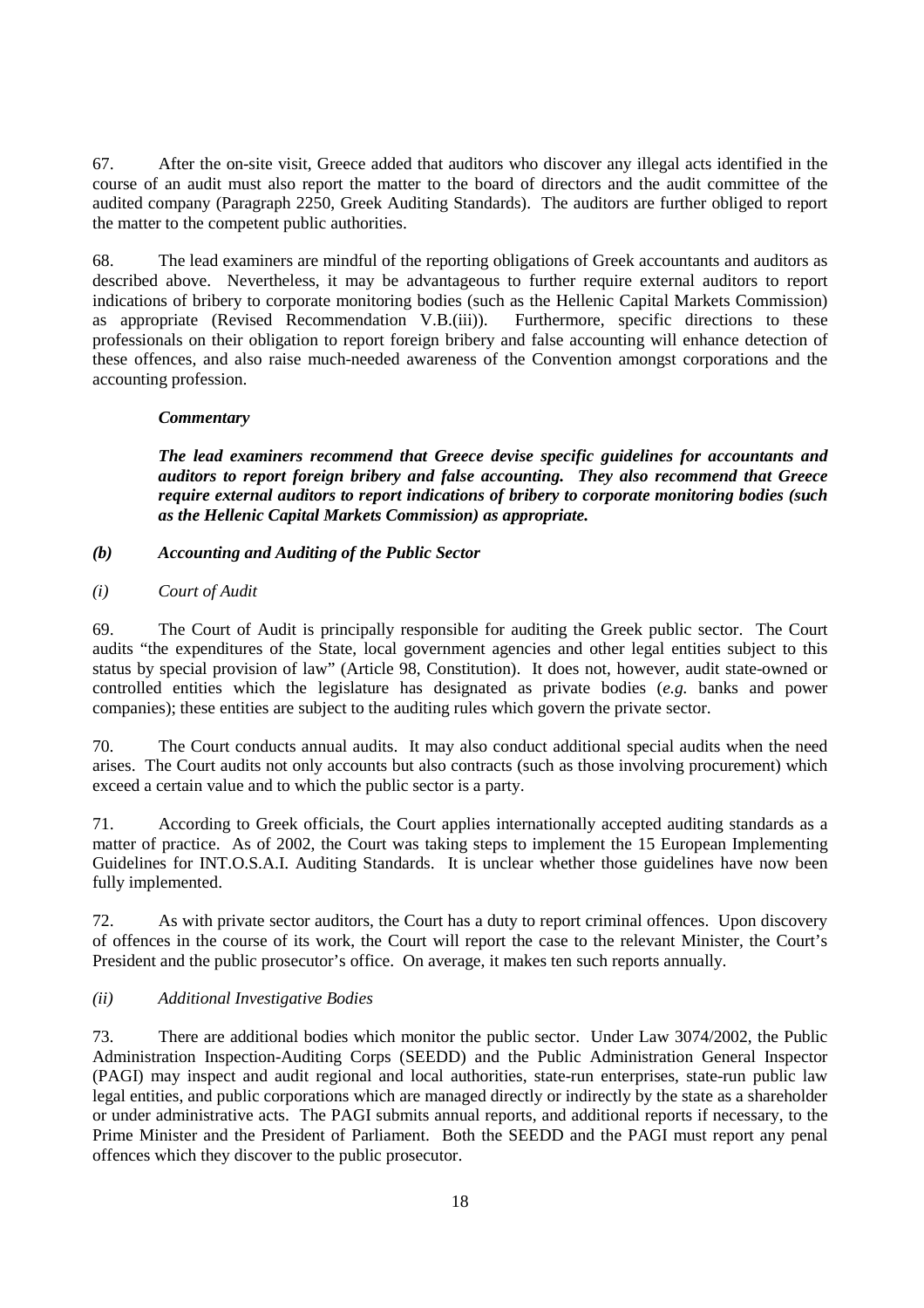74. At the on-site visit, the Court of Audit, the SEEDD and the PAGI demonstrated that their primary focus is, understandably, corruption within the Greek civil service. Nonetheless, these bodies audit and monitor entities (such as state-controlled enterprises) which may deal with foreign public officials. Thus, it is important that these bodies are fully aware of the Convention and Law 2656/1998, and of their obligations to detect and report foreign bribery.

# *Commentary*

*The lead examiners recommend that Greece raise the awareness of the Convention and Law 2656/1998 amongst the Court of Audit, the SEEDD and the PAGI, and reiterate to these bodies of their obligations to detect and report foreign bribery.* 

## **8. Money Laundering**

# *(a) The Offence of Money Laundering*

75. Effective sanctions against money laundering may reduce the incentive to bribe foreign public officials. In Greece, Article 2 of Law 2331/1995 implements the offence of money laundering. A person commits money laundering when he/she "purchases, conceals, accepts as real security, accepts under his/her possession, is made the beneficiary, modifies or transfers any property that results from criminal activity, with the intent to profiteer or to conceal the true provenance or to assist a person engaged in that activity". The Law lists all eligible predicate offences, which includes domestic and foreign bribery, regardless of whether the offence was committed in Greece or abroad.

76. Money laundering is punishable in Greece by imprisonment of up to ten years. If the offender launders money professionally or is a repeat offender, the minimum punishment is ten years imprisonment. At the on-site visit, Greece stated that fines are not available, but the instrument used in committing a predicate offence (*e.g.* a bribe), the proceeds of a predicate offence and property acquired from such proceeds are confiscated. If confiscation is not possible, the court may impose a fine in an equivalent amount. After the on-site visit, Greece changed its position and stated that fines are available for money laundering under Article 81 of the Penal Code.<sup>27</sup>

77. Legal persons may also be liable for money laundering. If a predicate offence listed in Law 2331/1995 results in "direct financial benefit" to a legal person whose administrators or managers are aware of the source of the benefit, then the legal person may be fined administratively between three to ten times the value of the benefit. The legal person may also be banned temporarily or permanently from operating, receiving public benefits or participating in public tenders. Penalties are reduced if administrators or managers of the legal person are negligent as to the source of the benefit (Article 8, Law 2928/2001).

# *(b) Money Laundering Reporting*

78. An effective system for reporting suspected money laundering transactions may lead to detection of the underlying predicate offence. In Greece, Article 4 of Law 2331/1995 requires credit or financial institutions to examine every transaction that may be connected to money laundering, and to implement internal procedures for detecting and reporting of such transactions. These obligations extend to the institutions' overseas branches. All suspicious transactions must be reported to Greece's financial intelligence unit, the Committee under Article 7 of Law 2331/1995. Breach of these obligations may result

27

Article 81 of the Penal Code permits a court to impose a fine "together with a custodial penalty" when a crime "emanates from causes of profit".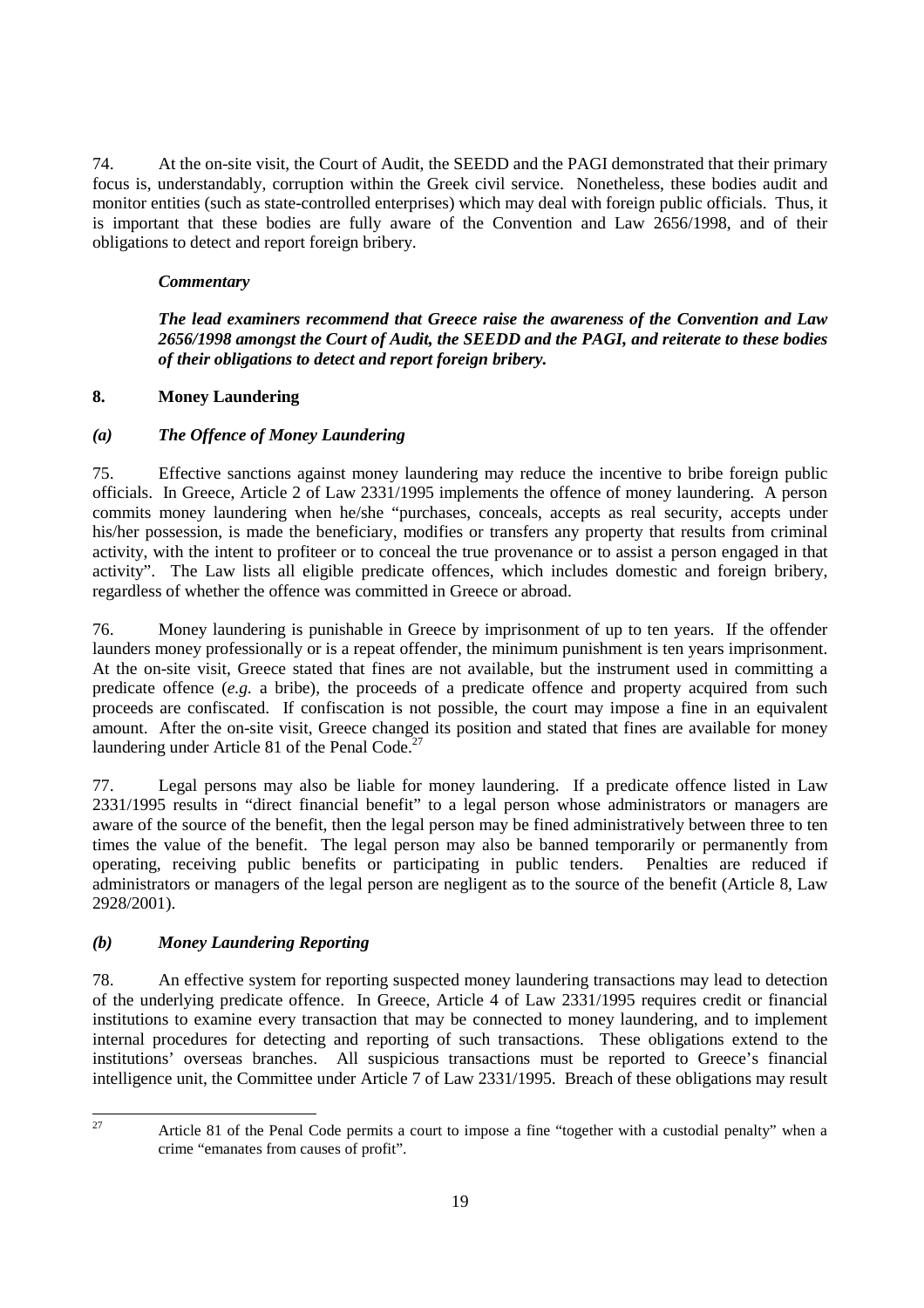in administrative sanctions against a credit and financial institution for failure to establish the appropriate internal control and communication.

79. After the on-site visit, Greece stated that the government will soon present draft amendments to Law 2331/1995 to Parliament. Under the proposed amendment, a person who breaches his/her duty to report a suspicious transaction because of gross negligence may be imprisoned for up to two years. A person who provides false or misleading data is subject to similar punishment.

80. Responsibility for collecting and analysing all suspicious transaction reports (STRs) rests with the Committee. The Committee is chaired by a senior judge or public prosecutor. Its remaining 13 members are drawn from various government ministries, the SDOE, representatives of the banking and securities sectors, and the regulatory bodies of these sectors. The members work for the Committee only part-time and generally meet once per week. The Committee also has four permanent officers. When the Committee wishes to conduct investigations, it seeks the assistance of the SDOE and, if necessary, other police forces.

81. The Bank of Greece is responsible for enforcing the reporting obligations in the banking sector. The Bank issues circulars and orders to all financial institutions detailing how the reporting obligations should be implemented. All institutions must have internal audit and control procedures that have been approved by the Bank. The Bank conducts annual on-site examinations to enforce these requirements. The Bank also assists financial institutions by providing guidelines on how to set up internal reporting and control procedures. It disseminates new rules, regulations and typologies through circulars and the internet, though it does not appear that these materials deal specifically with foreign bribery. The Bank also regularly meets Greek financial institutions to discuss the latest typologies.

82. The private sector provides additional training and awareness-raising activities. The Hellenic Banking Association holds seminars for bank employees and has supplied literature on topics such as customer due diligence to its members. It holds regular meetings between the Committee and compliance officers of its member banks to discuss typologies and compliance procedures. Through circulars, it advises its members of legislative changes.

83. Representatives of financial institutions corroborated much of the above. All of the represented institutions had compliance policies which applied to Greek and overseas branches. All had trained its employees on money laundering through seminars, presentations, information packages and internet resources. In some cases, training was also provided to overseas employees.

84. The lead examiners were encouraged to hear that some of these initiatives dealt specifically with laundering of proceeds of bribery. One major bank had a policy (available in print form and on the internet) which discusses the treatment of politically exposed persons.<sup>28</sup> The policy manual of another major bank contained one paragraph on bribery. According to the Bank of Greece, the procedures and typologies of several other banks in Greece which were not present at the on-site visit also refer to bribery.

 $28$ 

<sup>28</sup> Politically exposed persons (PEPs) are individuals who are or have been entrusted with prominent public functions in a foreign country, *e.g.* heads of state or of government, senior politicians, senior government, judicial or military officials, senior executives of state-owned corporations, important political party officials. For more information, see Glossary and Recommendation 6 of *The Forty Recommendations (2003)*, Financial Action Task Force, Paris.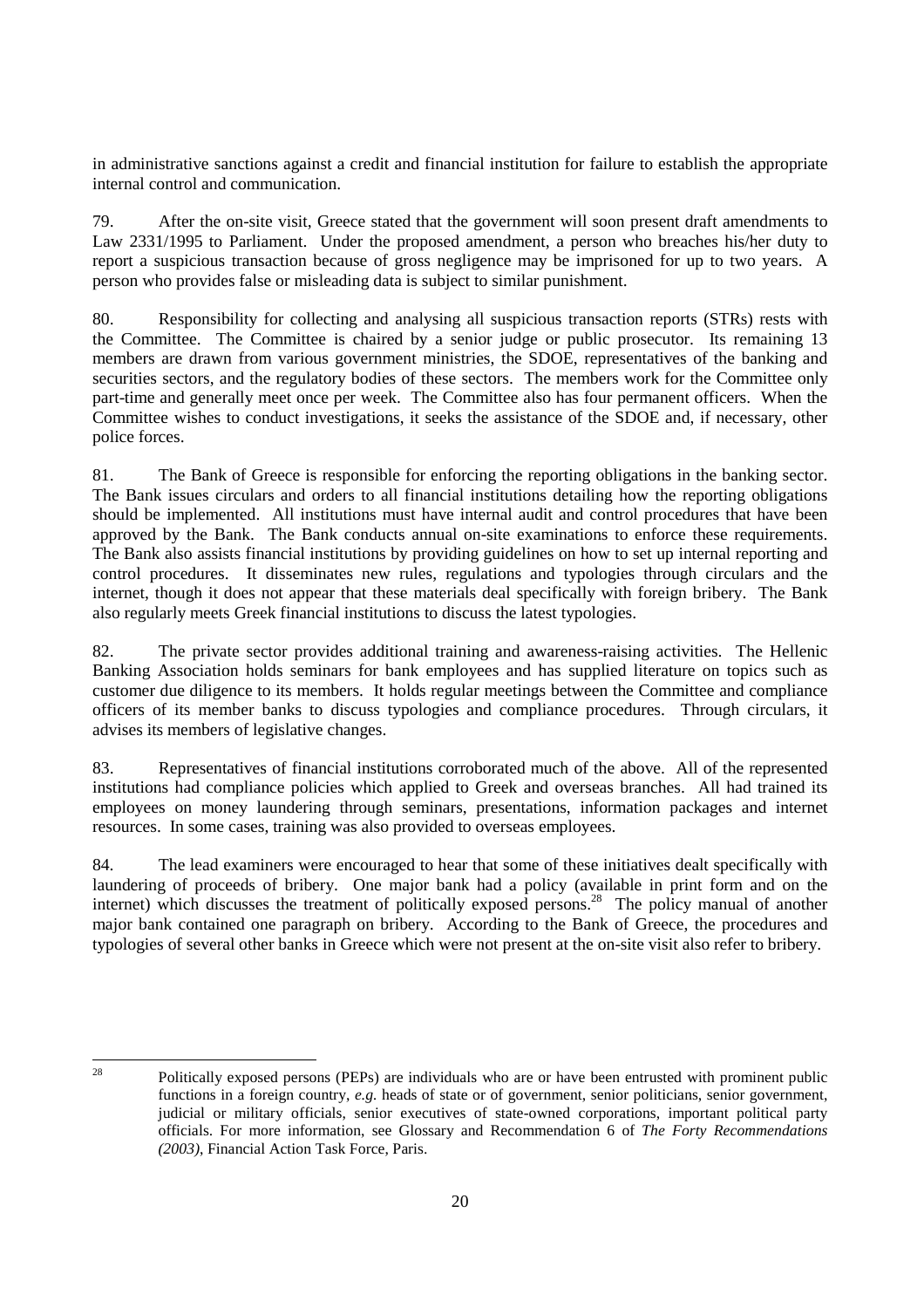## *(c) Statistics*

85. The lead examiners are pleased that Greece's suspicious transaction reporting system has led to investigations into bribery. From 2001 to 2003, the Committee received three STRs concerning suspected bribery of foreign public officials, although additional investigation eliminated the suspicions. In addition, the Committee has received 15 STRs regarding domestic bribery since 2001. Six of those cases were forwarded to the public prosecutor's office and resulted in criminal proceedings. The remaining cases were closed because of insufficient evidence.<sup>29</sup>

## *(d) Tax Amnesty Programme*

86. Following the examples of several other countries, Greece enacted a programme to repatriate assets between 4 August 2004 and 4 February 2005 (Article 38, Law 3259/2004). Participants in the programme may transfer assets from abroad to Greece subject to a 3% tax on the value of the asset. The transferor is then absolved of all past tax liabilities with respect to the transferred assets. The Greek government has extended the programme by three months because the amount of funds that had been repatriated was much less than expected.<sup>30</sup>

87. Any individual or entity subject to Greek taxation may take advantage of the programme. Repatriation must be effected through credit or other financial institutions that operate in Greece. The transferor must submit a written declaration or authorisation to the financial institution. After the on-site visit, the Greek authorities added that the transferor is required to specify the name of the transferor and the source of the funds in the declaration.

88. The lead examiners are concerned that the programme may be used to dissimulate bribe payments and proceeds of bribery. According to Greek authorities, the programme exempts the transferor from fiscal offences only; laws such as Law 2331/1995 on money laundering continue to apply, as do antimoney laundering measures (such as suspicious transaction reporting). It is, however, unclear whether and how the money laundering reporting obligations are applied to repatriated assets. In particular, the lead examiners are concerned that the declaration filed by the transferor may contain little information on the source and nature of the asset in question. If that is the case, it may be extremely difficult to determine whether the assets are bribe payments or proceeds of bribery. Greece was unable to advise whether assets repatriated under the programme have generated any STRs.

#### *Commentary*

*The lead examiners recommend that Greece pay particular attention to information arising as a result of its present and future tax amnesty programmes in order to prevent the misuse of these programmes for the dissimulation of bribes.* 

 $\overline{29}$ 

<sup>29</sup> In total, the Committee received 753 STRs in 2003, 20 of which were forwarded to the public prosecutor's office for prosecution, leading to EUR 30 million of assets being frozen. There are 131 STRs still under investigation, while the remaining cases have been closed because of insufficient evidence. In 2002, the Committee received 840 STRs, 30 of which were sent to the public prosecutor's office for prosecution, resulting in EUR 25 million of assets being frozen. There are 137 cases still under investigation.

<sup>30</sup> Katherimerini English Edition (4 February 2005), "Amnesty Fails to Lure Back Funds", Kathimerini English Edition, Athens.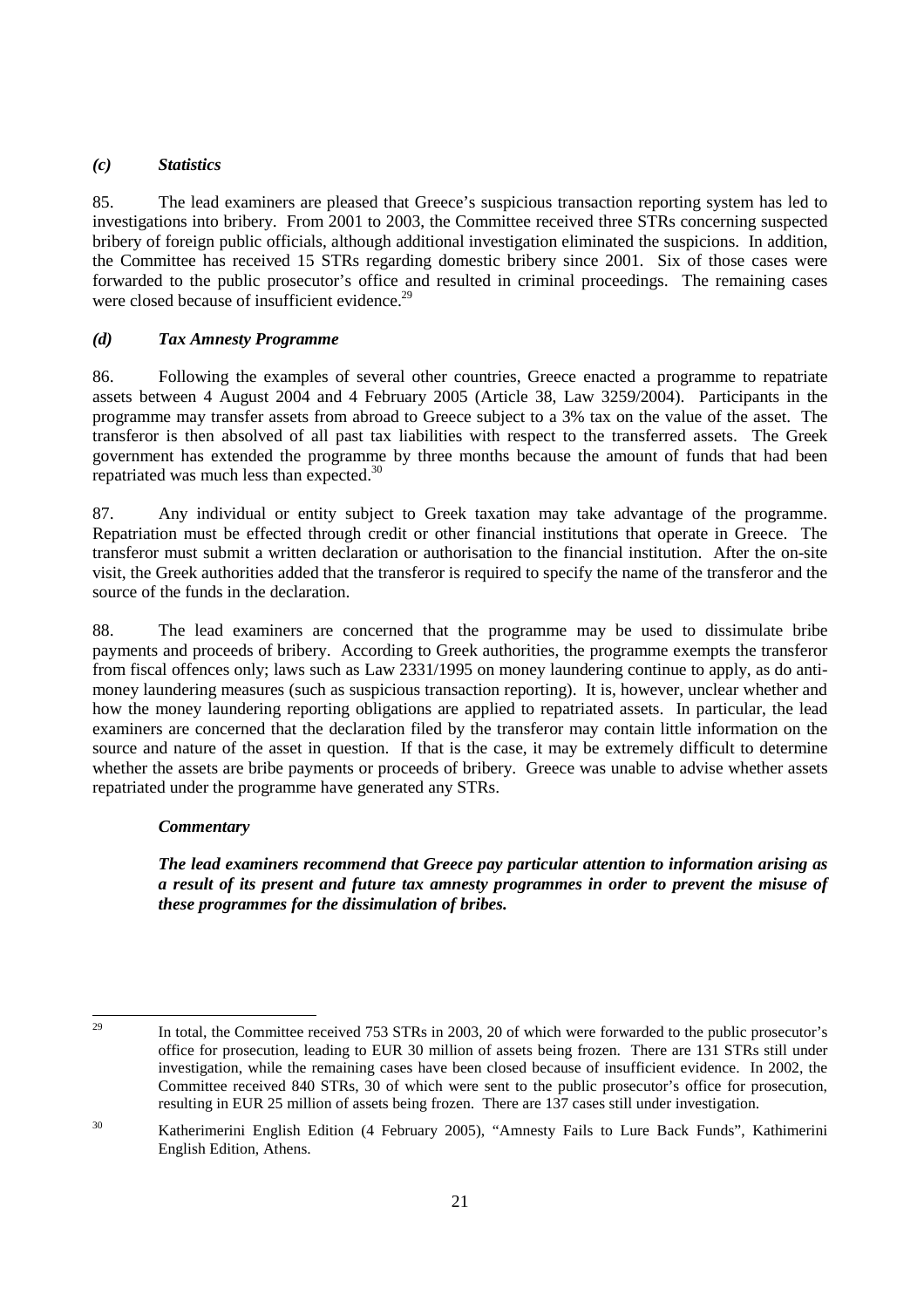# **9. Whistleblowing and Witness Protection**

## *(a) Whistleblowing and Whistleblower Protection*

89. According to Greek officials at the on-site visit, whistleblowing frequently occurs in Greece because of a long-standing statutory provision which obliges all persons to report any crime of which they become aware to the public prosecutor or any law enforcement authority (Article 40, Code of Penal Procedure). The Greek authorities believe that there have been many convictions under this provision for failure to report a crime but they could not provide supporting statistics. They also added after the on-site visit that, according to a recent report, the Hellenic Police has been receiving fewer reports from whistleblowers, but that a higher percentage of reports are from identified sources.

90. Representatives from the private sector and civil society had a different view. One representative stated that Greeks are generally reticent to whistle-blow because of recent historical events. This is consistent with a recent statement by the Greek government.<sup>31</sup>

91. The reluctance to whistle-blow could be partly due to a lack of government initiatives in this area. The SDOE may be one of the few government bodies which have made any efforts in this regard. It stated that it had sent letters and circulars asking citizens and companies to report any wrongdoing of which they become aware. It visited companies and business associations for the same purpose. It created a committee and a hotline to receive complaints. Nevertheless, it is unclear how much emphasis was placed on foreign bribery in these initiatives. According to Greece's response to the Phase 2 Questionnaire at p. 7, the hotline appears to be used primarily for reporting tax offences.

92. Another reason for the lack of reporting may be inadequate protection for whistleblowers from reprisals by their employers. There are no laws which specifically deal with this issue. At the on-site visit, one academic and one judge believed that a whistleblower could use Article 281 of the Civil Code (which deals with an abuse of rights) to sue an employer for unjust dismissal. Other participants stated that the provision either did not apply or could only be used as a last resort.

93. In the absence of specific legislation, protection of whistleblowers needs to come from collective agreements and corporate codes of conduct. The availability of these sources in Greece appears uncertain. The Code of Civil Servants (Law 2683/1999), which applies to most civil servants, and the Code of Conduct for Companies Listed on the Athens Stock Exchange and Connected Persons (CMC Rule 5/204/14/14.11.2000) do not refer to reporting of crimes. A representative of a labour union believed that there would be sufficient protection only if an allegation is true. Most major companies have codes of conduct, but copies of the codes provided to the examination team contain little to encourage or protect whistleblowers. One company stated that its code of conduct offered protection of a whistleblower's identity.

94. Greek officials stated that their government is considering expanding the scope of whistleblower protection. The degree of expansion, if any, is expected to be small because of cost.

#### *Commentary*

*The lead examiners recommend that Greece undertake initiatives to encourage whistleblowing by employees (in both the public and private sectors) and to remind employees of their legal obligation to report crimes. The lead examiners further recommend that Greece consider* 

 $31$ 

<sup>31</sup> GRECO (17 May 2002), *Evaluation Report on Greece, First Evaluation Round*, Council of Europe, GRECO, Strasbourg, para. 10.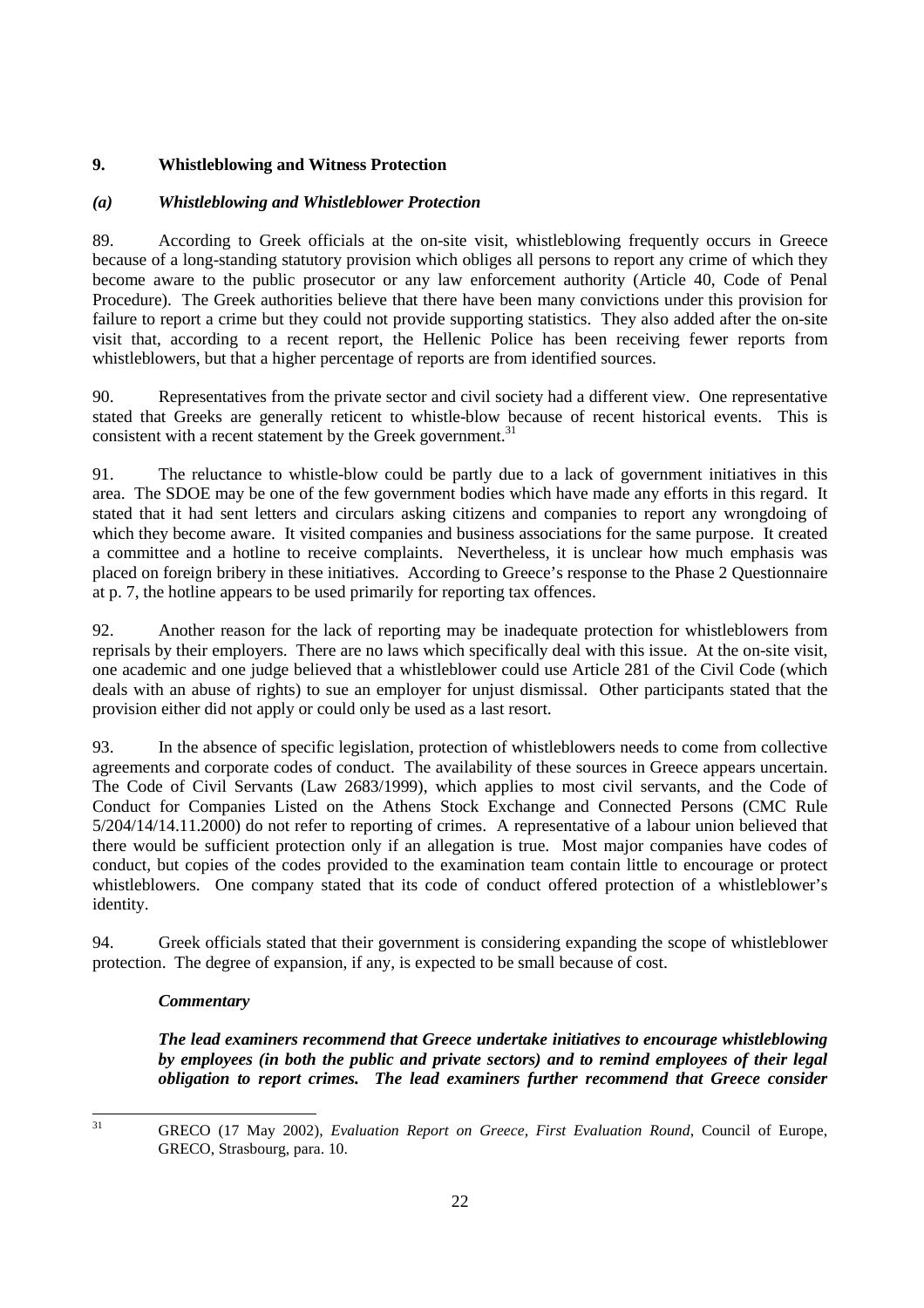## *introducing measures to protect whistleblowers (in both the public and private sectors) from dismissal or other forms of retaliation.*

#### *(b) Witness Protection*

95. In Greece, witness protection is only available to "essential" witnesses who provide information on the activities of a criminal or terrorist organisation (Article 9, Law 2928/2001). As with whistleblower protection, the government is considering extending witness protection to other crimes. Again, the degree of expansion, if any, is expected to be small for reasons of cost.

#### *Commentary*

*The lead examiners recommend that Greece consider making witness protection programmes available in foreign bribery cases.* 

#### **C. INVESTIGATION OF FOREIGN BRIBERY**

#### **1. Law Enforcement Authorities in Greece**

- *(a) Responsibility for Investigating Foreign Bribery*
- *(i) Division of Competence between the Body for the Prosecution of Economic Crime and the Internal Affairs Division of the Hellenic Police*

96. On a facial reading of the relevant legislation, investigations of domestic and foreign bribery fall within the competence of different agencies. Responsibility for investigating domestic bribery falls to the Internal Affairs Division of the Hellenic Police (IAD) under the Ministry of Public Order (Article 1(2), Law 2713/1999, as amended by Article 2(1), Law 3103/2003). Responsibility for investigating foreign bribery belongs to the Body for the Prosecution of Economic Crime (SDOE) under the Ministry of Economy and Finance (Article 4, Law 2656/1998). The SDOE is also responsible for investigating financial crimes which damage the state's financial interests, trafficking of narcotics and firearms, and tax offences.

97. This division of responsibility was not so clear at the on-site visit. The Ministry of Justice, the SDOE and the IAD indicated that the SDOE has exclusive competence over foreign bribery. Judges, prosecutors and later the Ministry of Justice maintained that all police agencies and the SDOE are competent, even though this appears to directly contradict Article 4 of Law 2656/1998.

98. After the on-site visit, the Greek authorities indicated that Article 4 of Law 2656/1998 accords the SDOE primary responsibility for the implementation of the Convention and the investigation of foreign bribery cases. Nevertheless, if a case of foreign bribery is reported to the police or the public prosecutor, these bodies will immediately investigate the case after notifying the SDOE.

#### *(ii) The Special Investigations Service*

99. After the on-site visit, Greece substantially overhauled the SDOE by replacing it with the Special Investigations Service (YPEE) (Law 3296/2004). The internal structure of the YPEE significantly differs from that of the SDOE. Under the new legislation, responsibility for investigating foreign bribery falls to the Department of Mutual Administrative Assistance and Controls of the Directorate of Administrative Support of the YPEE. The Department is also responsible for investigating domestic corruption and for reviewing financial audit controls when there are reasonable grounds to suspect fraud. The YPEE plans to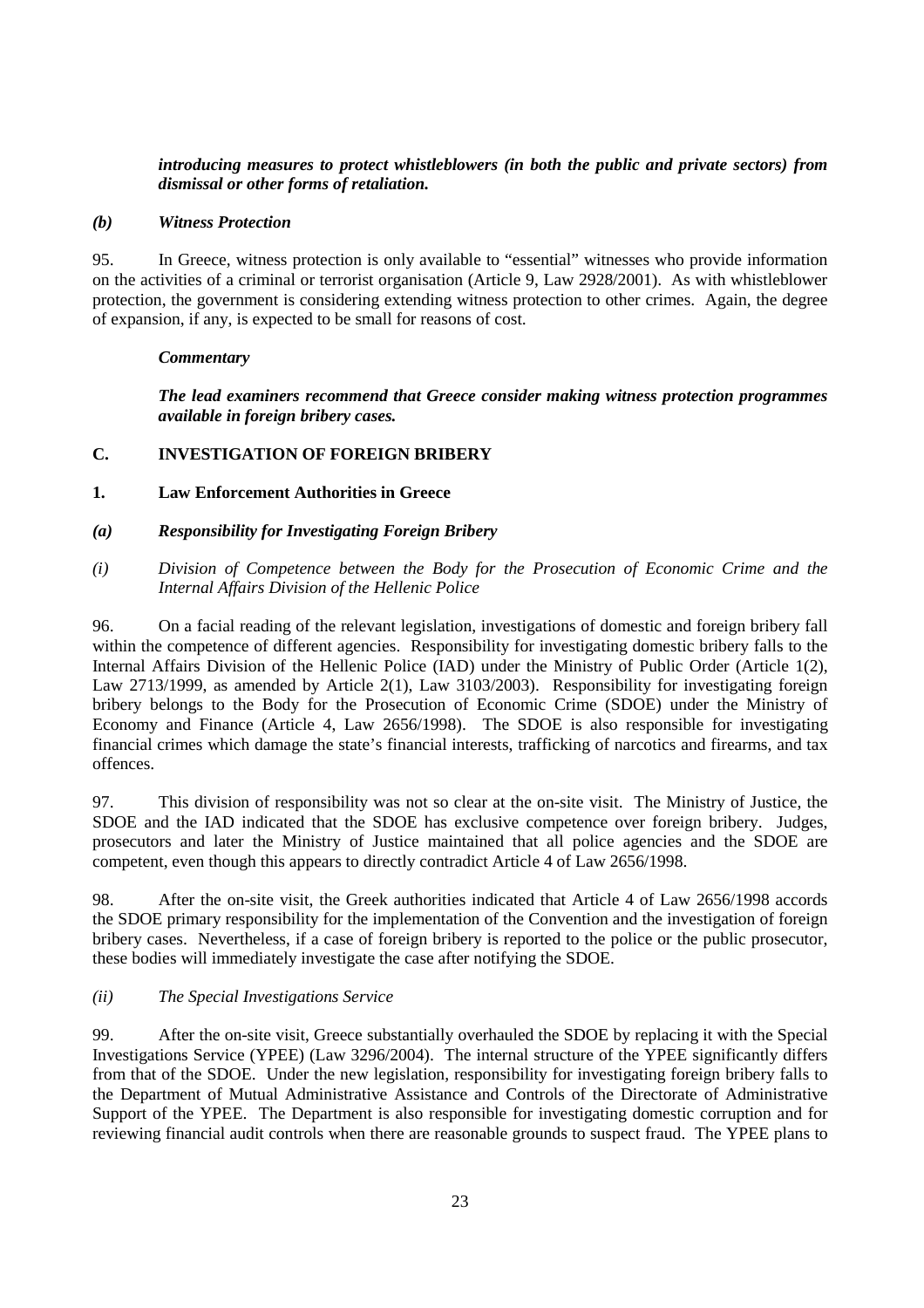make an official announcement on its competence, with particular emphasis on its responsibility for investigating foreign bribery.

#### *(iii) Conclusion*

100. The assignment of responsibility for investigating foreign bribery is less clear in practice than as described in Law 2656/1998 (as amended by Law 3296/2004). What is clear is that both the IAD and the YPEE (previously the SDOE) have competence to investigate foreign bribery. This raises several potential concerns, *e.g.* the possibility of concurrent investigations, co-ordination of investigations by different agencies, information sharing and conflicts of competence. The recent restructuring of the SDOE does not appear to clarify these issues.

#### *Commentary*

*The lead examiners recommend that Greece establish procedures for co-ordination, sharing information and resolving conflicts of competence between the IAD and the YPEE. They also recommend that the Working Group monitor this issue as cases develop.* 

#### *(b) Training and Resources*

*(i) The Body for the Prosecution of Economic Crime (SDOE)* 

101. The SDOE has 1 000 officers and 300 administrative personnel. A share of the budget of the Ministry of Finance and Economy (MOFE) is allocated to the SDOE, although officials at the on-site visit could not indicate the amount or portion that was allocated. Representatives of the SDOE at the on-site visit indicated that its human and financial resources were "satisfactory".

102. Members of the SDOE are trained by the MOFE. These members are highly experienced in the investigation of tax and customs offences because they are mainly seconded from the MOFE. Experience and training in corruption offences may be more limited. Members are required to attend courses on bribery generally and to participate in training activities organised by the School of Public Administration. They are asked to confirm in writing that they have read Law 2656/1998 and that they are aware of the Law's contents. The SDOE has organised various seminars on the Convention and the implementing legislation at the central level in Athens but not at the regional level.

103. SDOE officers outside of Athens offered a slightly different view. They stated that there had been no seminars on (domestic or foreign) bribery or the Convention. In their view, the Convention is new and it will take time before foreign bribery cases are detected.

104. The lead examiners are concerned that members of the SDOE may not be sufficiently trained in the area of foreign bribery. SDOE members are drawn from the Ministry of Finance and Economy, not law enforcement agencies. While SDOE members are trained on theoretical issues such as the content of Law 2656/1998, they do not appear to have been trained on the practical aspects of bribery investigations, such as the *modus operandi* of these crimes or the means to gather evidence. Unlike the IAD (which deals with domestic bribery offences), the SDOE has no experience in investigating bribery offences. It may be advantageous to assign competence to investigate domestic and foreign bribery to a single agency, so that experience in domestic bribery investigations can be used in foreign bribery investigations.

105. After the on-site visit, Greece stated that the creation of the YPEE will necessitate "a complete reshuffle" of its training schedule and that particular emphasis will be placed on all forms of international economic crime. However, no other details were provided.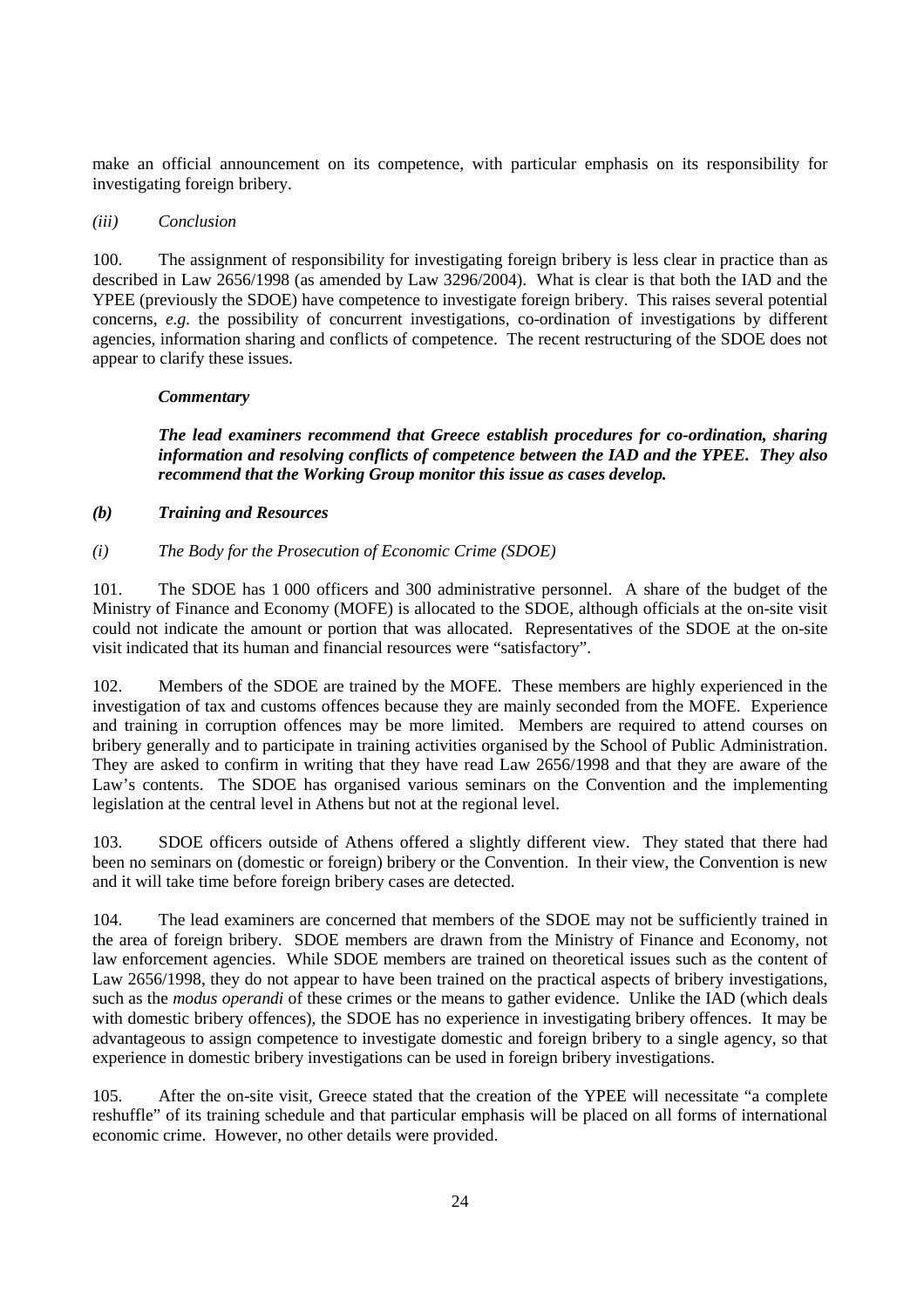#### *Commentary*

*The lead examiners recommend that Greece provide training on the practical aspects of foreign bribery investigations to members of the YPEE. They also recommend that Greece consider assigning the competence for investigating domestic and foreign bribery to a single law enforcement agency.* 

#### *(ii) Internal Affairs Division of the Hellenic Police (IAD)*

106. Two institutions provide training to the officers of the IAD. The Greek Police Academy, which has recently acquired the status of a university, offers a four-year programme to new recruits who have passed an entrance examination. The Academy also provides lectures and graduate programmes to all serving officers in Greece. In addition, the National Security School offers training to serving officers at regular intervals.

107. In terms of curriculum, the Academy's programmes include components on money laundering and domestic bribery. Foreign bribery was added only in 2004. In 2005, both the Academy and the National Security School plan to offer a series of lectures by SDOE and IAD officers on the practical aspects of domestic and foreign bribery investigations.

108. The Hellenic Police offers additional seminars on matters such as money laundering, but there have been no seminars on corruption, whether domestic or foreign.

#### *Commentary*

*The lead examiners recommend that the Greek Police Academy and the National Security School implement their initiatives to provide training programmes on the practical aspects of foreign bribery investigations to police officers and recruits.* 

#### **2. Prosecutors and the Judiciary**

109. The National School of Judicature in Thessaloniki provides an 18-month training programme to new judges and prosecutors. The programme includes training on theoretical and practical issues. In November 2004, the School offered courses on corruption and foreign bribery for the first time.

110. The School also provides continuing education through seminars and courses, although it has only offered seminars on corruption generally and not on foreign bribery. It had planned to hold a criminal law conference in early November 2004 which would include issues such as corruption, foreign bribery and the Convention, but it is not clear whether this initiative has been implemented. According to the Greek authorities, judges and prosecutors outside of Athens receive similar training on topical issues and developments in the law, although training procedures emanate from Athens.

111. The Association of Juridical Studies is a separate body that provides additional training to appellate judges on developments in the law. It is not clear whether the Association has provided any training on foreign bribery.

#### *Commentary*

*The lead examiners recommend that the National School of Judicature continue its training programmes on foreign bribery for prosecutors and judges, including new recruits.*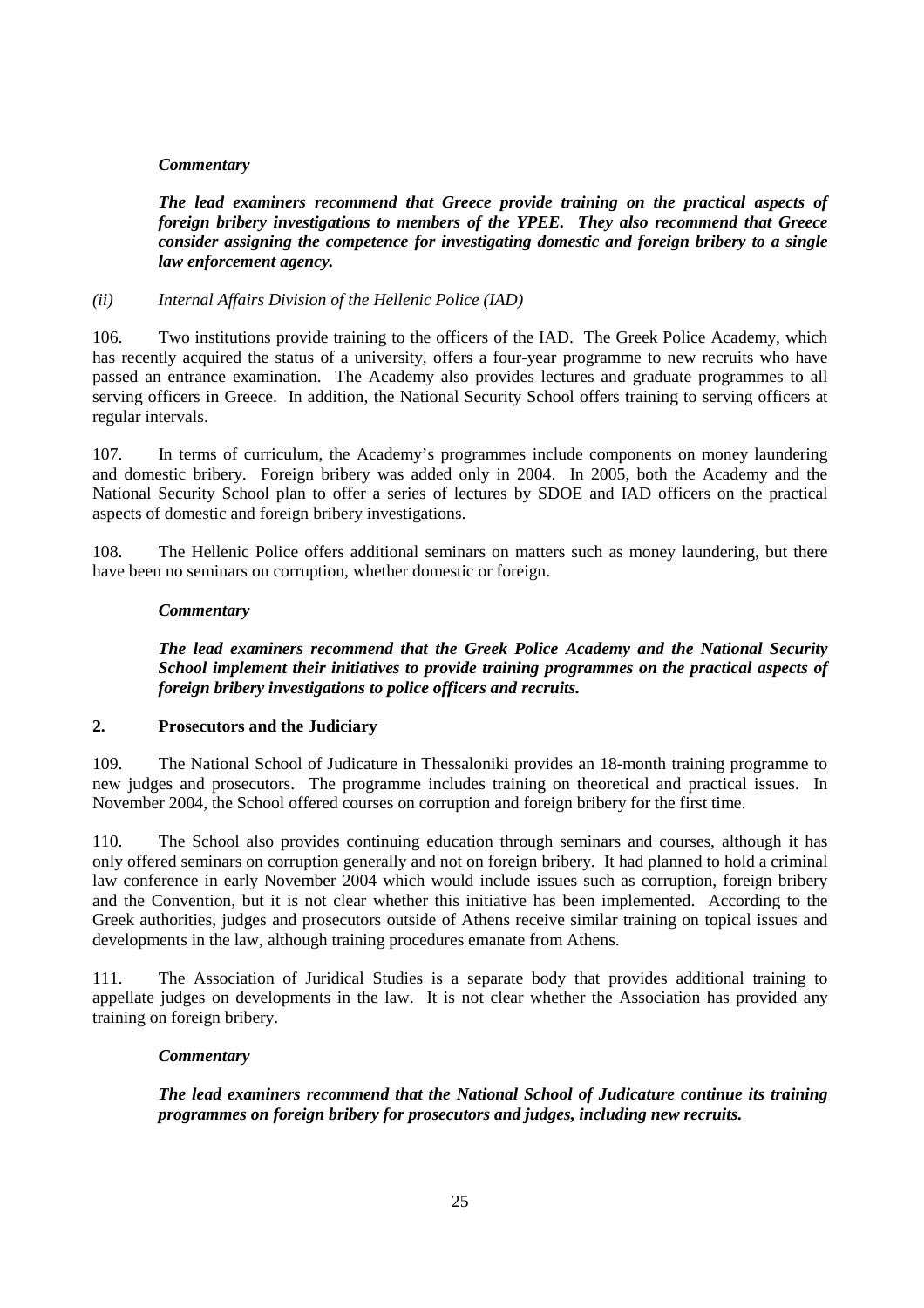# **3. Lifting Bank Secrecy**

112. The SDOE may obtain bank information. SDOE officers may, in the course of the exercise of their duties, access bank data subject to bank confidentiality under the direction of a prosecutor attached to the SDOE (Articles 2(6) and 4(12), Law 2343/1995). The YPEE has retained the same powers.

113. The IAD may lift banking confidentiality when investigating bribery. The investigative powers of the IAD are governed by its enabling statute (Law 2713/1999). Article 6(2) of that Law states that a prosecutor may request the lifting of bank secrecy during the preliminary investigation of any offence within the remit of the IAD.

# **4. Mutual Legal Assistance and Extradition**

# *(a) Mutual Legal Assistance*

114. The significance of mutual legal assistance under the Convention is two-fold. First, parties to the Convention are obliged to provide prompt and effective legal assistance to other parties to the fullest extent possible under their laws, treaties and arrangements (Article 9). Second, in order to effectively prosecute foreign bribery, parties themselves must be able to seek and use evidence from abroad efficiently.

115. According to the Greek authorities, Greece has signed bilateral and multilateral treaties on mutual legal assistance with almost all of its major trade and investment partners.<sup>32</sup> The execution of requests is governed primarily by Articles 457-461 of the Code of Penal Procedure. The same procedure applies regardless of whether the target of an investigation is a legal or natural person. Dual criminality is not a prerequisite to rendering assistance. Since 2000, the Ministry of Justice has handled more than 15 000 requests, but none involving foreign bribery. During that time, the Ministry rejected only one request for assistance. It usually takes between one month and one year for Greece to comply with a request.

# *(b) Extradition*

116. Greece has extradition relations with most of its trade and investment partners.<sup>33</sup> In addition, the Convention may serve as a treaty for extradition to and from another party state. Greece has also implemented the European Arrest Warrant (Law 3251/2004). Reciprocity and dual criminality are prerequisites to granting extradition. Greek nationals cannot be extradited but will be prosecuted in Greece. Since 2000, the Ministry of Justice has handled more than 380 extradition requests (both incoming and outgoing), none of which involved foreign bribery. According to the Greek authorities, an incoming extradition request is usually executed within three months.

# **D. PROSECUTION OF FOREIGN BRIBERY AND RELATED OFFENCES**

# **1. The Offence of Foreign Bribery**

- *(a) Elements of the Offence*
- *(i) Definition of "Foreign Public Officials"*

117. At the time of the Phase 1 review, Law 2656/1998 did not define "foreign public officials". The Greek authorities stated that Greek courts would therefore refer to the definition of "public officials" in the

 $32$ See Annex 3 for a complete list.

<sup>33</sup> See Annex 3 for a complete list.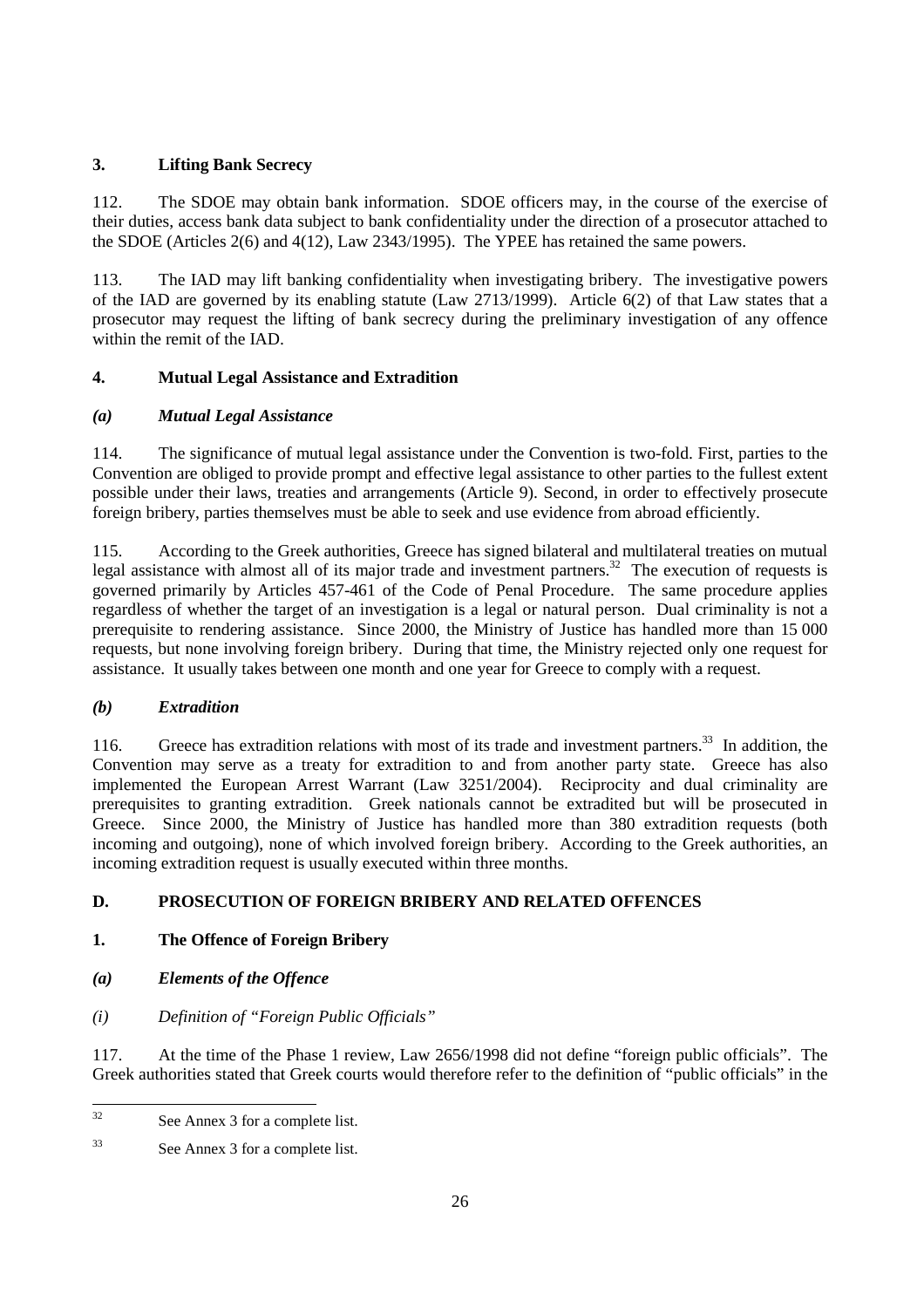domestic bribery provisions of the Penal Code for guidance. Nevertheless, the Working Group was concerned that the definition in the Penal Code was narrower than the one in the Convention.

118. Greece has amended Law 2656/1998 since the Phase 1 review. Article 2(1) of Law 2656/1998 now prohibits bribery of "a foreign public official, in the meaning of the OECD Convention ratified in article 1 of the present Law." This reference to the Convention should fully import the definition of "foreign public officials" from the Convention into Law 2656/1998, thus eliminating the earlier concerns.

## *(ii) Use of an Official's Position in Excess of His/Her Powers and Direct Application of the Convention*

119. In the Phase 1 review (at pp**.** 4-5), Greece stated that, "According to legal doctrine and case law, an offence is committed solely when the official acts or refrains from acting in the performance of duties assigned to him by a law, decree, regulation, circular or instruction; it is not committed when an official makes use of his position in excess of his powers**.**" However, pursuant to Article 28(1) of the Constitution, Greek courts would directly apply the Convention to extend Law 2656/1998 to cover these situations:

28.(1) The generally recognised rules of international law, as well as international conventions as of the time they are ratified by statute and become operative according to their respective conditions, shall be an integral part of domestic Greek law and shall prevail over any contrary provision of the law. The rules of international law and of international conventions shall be applicable to aliens only under the condition of reciprocity.

120. Officials at the on-site visit elaborated that, because of this provision in the Constitution, ratified international conventions form part of domestic Greek law and have greater force than a domestic statute (but less than the Constitution). Courts generally interpret statutes in a manner consistent with international conventions and will declare statutes that conflict with such conventions to be of no force and effect.

121. Notwithstanding the assurances of the Greek authorities, the Working Group in Phase 1 doubted that the direct application of the Convention could remedy shortcomings in Law 2656/1998.

122. During the on-site visit, Greece maintained this position. After the on-site visit, however, Greece contended that the wording of Article 2(1) of Law 2656/1998 covers bribery of an official who uses his/her position in excess of his/her powers. There is no need to resort to direct application of the Convention.<sup>34</sup> Greece did not provide case law supporting its latest position.

# *(iii) Bribery by a Best-Qualified Bidder*

123. Law 2656/1998 prohibits bribes in order to obtain or retain "an unfair business or other advantage of pecuniary or any other nature that is not due".<sup>35</sup> In the Phase 1 review (at p. 5), some doubts were expressed over whether the law covers a briber who is the best-qualified bidder as required by Commentary **4** of the Convention. Again, Greece responded that the direct application of the Convention would cure any deficiencies.

124. Greece has not amended Law 2656/1998 in this regard since the Phase 1 review. During the onsite visit, Greece maintained this position. After the on-site visit, however, the Greek authorities stated that

 $34$ The direct applicability of the Convention will be discussed in Section D.1. $(c)$ (iii).

<sup>&</sup>lt;sup>35</sup> In Phase 1, this portion of Law 2656/1998 was translated as bribery "in order to obtain or retain improper advantage or any other improper benefit".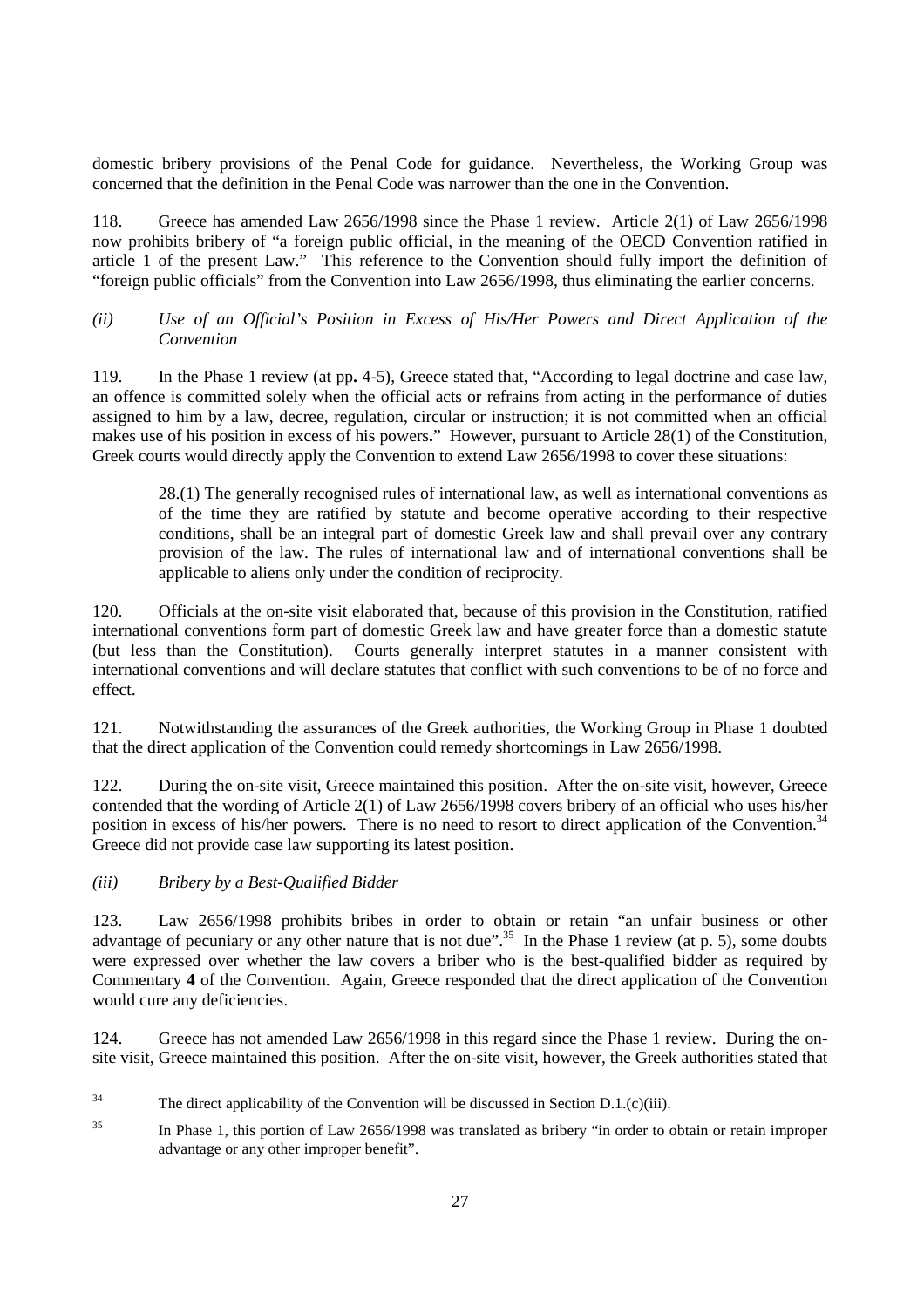the wording of Article 2(1) of Law 2656/1998 covers bribery by someone who is the best-qualified bidder. There is no need to resort to direct application of the Convention. Greece did not provide case law in support of its position.

#### *(iv) Conclusion*

125. The lead examiners appreciate Greece's amendment to Law 2656/1998 to expressly refer to the Convention's definition of a "foreign public official". Yet they remain concerned that Law 2656/1998 does not cover bribery of a foreign public official who uses his/her position in excess of his/her powers, or a briber who is the best-qualified bidder.

#### *Commentary*

*The lead examiners recommend that the Working Group monitor whether Law 2656/1998 covers the following situations as case law develops (1) bribery of a foreign public official who uses his/her position in excess of his/her powers, and (2) a briber who is the best-qualified bidder.* 

#### *(b) Jurisdiction*

*(i) Territorial Jurisdiction* 

126. Article 4(1) of the Convention requires a party to "establish its jurisdiction over the bribery of a foreign public official when the offence is committed in whole or in part in its territory." Under Greek law, territorial jurisdiction applies "to all acts committed on the Greek territory, even if committed by foreign nationals." An act is considered committed at a place "where the culpable person committed the punishable act or omission in whole or in part, as well as the place where the punishable result occurred [...]" (Articles 5 and 16, Penal Code).

127. The Greek authorities assert that the breadth of these provisions is clear. For instance, territorial jurisdiction applies when a person in Greece arranges a meeting with (but does not offer or promise a bribe to) a foreign public official by telephone. The individual then flies to the foreign country, and offers and gives a bribe to the foreign public official. It is also not clear whether territorial jurisdiction applies when a person in Greece instructs an agent who is overseas to offer a bribe to a foreign public official. Greece, however, did not provide case law in support of this position.

#### *(ii) Nationality Jurisdiction*

128. Parties to the Convention which have jurisdiction to prosecute their nationals for offences committed abroad must establish the same jurisdiction for foreign bribery, according to the same principles (Article 4(2), Convention). In Greece, because foreign bribery is a misdemeanour, nationality jurisdiction can be asserted only upon the complaint of the government of the country in which the crime was committed.<sup>36</sup> An official at the on-site visit explained that the reason for this requirement was respect for a foreign state's sovereignty.

<sup>36</sup> Article 6 of the Penal Code reads:

<sup>6.(1)</sup> Greek penal laws also apply on any act that they regard as a felony or misdemeanour, which has been committed abroad by a Greek, if such act is regarded as a punishable act by the laws of the country where it has been committed, or if it has been committed in a country under constitutional turmoil.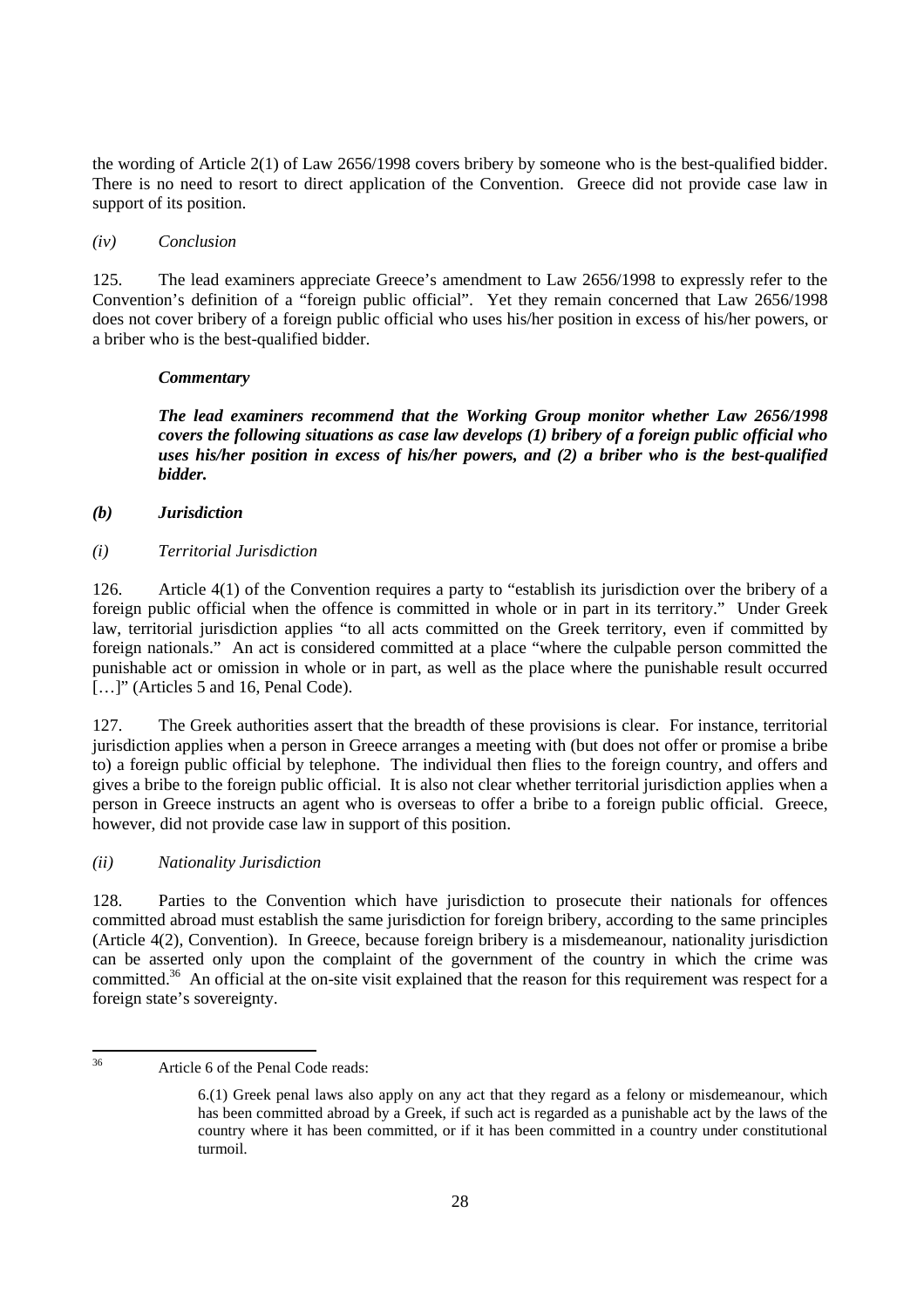129. In the Phase 1 review (at p. 18), the Working Group questioned the effectiveness of this basis for asserting nationality jurisdiction. Greece has made no legislative amendments in this regard. It also has not provided any case law or explanation to alleviate these concerns.

130. The lead examiners also have some doubts over the reason for the requirement of a complaint by a foreign government, namely respect for the foreign state's sovereignty. A complaint is not necessary to assert nationality jurisdiction to prosecute felony crimes. It is also not necessary to prosecute bribery of EU officials (Article 6, Law 2802/2000). Abolition of this requirement from foreign bribery under the Convention not only eliminates the concerns of the lead examiners, but it will also harmonise the legislative schemes for bribery of EU and non-EU officials.

131. After the on-site visit, the Greek authorities added that problems with nationality jurisdiction should rarely arise in foreign bribery cases. In their view, most foreign bribery cases also involve money laundering. In these cases, nationality jurisdiction need not be invoked because Greece's money laundering offence covers predicate offences that are committed outside of Greece. As well, Greece may invoke nationality jurisdiction to prosecute bribery of foreign judges without consent of a foreign state after that offence has been re-classified as a felony.

#### *Commentary*

*Greece continues to require a complaint from the government of the country in which the crime was committed before asserting nationality jurisdiction to prosecute foreign bribery. The lead examiners recommend that Greece eliminate this requirement. They also recommend that the Working Group monitor Greece's exercise of territorial and nationality jurisdiction over foreign bribery offences as cases emerge.* 

#### *(c) Defences and Exemptions from Prosecution*

#### *(i) Defences of Necessity and Extortion*

132. Greek officials stated that the defence of necessity will not arise in a case of foreign bribery. The defence requires proof of imminent danger that is not due to the fault of the accused and which cannot be prevented by other means. The impact of the illegal act must also be substantially smaller "in form and significance" than the danger avoided (Article 25, Penal Code). An example is where a person breaks a window and enters a house in order to save an occupant from being murdered.

133. The Greek authorities stated that extortion in Greece is defined as a request for undue payment. Extortion is not a defence to bribery; on the contrary, if an official extorts from an individual and the individual pays the official, the individual will generally be guilty of bribery. The Greek authorities did not provide case law in support of this proposition since they do not believe that the defence has ever been raised in a domestic bribery case.

#### […]

<u>.</u>

<sup>(3)</sup> In so far as misdemeanours are concerned, the victim's complaint requesting prosecution or a request for prosecution by the government of the country where the misdemeanour was committed is necessary in order for the provisions of paragraphs 1 and 2 to be applied.

According to the Greek authorities, there are no "victims" in an offence of bribery: "The good adversely affected by the offence of (active) bribery of a public official is the State" (Greece's response to the Phase 2 Questionnaire, p. 19).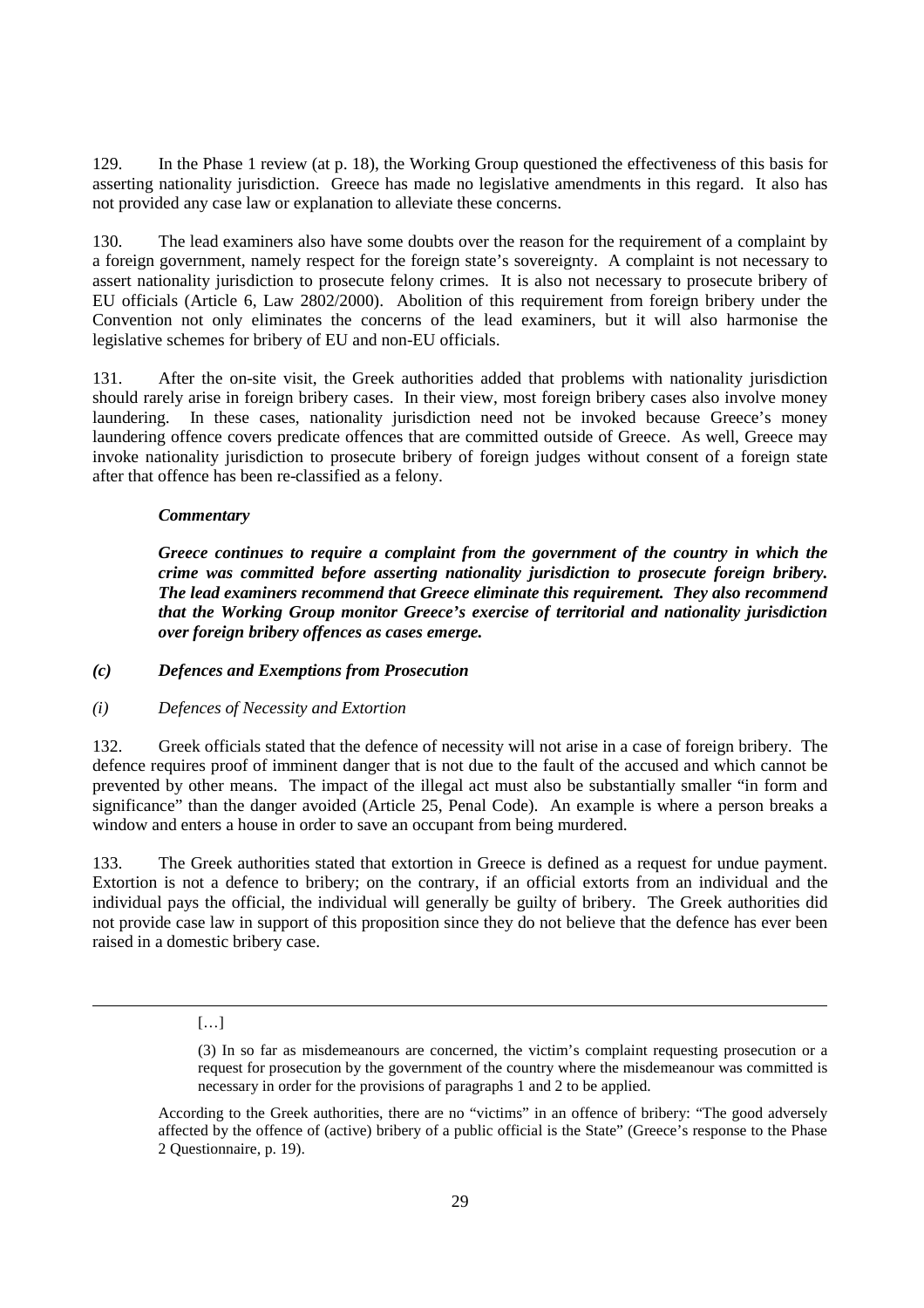## *(ii) Defence of Effective Regret*

134. Article 236 of the Penal Code provides for a defence of "effective regret". A briber is not punishable if he/she confesses to the crime before a preliminary examination by law enforcement authorities commences. A bribe that had been given is not confiscated but returned to the briber. Although Article 236 deals with domestic active bribery, Greek officials confirmed that the defence also applies to foreign bribery.

135. Greece elaborated on the defence after the on-site visit. When a briber reports the matter to the law enforcement authorities, a prosecution will be taken because the principle of mandatory prosecution continues to apply. Only a court may ultimately decide to terminate the prosecution against the briber. The trend of the Greek courts, however, is not to completely exonerate the briber, but to impose a light penalty, taking into consideration factors such as the degree of co-operation by the briber. Furthermore, the bribe is returned to the briber but any proceeds of bribery are confiscated under Article 76(1) of the Penal Code. Greece did not provide case law in support of its position.

136. This defence could contravene the Convention in some cases. A person who has given, offered or promised a bribe to a foreign public official (and hence has completed the offence within the meaning of Article 1 of the Convention) could in some cases remain unpunished if he/she makes a sufficiently early confession. The Convention does not contemplate liability to be imposed on such qualified terms.

#### *Commentary*

## *The lead examiners recommend that the Working Group monitor the application of the defence of "effective regret" in Article 236 of the Penal Code in foreign bribery cases.*

#### *(iii) Political Offences and Offences Affecting International Relations*

137. In Greece, "political offences" and "offences through which the international relations of the state may be disturbed" could be exempt from prosecution. The Minister of Justice, following a concurring opinion of the Council of Ministers, may postpone or suspend a prosecution of such offences (Article 30(2), Code of Penal Procedure).

138. The Greek authorities elaborated that there are no clear definitions of "political offences" and "crimes through which the international relations of the state may be disturbed". There are also no rules or guidelines governing the use of this provision. A decision of the Minister of Justice to invoke this provision is purely political in nature. A judge at the on-site visit opined that the provision is essential to Greece's national security. Since its enactment in 1951, the provision has been used no more than twice.

139. If invoked in a foreign bribery case, this exemption from prosecution contradicts Article 5 of the Convention, which requires that investigations and prosecutions of foreign bribery shall not be influenced by "the potential effect upon relations with another State". The exemption may also contradict Commentary 27, which states that prosecutorial decisions should not be "subject to improper influence by concerns of a political nature".

140. Nevertheless, the Greek authorities maintain that this exemption does not apply to foreign bribery. In their view, Article 5 of the Convention supersedes Article 30(2) because of the direct application of the Convention: "The courts are well tuned to this arrangement [of directly applying international conventions] and they readily identify domestic provisions *rendered inapplicable* because of their incompatibility with an international convention" (Response to Phase 2 Questionnaire, p. 3; italics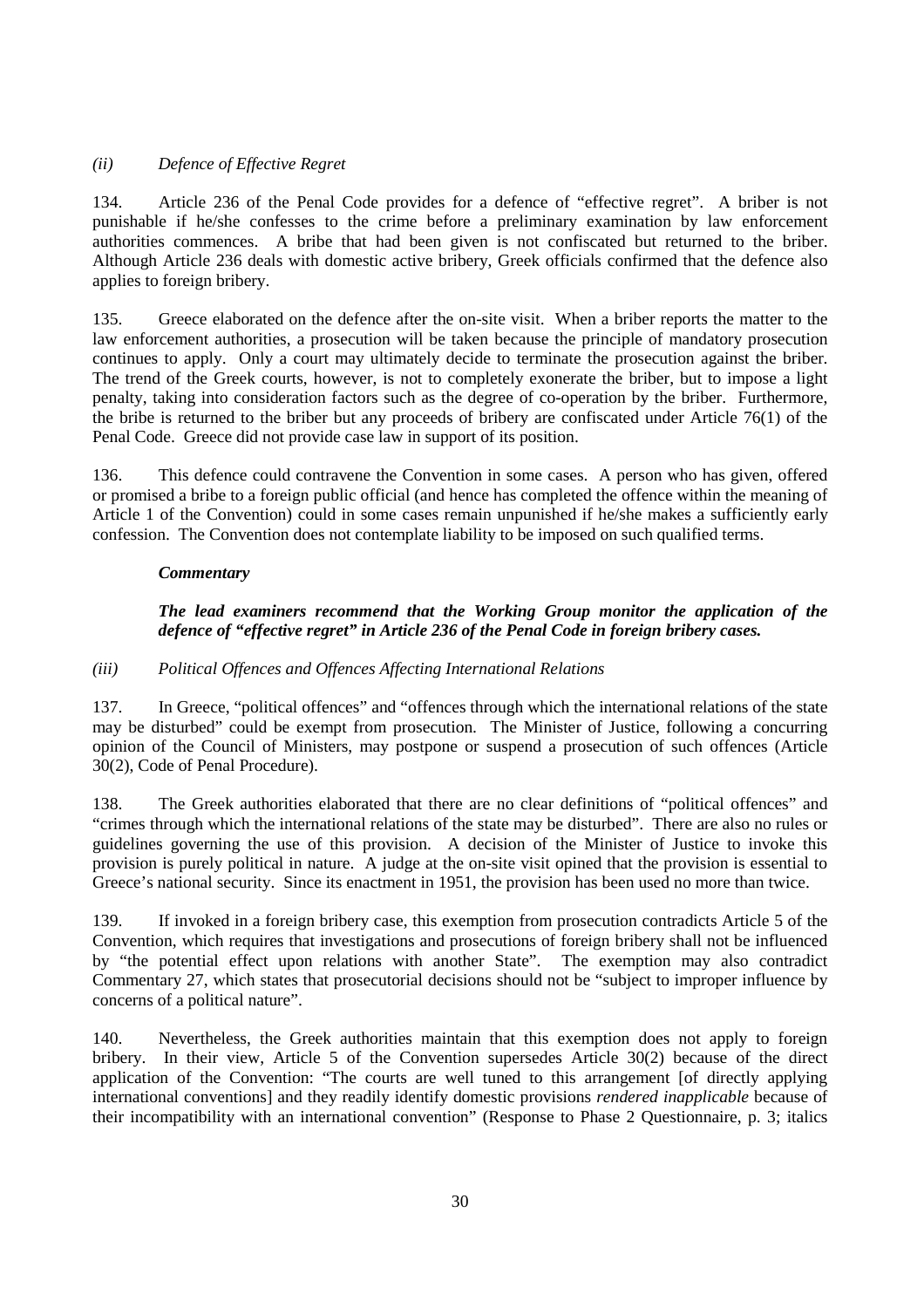added).<sup>37</sup> One academic in criminal law added that the Convention takes precedence because the Convention was ratified after Article 30(2) was enacted (*lex posterior derogat legi anteriori*).

141. Greece referred to two cases in support of its position. In the first case, the Greek government neglected to designate certain wetlands for environmental protection as required by an international convention. A Greek court took notice of the convention and made the designation. In the second case, a Greek court held that a prohibition on purchasing property in a border area contravened an EU convention. Accordingly, the court struck down the prohibition and applied the EU convention.

142. Notwithstanding Greece's assertions to the contrary, the lead examiners remain doubtful that the Convention can directly cure any defects in Law 2656/1998. First, in the only cases that the Greek authorities have referred to, the courts either struck down a domestic statute or implemented an international convention to the benefit of a private individual. This is fundamentally different from using an international convention to enlarge the scope of a domestic criminal offence. Such a measure will generally be to the detriment of an accused. Indeed, Greek officials at the on-site visit agreed that the principle of legality (*nullum crimen sine lege*) in Greek jurisprudence would prohibit extending criminal statutes in this manner. They also stated that there are no cases in which a Greek court has done so.

143. Second, Greece may have weakened its position by amending Law 2656/1998 to expressly refer to the Convention's definition of "foreign public officials". Greek courts may take the amendment as an admission by the legislature that, absent an express reference to the Convention in Law 2656/1998, the Convention does not directly apply.

144. Third, Greece admits that the Convention is not self-executing. Article 1 of the Convention does not stipulate that foreign bribery is an offence, but merely that parties to the Convention shall take necessary measures to criminalise foreign bribery. As such, domestic legislation is necessary to implement the Convention in Greece.

145. Finally, Article 28(1) of the Constitution is not always operable. The article only applies to aliens (presumably non-Greek nationals) "under the condition of reciprocity." Thus, even if Article 28(1) can be used to directly apply the Convention, Greek courts will do so only against persons whose home countries have criminalised foreign bribery (*e.g.* other parties to the Convention).

146. In sum, the lead examiners doubt that Convention can be directly applied to Law 2656/1998 to exclude the exemption in Article 30(2) of the Code of Penal Procedure in foreign bribery cases. If the exemption is available in foreign bribery cases, then there are insufficient guarantees to ensure that political considerations do not influence a decision to not prosecute. There are no guidelines on how the Minister of Justice exercises his/her discretion. There are also no mechanisms to independently review the Minister's decision. Since the decision results in no legal proceedings being taken, the case would not reach the courts. One legal academic suggested that the only possibility of judicial review is when a prosecutor blatantly disobeys the Minister and forges ahead with prosecution. The likelihood of this occurring is more than questionable.

# *Commentary*

*The lead examiners recommend that Greece amend its legislation to expressly exclude the operation of Article 30(2) of the Code of Penal Procedure from the offence of foreign bribery.* 

37

See section  $D.1(a)(ii)$  Direct Application of the Convention.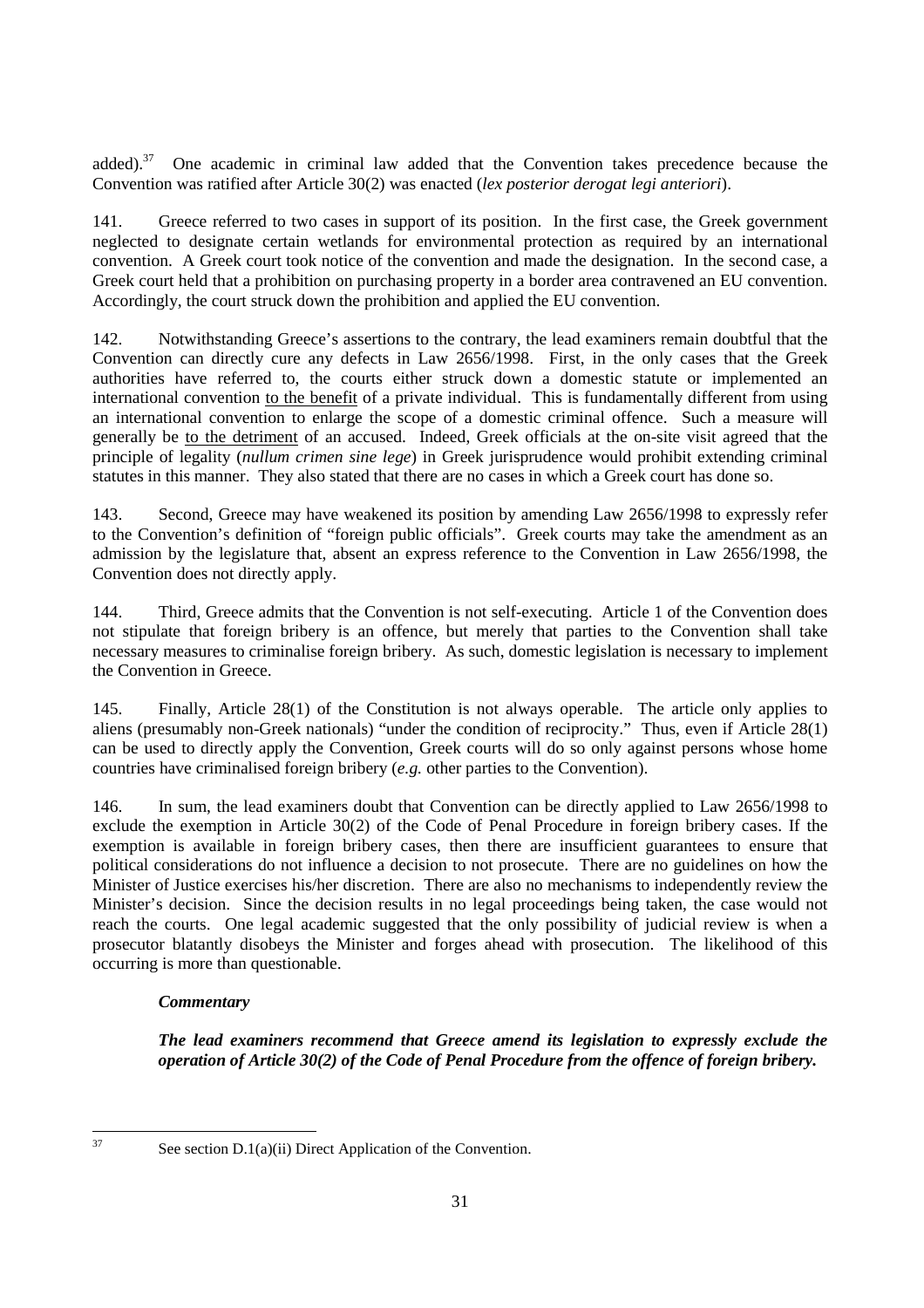#### *(iv) Immunity from Prosecution for Present and Former Ministers and Deputy Ministers*

147. Article 86(1) of the Constitution provides immunity from prosecution for certain members of the Greek government. "Only the Parliament is competent to press charges against those who are or were members of the Government or Deputy Ministers for criminal offences committed by them during the discharge of their duties, as stipulated by the law." This raises two issues: when does Article 86(1) apply and how immunity can be lifted.

#### To Whom Is Immunity Available

148. Article 86(1) applies to "those who are or were members of the Government or Deputy Ministers". Greek officials explained that these include Ministers and Deputy Ministers, who may be nonelected officials.

149. The lead examiners are concerned that immunity under Article 86(1) may be applied in a case of foreign bribery. Immunity arises when a crime is committed "during the discharge of duties, as stipulated by law". This conceivably covers a Minister who is responsible for promoting Greek business interests overseas, and who bribes a foreign public official so that a contract is awarded to a Greek company. Greece responded that immunity would not be granted in such a case even though the crime was committed in the interest of the state. There appears to be no cases in support of this position.<sup>38</sup>

#### Lifting of Immunity

150. If Article 86(1) may apply to a foreign bribery case, the next question is how immunity may be lifted. When a law enforcement official suspects that a present or former Minister or Deputy Minister has committed a crime, the case is referred to Parliament immediately. Upon the written request of 30 Members of Parliament, a special Parliamentary committee is convened to investigate the case. The committee has the same powers as a public prosecutor of the court of first instance. When the investigation is completed, formal criminal charges are laid only if a majority of the Parliament in plenary session agrees. If charges are pressed, the case is tried by a Special Court consisting of members of the *Areios Pagos* and Council of State (Article 86, Constitution and Law 3126/2003).

151. The lead examiners are concerned that political factors may affect a decision to not prosecute a foreign bribery case under this procedure. When immunity arises, Parliament (not a public prosecutor) must decide whether to prosecute; the usual principle of mandatory prosecution does not apply. There appears to be no criteria or guidelines governing the making of this decision. Nor is the decision reviewable. Since Parliament is an inherently political organ, political factors could conceivably influence the decision, contrary to Commentary 27 of the Convention. The procedure may also contravene Article 5 of the Convention, which stipulates that investigation and prosecution of foreign bribery "shall not be influenced by national economic interest, the potential effect upon relations with another State or the identity of the natural or legal persons involved."

<sup>38</sup> 38 At the on-site visit, Greek officials referred to one case in support of their position that the Minister in the example would not be immune from prosecution. Greece provided a copy of this case to the lead examiners after the visit. In a decision of the Special Court dated 11 August 1990, the Court convicted a former Deputy Minister for instigating others to make false declarations. The Deputy Minister, acting in the national interest, had arranged for forgery of documents which falsely stated the origin of a quantity of corn so that a company could avoid paying duties. Thus, the case stands for the proposition that instigating forgery in the "national interest" is not a defence to the crime; it does not stand for the proposition that Article 86(1) could never apply to a Deputy Minister who so acts in the national interest. To the contrary, because the case was tried by a Special Court, it appears that Article 86(1) and the procedure for lifting immunity prescribed therein (see next section) did in fact apply to the case.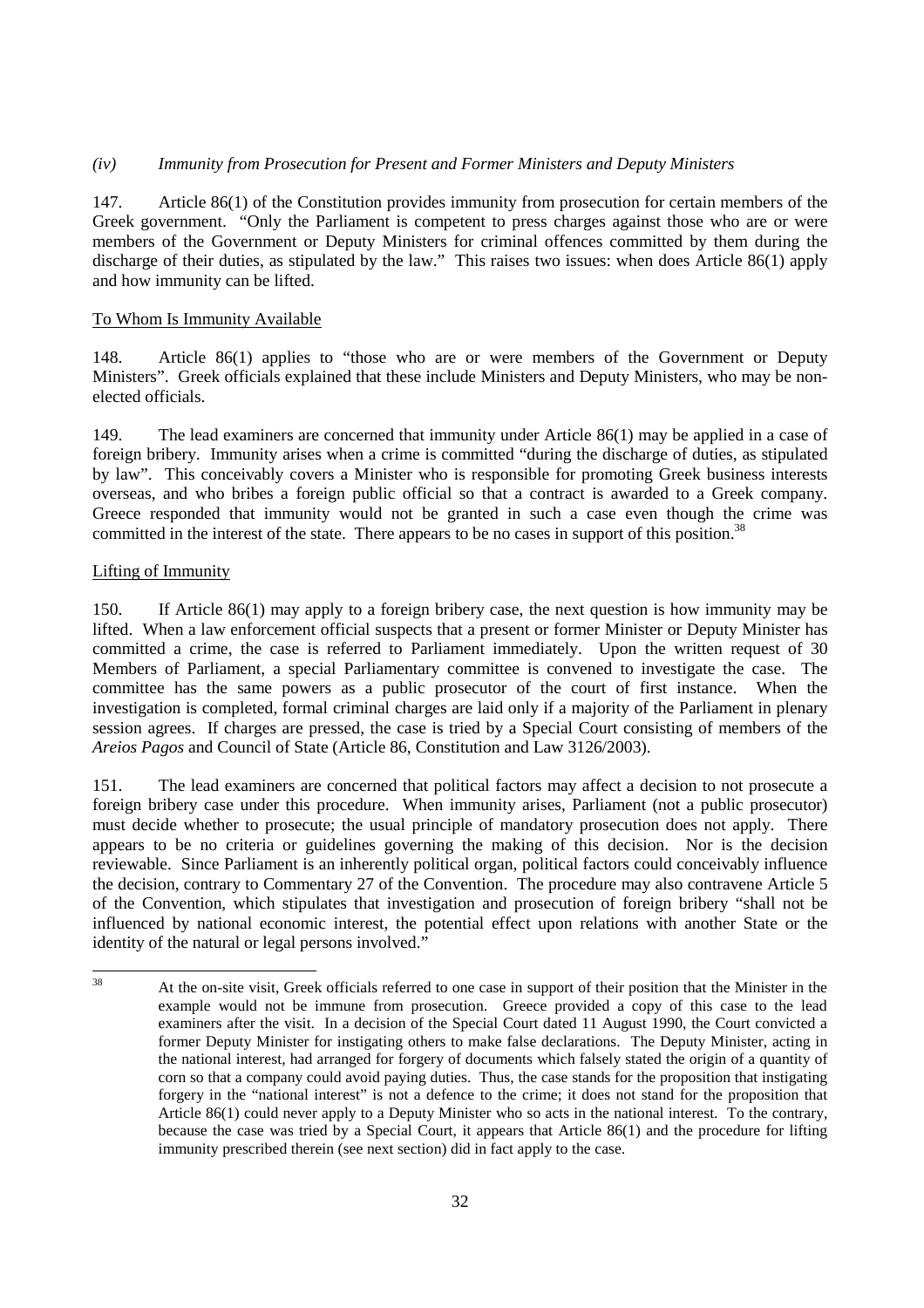#### *Commentary*

*The lead examiners are concerned that process of granting immunity from prosecution under Article 86(1) of the Constitution may be influenced by the factors listed in Article 5 and Commentary 27 of the Convention. Therefore, they recommend that the Working Group monitor this issue as cases develop.* 

#### *(d) Limitation Periods and Delays in Proceedings*

152. To effectively combat foreign bribery, any statute of limitation applicable to the offence must allow adequate time for investigation and prosecution (Article 6, Convention). In Greece, since foreign bribery is a misdemeanour, the limitation period for completing a prosecution (including any appeals) is five years. Time begins to run when the offence has been committed. Once proceedings are commenced, the limitation period is suspended for up to three years until a conviction becomes irrevocable (*i.e.* all appeals have been exhausted). Taken together, these provisions require proceedings (including appeals) to conclude within eight years of the commission of the crime (Articles 111-113, Penal Code).<sup>39</sup>

153. Compared to other jurisdictions, the length of the limitation period for foreign bribery in Greece is *prima facie* unremarkable. Even so, the lead examiners are concerned that lengthy delays in the Greek criminal justice process may cause limitation periods to expire in foreign bribery cases.

154. There are reports of significant delays in the Greek criminal justice system. Greece stated that "[e]xact numbers are not available but among recently reported cases there is only one instance of a case that succumbed to the statute of limitations: *Athens Court of Appeal* 478/2000" (response to the Phase 2 Questionnaire, p. 21). On the other hand, the Minister of Justice recently admitted that "[i]t takes two to three years for a definitive ruling, five to six for a final one and seven to eight for an irrevocable one. [In March 2004], appeals against rulings by the Three-Member Criminal Appeals Court are not scheduled until 2007.<sup>40</sup> Another source states that "courts have a heavy backlog of cases and rigid procedures lead to long delays; cases are frequently abandoned because of the statute of limitation."<sup>41</sup>

155. Representatives of the Greek judiciary at the on-site visit agreed that delay may indeed be a problem. The lack of material resources and a shortage of courtrooms are contributing factors. Consequently, judges carry extremely heavy caseloads. One legal academic described the court process as cumbersome and that litigants can easily seek adjournments (though less so in criminal cases). A recent strike by barristers has worsened the problem by creating backlogs. One judge believed that a longer period should apply to bribery cases involving large sums of money.

156. Problems with delay are exacerbated in foreign bribery cases, since such cases are often complex and involve gathering evidence from overseas, thus adding to the length of proceedings. Parenthetically, if foreign bribery is re-classified as a felony, the limitation period for the offence would be increased to 25 years (Article 111(2)(b), Penal Code), which would eliminate any concerns.

 $30^{\circ}$ The limitation period may also be suspended if "prosecution may not commence or continue according to a provision of law" (Penal Code, Article 113(1)).

<sup>40</sup> Katherimerini English Edition (15 March 2004) "Everyone is Equal Before the Law and No One Should Enjoy Impunity", Katherimerini English Edition, Athens; Kalliri, F. (15 March 2004) "Slow Mills of Legal System to Grind Faster", Katherimerini English Edition, Athens.

<sup>41</sup> The Economist Intelligence Unit (2004), *Country Profile – Greece*, The Economist Intelligence Unit, London, p. 7.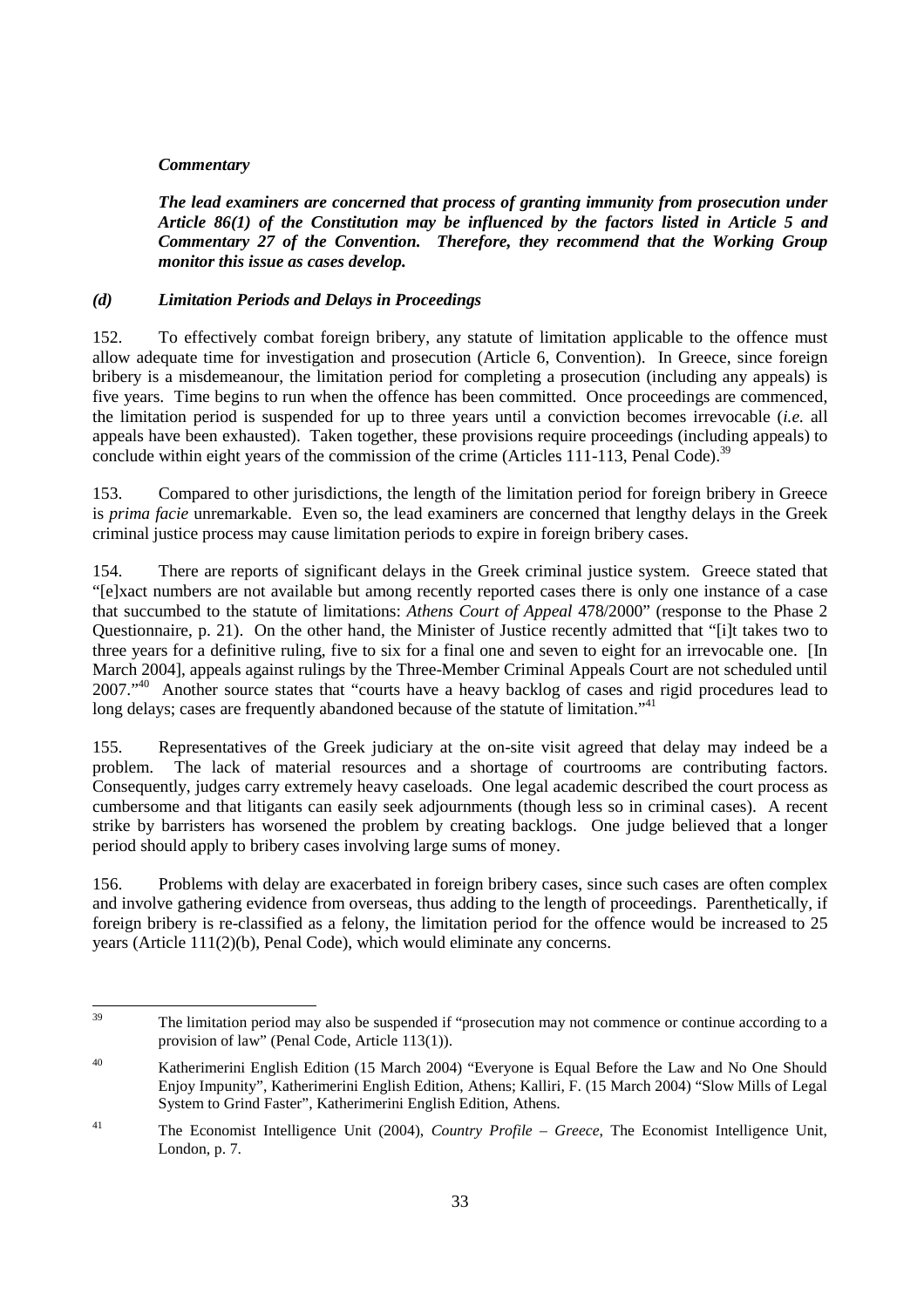157. After the on-site visit, Greece added that Law 2656/1998 will be amended to re-classify bribery of a foreign judge as a felony. The limitation period for such an offence would accordingly be increased.

## *Commentary*

## *The lead examiners recommend that Greece ensure delays in proceedings do not result in the expiry of limitation periods in foreign bribery cases.*

# **2. Liability of Legal Persons**

158. Article 2 of the Convention obliges parties to establish the liability of legal persons for foreign bribery. Since criminal liability cannot be attributed to legal persons under the Greek Constitution, Article 5 of Law 2656/1998 imposes administrative liability against legal persons for foreign bribery. Because Greece has had no prosecutions for foreign bribery, the operation of this provision remains untested.

## *(a) Scope of Application*

159. In the Phase 1 review (at p. 17), the Working Group noted that Law 2656/1998 only imposes administrative liability against "enterprises and not all legal persons – such as foundations, associations or other civil bodies – which can be used in the commission of bribery". Since then, Greece has amended Article 5 of Law 2656/1998 to cover "any legal entity or undertaking", which, according to the Greek authorities, includes all legal persons and enterprises (Article 9, Law 3090/2002).

## *(b) Fault of Managers*

160. Law 2656/1998 imposes administrative sanctions against a legal person for foreign bribery upon the "fault of its managers".<sup>42</sup> This raises two questions: the scope of "managers" and the meaning of "fault".

161. Law 2656/1998 does not define the scope "managers". In its response to the Phase 2 Questionnaire at pp. 13-14, Greece stated that:

Generally speaking, however, the term "management" covers the statutory organs of the legal entity, as stipulated in the law and its own constitution.

According to Article 71 of the Civil Code, a legal person is held liable for the acts or omissions of the organs which represent it. Non-senior management or other employees do not usually bind the legal person and thus any personal fault of the employee does not necessarily entail the responsibility of the legal person.

162. Likewise, Law 2656/1998 does not define the meaning of "fault". Greece explained that "if the employee in question acted on behalf of the entity upon a direct order or the implied consent of the constitutional organs of the legal person, then, under Articles 334 and 922 of the Civil Code, the legal person is also held liable for the fault of the natural person as well" (response to the Phase 2 Questionnaire, p. 14). During the on-site visit, law enforcement representatives and one prosecutor added that "fault" likely encompasses both intentional acts and omissions. One academic stated that a legal person likely will not be liable for an offence committed by a natural person (the principal offender) because of "loose management structures" within the legal person.

 $42 \overline{)}$ 

In Phase 1, this was translated as "the fault of senior management" (underlining added).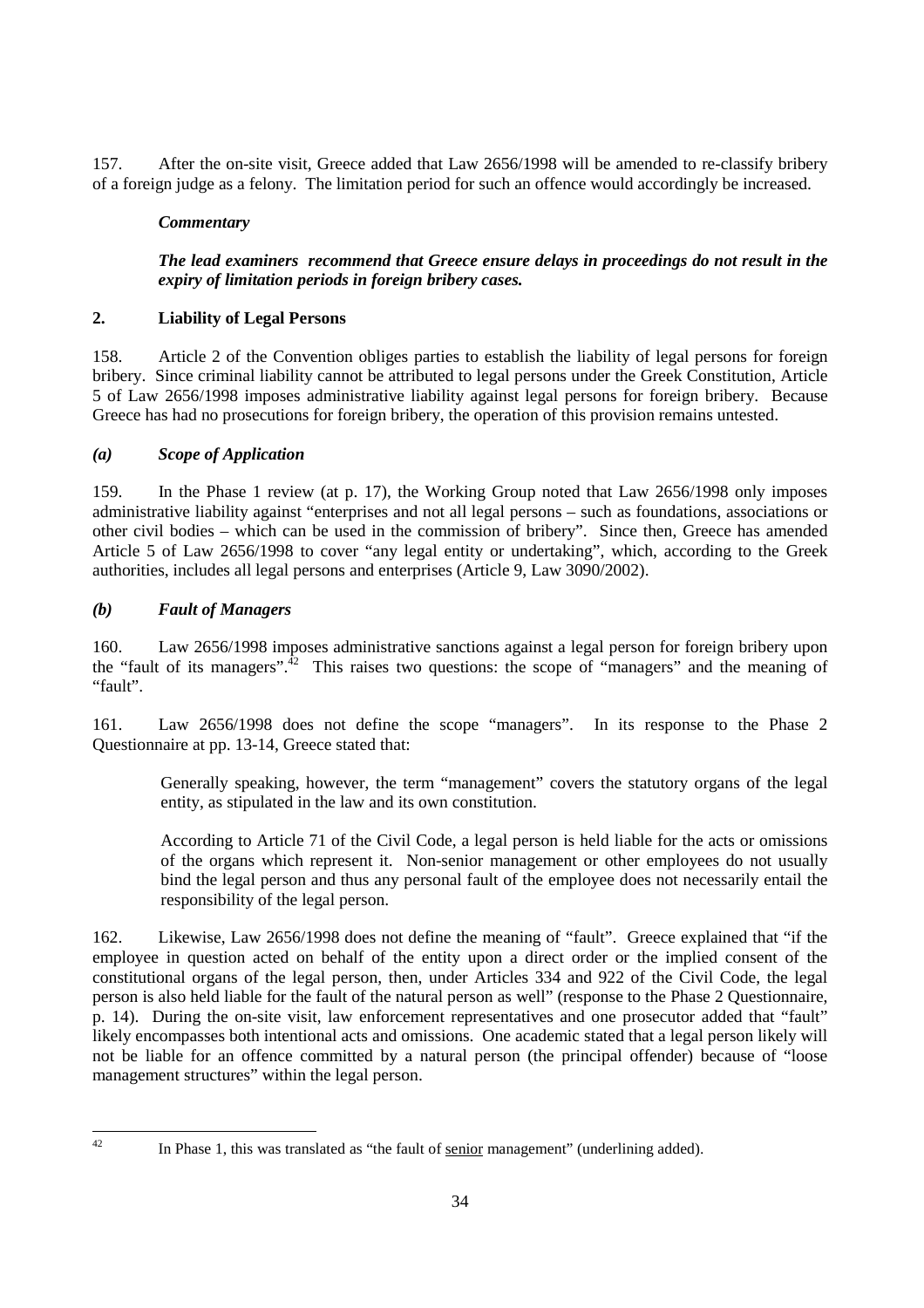163. The lead examiners are concerned that the element of "fault of managers" imposes an overly onerous threshold for liability. The concept requires proof that the principal offender acted "upon a direct order or the implied consent of the constitutional organs of the legal person". At a minimum, this may require proof that the constitutional organ of a legal person knew of or was wilfully blind to the acts of the principal offender. Inadequate supervision by the organ may not suffice. In a multinational corporation, it is unlikely that a board of directors would be aware of the detailed activities of an overseas sales office that may deal with foreign public officials on a day-to-day basis.

164. The lead examiners are further concerned that sanctions are triggered only by the acts of an unduly small set of persons associated with a legal person. Liability only arises upon the fault of the constitutional organs of a legal person, such as a board of directors. Thus, blameworthy acts of officers, managers and employees will not attract liability for the legal person. In reality, these are often persons who commit or authorise bribery.

#### *Commentary*

#### *The lead examiners recommend that Greece ensure that liability of legal persons for foreign bribery is effective, particularly regarding (i) the threshold for imposing liability, and (ii) the categories of persons whose acts may trigger the liability of a legal person.*

#### *(c) Jurisdiction*

165. Law 2656/1998 does not specify the circumstances under which there will be jurisdiction to proceed against a legal person for foreign bribery. Greece stated that such jurisdiction is determined according to the "effective seat" theory. Greek laws apply to all legal persons which have a registered office or an "effective seat" in Greece. An effective seat is the place where a legal person carries out its management, unless otherwise provided in the deed of constitution or the articles of incorporation (Article 64, Civil Code and response to the Phase 2 Questionnaire, p. 14). Furthermore, the Greek authorities believe that there is a trend in which Greek courts tend to accept rather than reject jurisdiction.

166. The lead examiners have some concerns that a legal person operating in Greece could avoid the application of Greek law merely by designating its seat to be outside of Greece through its constitution or  $arities.<sup>43</sup>$  The jurisprudence on this point is apparently inconsistent.<sup> $44$ </sup>

167. The lead examiners are further concerned that Law 2656/1998 may be unduly restrictive, in that it applies only to companies that carry out their management in Greece. Under this approach, the Law may

43 In Symeonides, S.C. (1993) "The General Principles of the Civil Law", *Introduction to Greek Law*, Kluwer and Sakkoulas, Deventer, p. 58, the author states that:

 $43$ 

The seat of the legal person is the place designated by the charter, or, in the absence of such designation, at the place where its central administration is located. While it is disputed whether a legal person may have multiple general seats, a "special seat" in addition to the general seat is clearly permissible […]"

<sup>44</sup> In Kozyris, P.J. (1993) "Conflict of Laws, Nationality, International Jurisdiction and Recognition and Enforcement of Judgments and Awards", *Introduction to Greek Law*, Kluwer and Sakkoulas, Deventer, p. 307, the author states that:

Seat is only one and is located at the *situs* of management and, according to the majority view, it must be real and it will not suffice for it to be merely stated in the charter (see AP 1082/1990, Hell Dni 32 (1991) 794; 178/1991, Hell Dni 32 (1991) 1240; 711/1991, Hell Dni 33 (1992) 122; Piraeus Threemember District Court 1858/1990, E. Nautil. D. 1991. 20).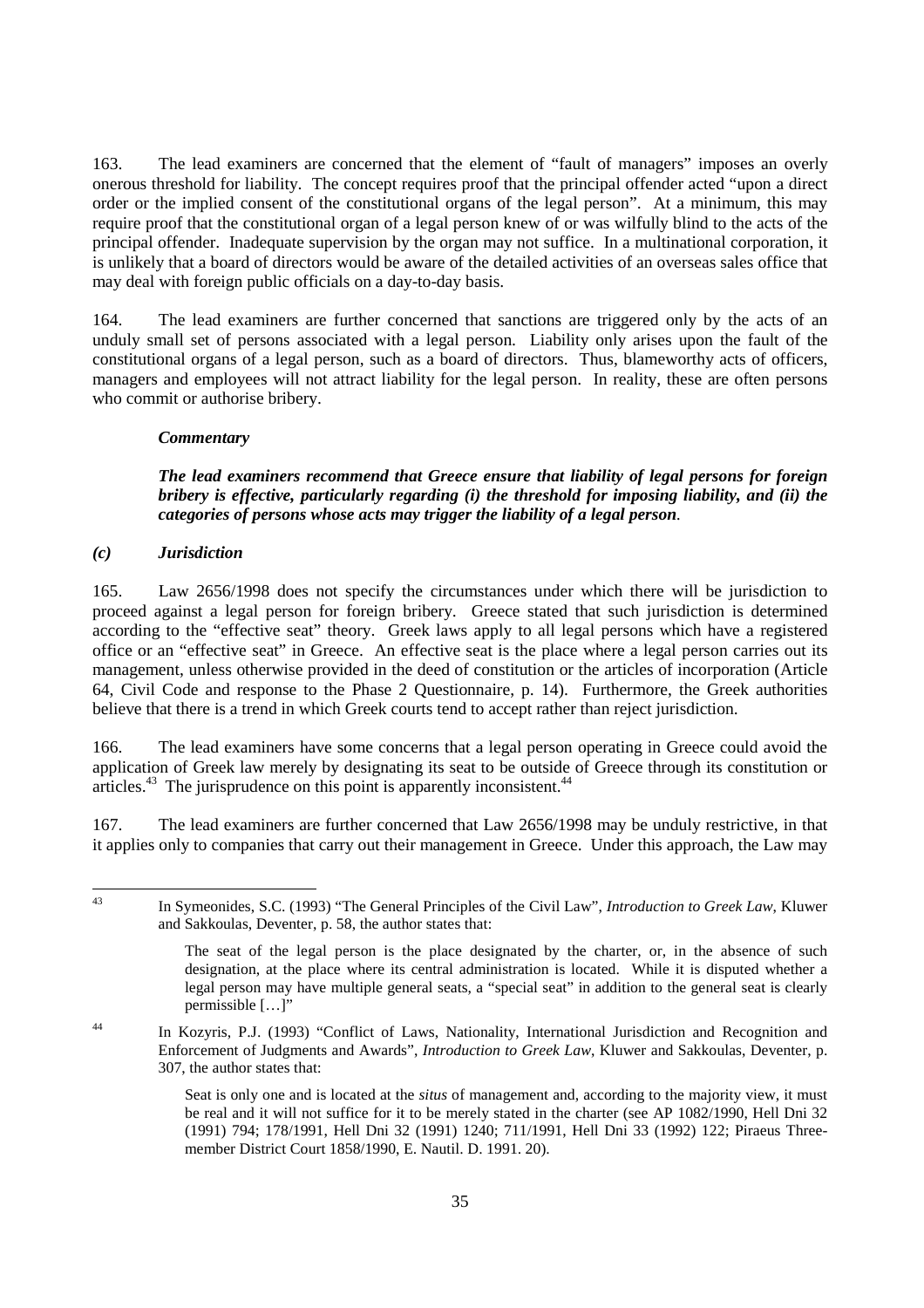not apply to a legal person who has numerous sales or operation offices in Greece but whose management office is abroad.

168. According to the Greek authorities, Greek laws also apply to a foreign subsidiary whose parent company is located in Greece if there is "sufficient connection" between the subsidiary and its parent. What amounts to sufficient connection is not clear.

#### *Commentary*

*The lead examiners are concerned that the effective seat theory may not provide a sufficiently broad jurisdictional base for imposing liability against legal persons for foreign bribery. They recommend that the Working Group monitor this issue as cases develop.* 

#### *(d) Proceedings in Relation to Principal Offender*

169. Article 5 of Law 2656/1998 contemplates proceedings against a legal person that are separate from those against the principal offender. Proceedings against legal persons are governed by the Administrative Code, not the Code of Penal Procedure. A public prosecutor is not involved in the process. Administrative sanctions against legal persons are not imposed by a court but by the SDOE after it conducts an investigation, although the decision of the SDOE can be appealed to the Council of State. According to the Greek authorities, "the outcomes of the two proceedings have no bearing on each other: the legal person may still be subject to an administrative fine, although the natural persons, who comprise the Board of Directors, may be found not guilty of the particular offence."

170. There are obvious advantages to this approach. Obstacles in proceedings against a principal (*e.g.* where the principal has absconded or died) will not impede proceedings against a legal person. Administrative procedures may be simpler and more expedient than criminal ones.

171. But there may also be drawbacks. This approach results in duplicate proceedings in two different forums, which requires additional resources. The prosecutor in the criminal proceedings against the principal may use a law enforcement agency other than the SDOE to investigate, which raises issues of coordination and information sharing between the SDOE and the other agency. Inconsistent verdicts against the principal and the legal person may raise questions about fairness. An academic at the on-site visit shared some of these concerns and called for joint proceedings for a principal offender and a legal person.

172. A further question is what will actually happen in practice. At the on-site visit, the SDOE stated that although Law 2656/1998 gives it competence to investigate foreign bribery, the government has not enacted by-laws or decrees to create an institutional framework to implement the Law. Consequently, in practice the SDOE would proceed against a legal person only upon the conviction of the principal. Whether SDOE will refuse to proceed even when such a conviction is impossible (*e.g.* the principal has died) remains to be seen.

#### *Commentary*

*The lead examiners recommend that the Working Group monitor the effectiveness of the system of concurrent proceedings against the principal offender and a legal person in Greece. They also recommend that the Working Group monitor whether in practice proceedings against legal persons will be taken independently of proceedings against a principal offender, including whether conviction of the principal is a prerequisite.*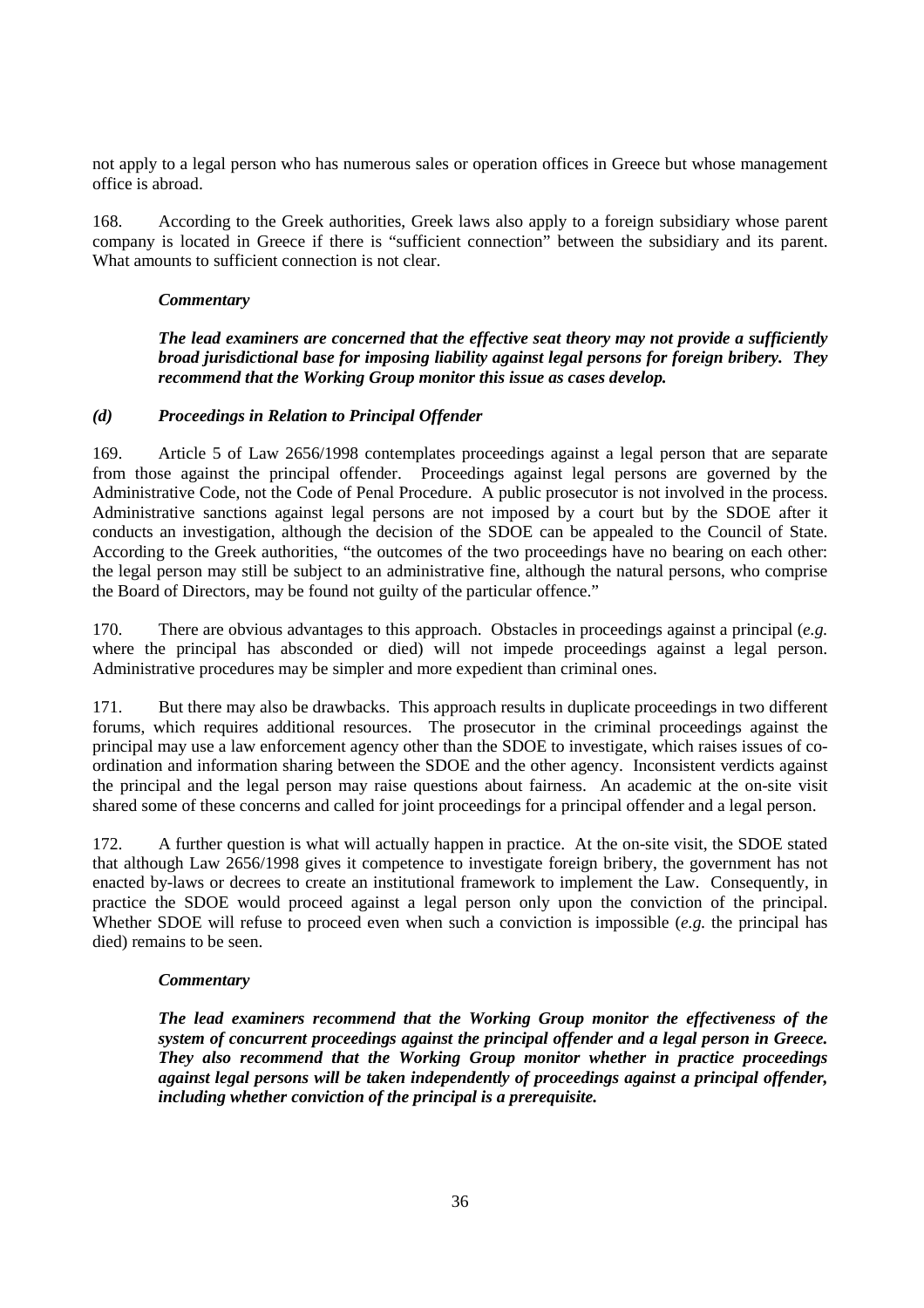# *(e) Investigative Issues*

173. The Greek authorities confirmed that the same investigative tools may be used in investigations against legal and natural persons. The investigative powers of the SDOE derive from its enabling statute (Law 2343/1995). This statute makes no distinction between investigations of natural or legal persons.

# **3. False Accounting and Auditing**

## *(a) Scope of the Offence*

174. Article 8(1) of the Convention obliges Parties to prohibit the making of off-the-books accounts or inadequately identified transactions, the recording of non-existent expenditures, the entry of liabilities with incorrect identification of their object, and the use of false documents for the purpose of bribing foreign public officials or of hiding such bribery.

175. Greece has implemented this provision through Article 3 of Law 2656/1998. Greek tax legislation (particularly Decree 186/1992) may also prohibit the same activities. Greece also asserts that Article 3 of Law 2656/1998 applies both to natural and legal persons.

#### *Commentary*

*The lead examiners recommend that the Working Group monitor the application of the false accounting offence in Article 3 of Law 2656/1998 to legal persons, in order to determine whether Greece can effectively address accounting offences connected with the concealment of foreign bribery.* 

#### *(b) Types of Sanctions*

176. Article 3 of Law 2656/1998 provides for a maximum of three years imprisonment for false accounting for the purpose of hiding foreign bribery. There have been no prosecutions under this provision.

177. Tax statutes provide additional sanctions in certain circumstances. As noted in the Phase 1 review (at p. 13), activities described in Article 8(1) of the Convention and which result in loss of tax revenue for the Greek state are punishable by imprisonment of one to ten years. Filing false tax documents is also punishable by imprisonment of one to three months. Greece has provided statistics on such cases for 2001-2003, which show that extremely large amounts have been levied against enterprises.<sup>45</sup> Nevertheless, Greece did not provide the circumstances of these cases (*e.g.* whether these cases involve the activities described in Article 8(1) and, if so, the amounts involved). Furthermore, the Greek authorities stated that the amount of these levies could be altered upon appeal to the administrative courts.

178. Additional administrative sanctions are available. Representatives of Hellenic Capital Markets Commission (HCMC) stated that it may impose fines against natural and legal persons for false accounting which involve listed companies. In serious cases, the HCMC can suspend trading or revoke licences. In 2003, the HCMC imposed fines against 16 listed companies for failure to submit financial statements to the Commission and to disclose major events or daily transactions that affect share prices. Four listed

 $45$ 

<sup>45</sup> From 2001-2003, SDOE investigated 1 450 cases involving use of fictitious and forged documents. It imposed sanctions in 965 cases. The maximum amount imposed was EUR 525 356 000.50. Levies of over EUR 1 million were imposed in 89 cases.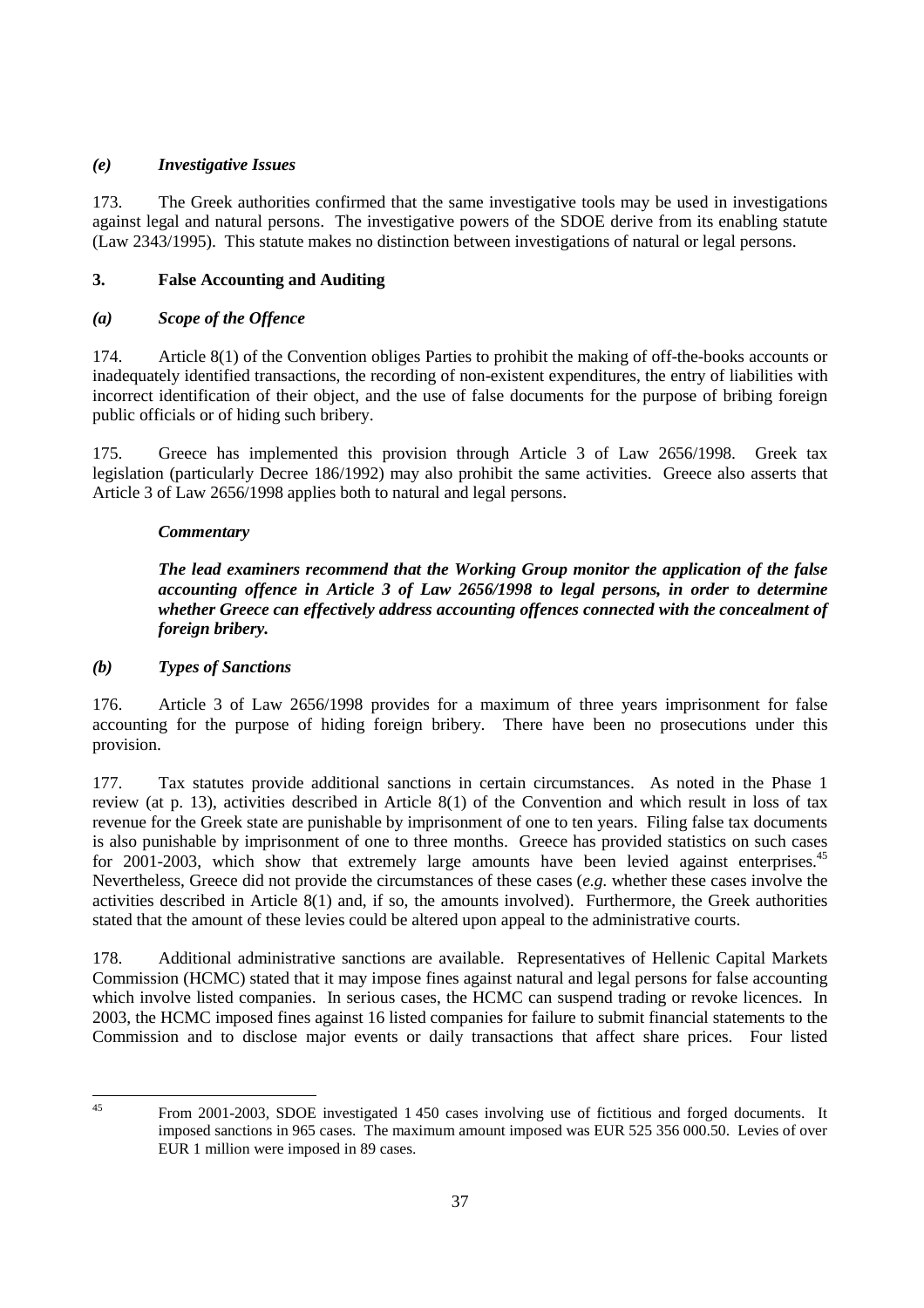companies were fined for providing misleading information and delays in the publication of financial statements.<sup>46</sup> It is not clear whether these cases involved fraudulent accounting.

## *(c) Suspension of Sentences and Conversion of Sentences to Fines*

179. The Greek Penal Code provides a system of converting sentences to fines which may drastically reduce the severity of a sentence. Conversion is mandatory for jail sentences of less than one year. It is discretionary for sentences between one and three years, taking into account whether the offender is a recidivist and whether incarceration is necessary to deter the offender. At a rate of EUR 4.40 to 59.00 per day, a three-year sentence may be converted to a fine of up to EUR 64 605.00 The fine may be reduced by one-third if the offender is unable to pay and the crime is not related to "avid profiteering". At the offender's request, the fine may be further converted to the performance of community service at a rate of two to six hours of service per day of imprisonment (Article 82, Penal Code).

180. In addition, jail sentences may be suspended. Suspension is mandatory for jail sentences of less than two years and discretionary for sentences between two and five years, having regard to factors such as the characteristics of the offender, the gravity of the crime and whether incarceration is needed to deter the offender. When suspending jail sentences of three to five years, a court will impose conditions on the offender, such as restrictions on the offender's movement and periodic reporting to the police (Articles 99- 100A, Penal Code).

181. The Greek authorities did not provide statistics on the frequency of conversion and suspension of jail sentences. A study published in 1999 stated that only 3% of the custodial sentences are served in prisons.47

# *(d) Sufficiency of Sanctions*

182. The lead examiners are concerned that sanctions for false accounting provided in Law 2656/1998 may not be effective, proportionate and dissuasive in view of the conversion and suspension of sentences. The limited statistical information available suggests that the majority of sentences for false accounting will be suspended or converted to a fine of no more than EUR 64 605. Fines at this level amount to no more than the cost of doing business. Conversion to community service and suspension of sentences worsen these concerns.

183. The sanctions under tax statutes and those imposed by regulatory bodies (such as the HCMC) do not eliminate these concerns. These sanctions do not necessarily apply to all of the activities described in Article 8(1) of the Convention, but only when those activities amount to additional offences (*e.g.* tax evasion). Furthermore, in the absence of more detailed statistics, the lead examiners are unable to conclude that these sanctions are effective, proportionate and dissuasive.

#### *Commentary*

*The lead examiners recommend that Greece ensure that the penalties for false accounting in practice are effective, proportionate and dissuasive. They also recommend that Greece compile statistics on the criminal, civil and administrative sanctions that are imposed for false accounting.* 

 $46$ 46 See also HCMC (2003), *2003 Annual Report*, HCMC, Athens, p. 119.

<sup>47</sup> Spinellis, D. and Spinellis, C.D. (1999), *Criminal Justice Systems in Europe and North America – Greece*, Heuni, Helsinki, pp. 37, 53 and 55.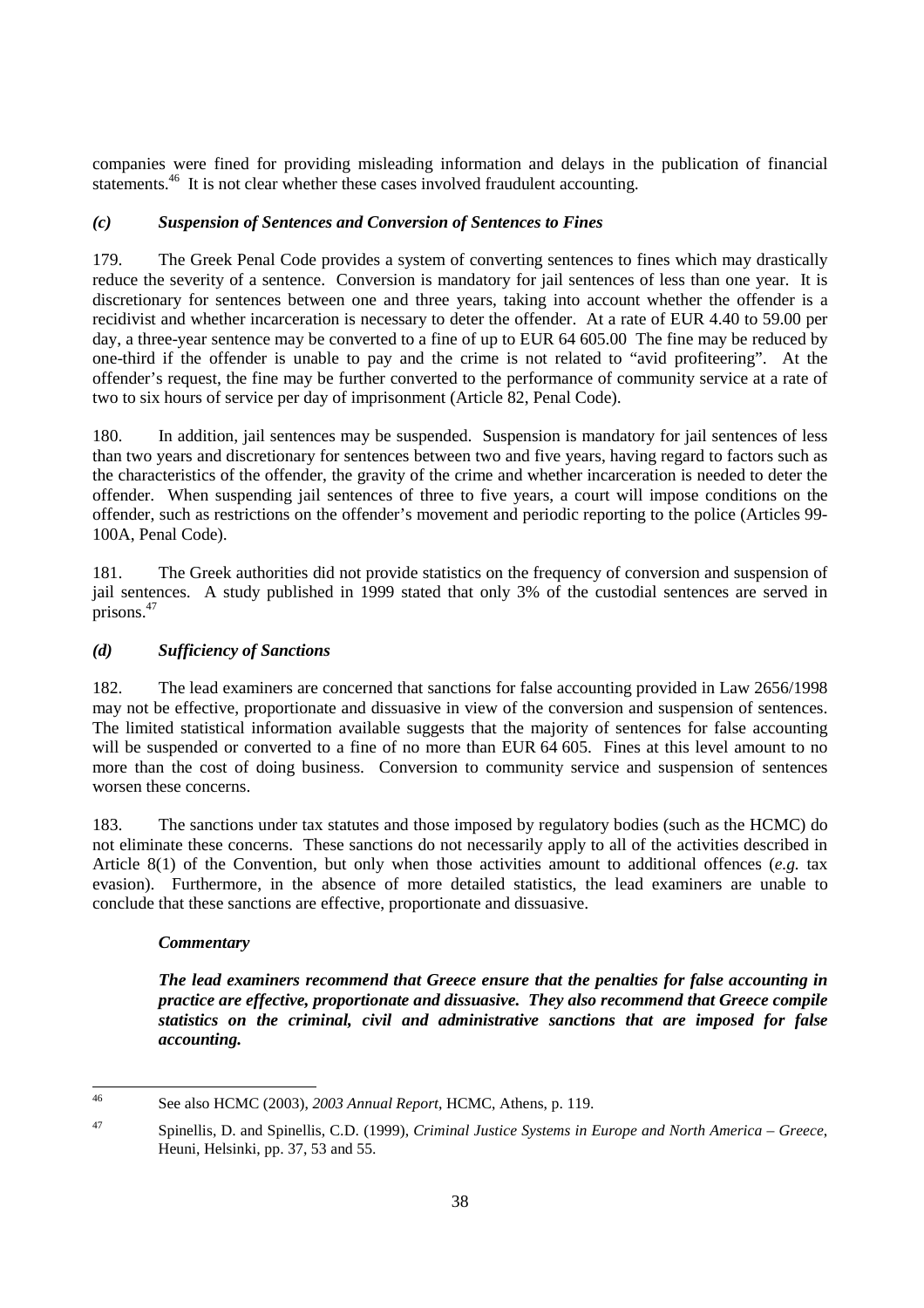# **E. SANCTIONS FOR BRIBERY OF A FOREIGN PUBLIC OFFICIAL**

#### **1. Sanctions against Natural Persons**

#### *(a) Generally*

184. Bribery of domestic and foreign public officials is punishable in Greece by imprisonment of one to five years.<sup>48</sup> Fines are available.<sup>49</sup> The sanctions available for domestic active bribery are identical. Judges have discretion in determining the length of a sentence within this range, taking into account factors such as the gravity of the offence and the personal characteristics of the offender (Article 79, Penal Code).

185. These sanctions may be *prima facie* adequate but for the system of suspending sentences and converting sentences to fines, which results in a large number of jail sentences to be served out of custody (see Section D.3(c)). At the on-site visit, a judge stated that sentences for domestic bribery generally start at three years imprisonment and thus may not be eligible for conversion to fines or community service. A prosecutor opined that the range is usually two to five years. Greece did not provide statistics on the actual sanctions that have been imposed for domestic bribery.

186. The lead examiners are concerned that sanctions for foreign bribery in Greece may not be effective, proportionate and dissuasive. A sentence for foreign bribery may fall below three years and hence be eligible for conversion to a fine or community service. All sentences for foreign bribery are also eligible for suspension.

#### *Commentary*

*The lead examiners recommend that Greece ensure that sanctions against natural persons for foreign bribery are effective, proportionate and dissuasive, in view of Greece's system for converting jail sentences. They also recommend that Greece compile statistics on the sanctions (including confiscation) for domestic and foreign bribery, including suspensions and conversions of sentences. Finally, they recommend that the Working Group monitor the level of sanctions imposed based on statistics provided by Greece.* 

#### *(b) Confiscation*

187. During the Phase 1 review, the Working Group noted that Article 2(2) of Law 2656/1998 provides for confiscation of "gifts offered or their value" but not "other undue advantages" or the proceeds of bribery. As noted earlier, Greece has since amended Article 2(2) to expressly provide for confiscation of the proceeds of bribery.

188. The concern over confiscation of "other undue advantages" remains. During Phase 1, Greece stated that this deficiency is remedied by Article 76(1) of the Penal Code, which expressly permits confiscation of "undue advantages". Greece believed that Article 76(1) applies to Law 2656/1998 by reason of Article 12 of the Penal Code, which applies the general provisions of the Code to a special law (such as Law 2656/1998) unless a conflict results. Nonetheless, the Working Group doubted this conclusion since there may indeed be such a conflict in this case. By expressly covering confiscation of

 $\overline{48}$ Law 2656/1998 does not specify a maximum term of imprisonment. However, since foreign bribery is a misdemeanour, Article 53 of the Penal Code states that the maximum term is five years.

<sup>&</sup>lt;sup>49</sup> During the Phase 1 review (p. 7), Greece stated that fines were not available for domestic and foreign bribery. During the Phase 2 examination, Greece stated that its earlier position was incorrect. Fines are available under Article 81 of the Penal Code.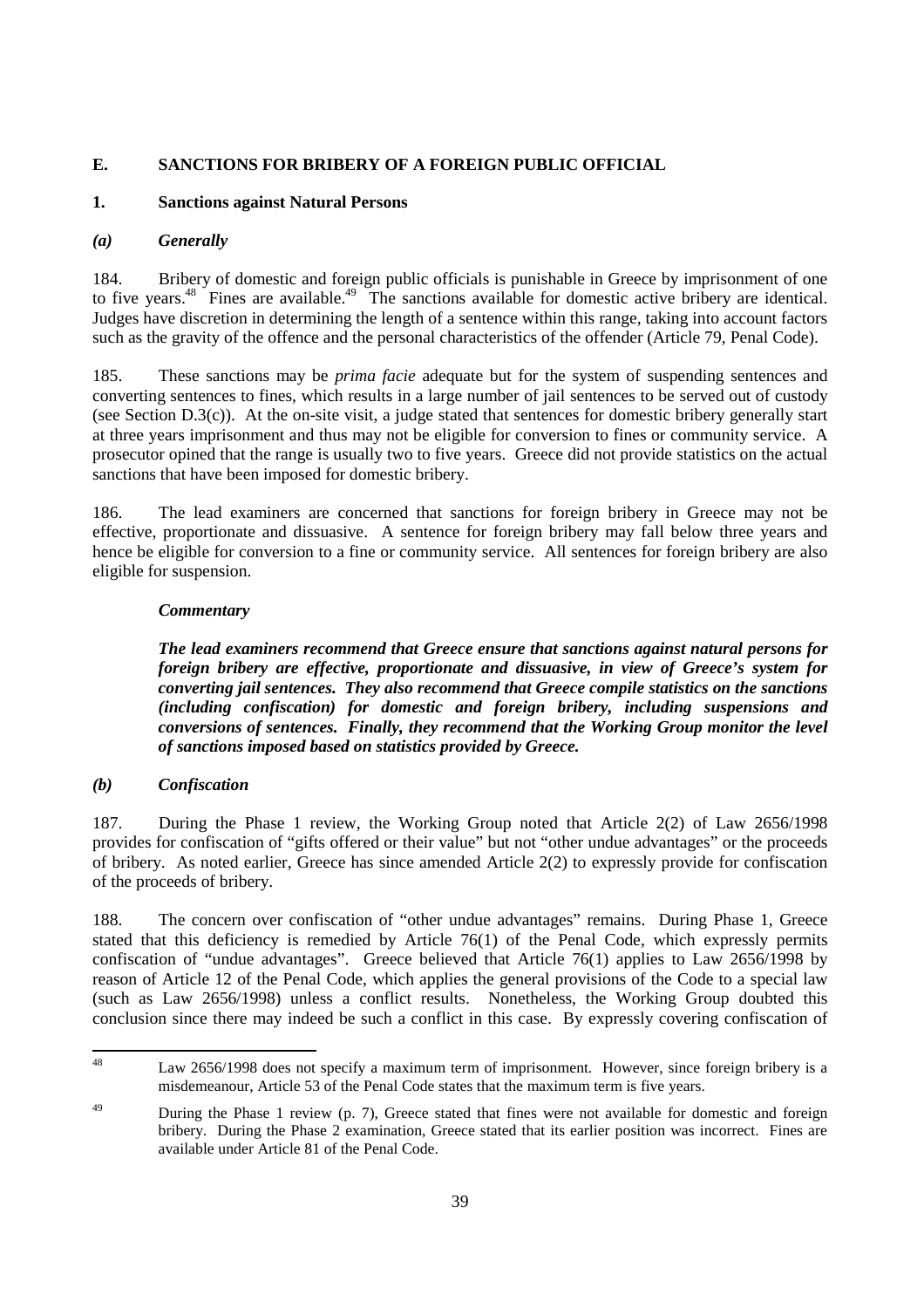only gifts and proceeds, it is arguable that the legislature had intended to exclude other types of property (*e.g.* undue advantages) from Article 2(2).

189. The lead examiners further note that Greece may have weakened its position by amending Law 2656/1998 to include confiscation of proceeds of bribery. Article 76(1) also covers confiscation of proceeds. Greek courts may therefore take the legislature's decision to add confiscation of proceeds to Law 2656/1998 as an admission that Article 76(1) does not apply to the foreign bribery offence.

#### *Commentary*

#### *The lead examiners recommend that Greece amend Law 2656/1998 to expressly allow for the confiscation of "other undue advantages".*

#### **2. Sanctions against Legal Persons**

190. Law 2656/1998 imposes an administrative fine of up to three times the value of the "benefit" against legal persons who are responsible for foreign bribery. The Law does not define how "benefit" is determined, nor have the Greek authorities issued guidelines for this purpose. During the on-site visit, the Greek authorities stated that a court will likely equate "benefit" with the value of the contract obtained by the briber. The SDOE added that a similar provision exists for fraud. In a recent case in which a legal person fraudulently obtained state aid for investment, the Greek authorities imposed an administrative fine based on the size of the subsidy and tax benefits that accrued to the legal person.

191. Law 2656/1998 also provides for temporary or permanent bans on engaging in business activities and entitlement to public benefits or aid (Article 5). The Law does not provide for confiscation of property against a legal person, although Greece takes the view that such confiscation is available under Article 76 of the Penal Code (Response to Phase 2 Questionnaire, p. 18).

192. The lead examiners were initially concerned that this system of sanctions may not be effective, proportionate and dissuasive. There may be cases in which a fine cannot be imposed because no contract is involved. For instance, a legal person may bribe not to obtain a contract but to obtain tax relief, subsidies or a permit to conduct business. A bribe may also be offered but not accepted, thus resulting in no contract. Even if a contract is involved, the value of the contract may not be an equitable basis for determining the fine, *e.g.* where a foreign public official sells an asset to a briber at a discount in return for a bribe. At the on-site visit, the Greek authorities candidly admitted that there may be shortcomings in the current system.

193. The situation is worsened because the lead examiners doubt whether confiscation under Article 76 of the Penal Code is available in foreign bribery cases against legal persons (see the preceding section). Bans on engaging in commercial activities and receiving public subsidies may ameliorate these concerns to an extent. But in the absence of case law, it is not known whether Greek courts will readily impose such bans in practice.

194. After the on-site visit, the Greek authorities provided a different interpretation of the law. According to this view, the value of a contract will be one (but not the sole) determinant of "benefit". This interpretation, if adopted by the courts, would greatly alleviate the concerns of the lead examiners.

#### *Commentary*

*The lead examiners recommend that Greece compile statistics on the sanctions imposed against legal persons. They also recommend that the Working Group monitor whether sanctions imposed against legal persons for foreign bribery are effective, proportionate and*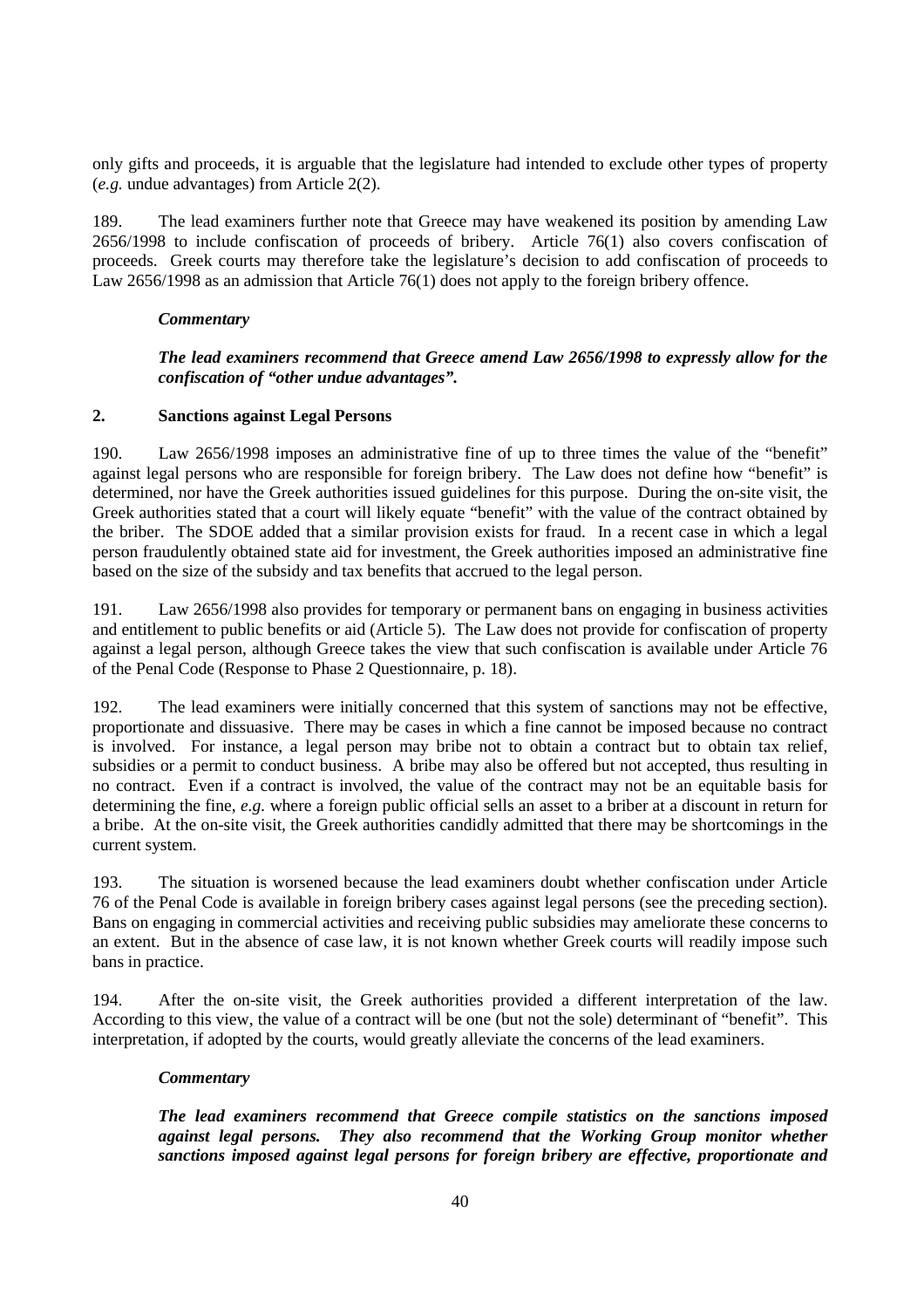## *dissuasive, in view of Article 5 of Law 2656/1998 which imposes an administrative fine of up to three times the value of the benefit.*

## **3. Administrative Sanctions**

195. In addition to criminal sanctions, the Convention contemplates civil and administrative sanctions for foreign bribery. These may include temporary or permanent exclusion from entitlement to public benefits (such as export credit support or official development assistance) and disqualification from participation in public procurement (Article 3(4) and Commentary 24, Convention) and privatisation.

## *(a) Officially Supported Export Credits*

196. The Export Credit Insurance Organisation (ECIO) has yet to impose sanctions for bribery, though in theory it may do so. According to a recent OECD survey, the ECIO may deny support if it has "suspicions" or "sufficient evidence" that bribery is involved in a transaction, or if it is aware of a legal judgment for bribery against an applicant.<sup>50</sup> When asked what amounts to "suspicions" and "sufficient" evidence" of bribery, ECIO officials stated that these concepts are "very fluid" and likely require the commencement of a preliminary investigation by law enforcement authorities.

197. The ECIO has the authority to audit companies to determine whether funds obtained from the agency has been used for a bribe. Yet, it is unclear whether and when the ECIO would exercise the power to audit. Indeed the agency has never done so.

198. The ECIO states that its clients have not reported being solicited for bribes by foreign public officials. Nevertheless, the ECIO has not inquired with its clients whether they have been solicited (*e.g.* through an anonymous questionnaire), although it believes that it would be a good idea to do so.

199. Although the ECIO may impose administrative sanctions against companies which engage in foreign bribery in theory, the lead examiners are concerned this may not occur in practice. The ECIO has provided no guidelines to its staff on what amounts to "suspicions" or "sufficient evidence" of bribery which would trigger sanctions. It also has provided no training to its staff on how to detect such "suspicions" or to gather "sufficient evidence". It is not clear whether the ECIO has instructed its staff to check for outstanding investigations or convictions against a client before and after approving support.

 $50$ 

The ECIO has adopted the following practice. Prior to the approval of support, if ECIO suspects bribery is involved in the transaction, it will withhold support for the transaction and seek further clarification from the exporter. If ECIO has sufficient evidence of bribery, it is required to inform law enforcement authorities, and it will withhold support and deny access to official support for all business. Finally, if ECIO is aware of a legal judgment of bribery against the applicant, it will withhold support and deny access to official support for all business.

After the approval of support, if ECIO suspects bribery is involved in the transaction, no action is taken. If ECIO has sufficient evidence of bribery, ECIO is required to inform law enforcement authorities. Cover is invalidated and it will deny any claims for indemnification. If ECIO is aware of a legal judgment of bribery against the applicant, cover is invalidated and it will deny any claims for indemnification (OECD Working Party on Export Credits and Credit Guarantees (2004), *Responses to the 2002 Survey on Measures Taken to Combat Bribery in Officially Supported Export Credits – As of 14 May 2004*, OECD, Paris, TD/ECG(2004)9).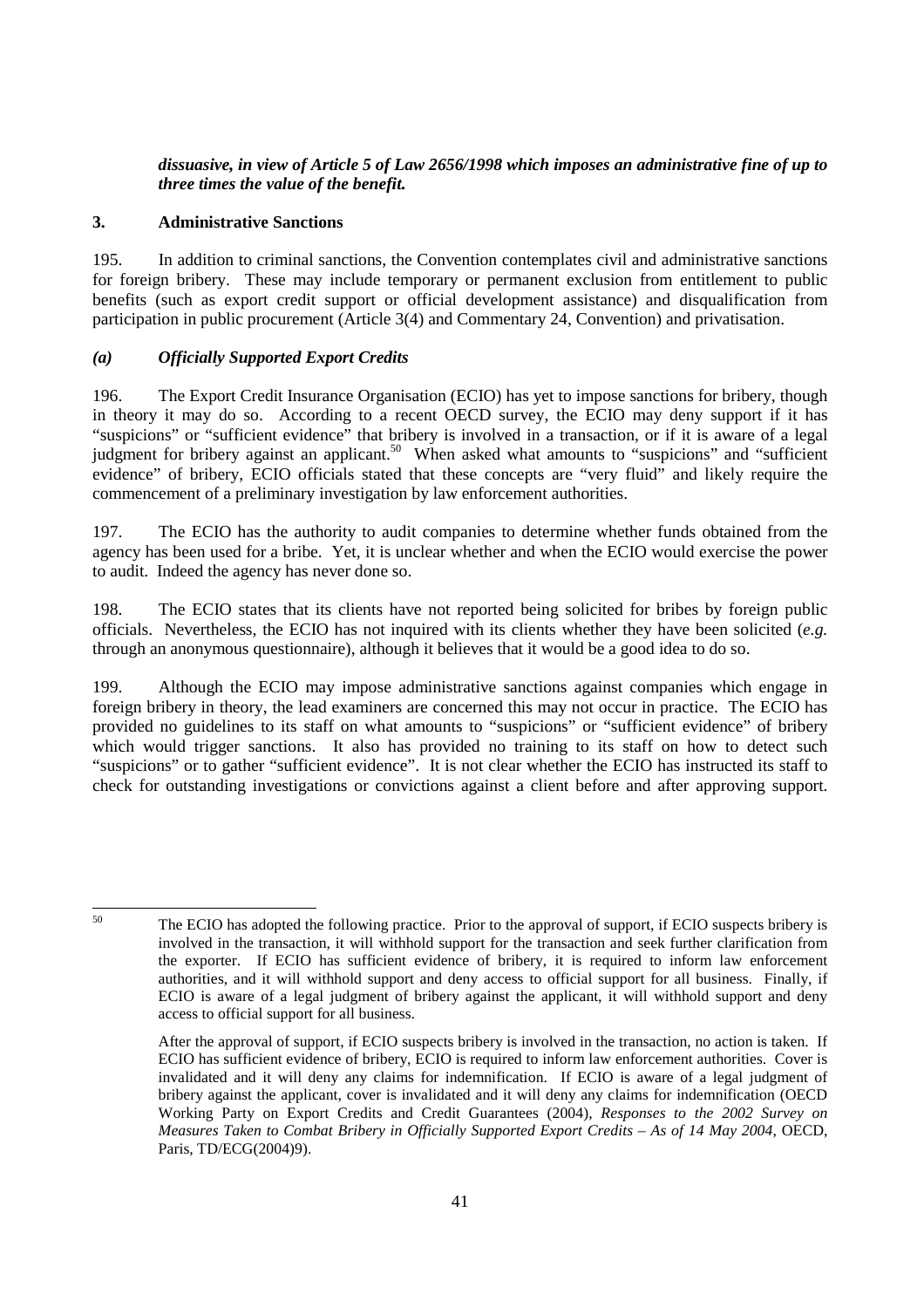The lead examiners believe that it may be useful for the ECIO to provide its staff with a copy of the OECD Best Practices to Deter and Combat Bribery in Officially Supported Export Credits.<sup>51</sup>

200. The lead examiners are encouraged by the ECIO's policy to impose administrative sanctions against clients who engage in bribery. This policy could be made more effective if the ECIO considers providing guidelines to their staff on what evidence is necessary to trigger administrative sanctions. It could also be useful to train ECIO staff on how to gather such evidence. The ECIO may also consider instructing their staff to verify whether an applicant is being investigated for or has been convicted of bribery before and after benefits are provided.

# *(b) Official Development Assistance*

201. As noted earlier, the International Development Co-operation Department within the Ministry of Foreign Affairs (commonly known as Hellenic Aid) is responsible for administering official development assistance. Greece has provided no information on what actions are taken, if any, when a party to a transaction funded by Hellenic Aid engages or has engaged in foreign bribery.

202. Hellenic Aid stated that "consular authorities and the technical services of the Ministry of Foreign Affairs [closely supervise the contracts that it funds]. An external audit is required in all cases and carefully implemented." Hellenic Aid has not provided information on whether it trains its officials in identifying transactions that may involve foreign bribery.

## *(c) Public Procurement*

203. Public procurement in Greece is administered by several agencies. Contracts for supplies are handled by the Ministry of Development, contracts for services by the Ministry of Finance and Economy, and contracts for public works by the Ministry of Environmental Planning and Public Works.

204. All three Ministries state that individuals and companies with a history of bribery are banned from the procurement process. A participant in a tender is required to produce a certificate from the competent authority which demonstrates that he/she does not have a previous conviction for "an offence concerning his/her professional conduct" (Article 14(1)(c), Presidential Decree 370/1995). According to the Greek authorities, this includes convictions for bribery. If the applicant is a legal person, it must demonstrate that it has not been banned previously from the procurement process (but not whether it has a prior criminal conviction). However, Greece was not able to provide statistics on bans that have been imposed.

205. Greek officials added that if a contractor is convicted of bribery while a contract is in effect, the contract is rescinded under the Civil Code and the contractor is banned from participating in future procurements.

206. After the on-site visit, Greece added that Law 3263/2004 amended the tender procedure for private contracts with a view to further enhance the transparency of the system.

207. The lead examiners are concerned that some legal persons who have been convicted of foreign bribery may nevertheless be able to avoid these sanctions. A legal person who participates in public procurement is only required to demonstrate that it has not been banned previously. Thus, a legal person

51

<sup>51</sup> Working Party on Export Credits and Credit Guarantees (14 October 2004), *Bribery and Official Supported Export Credits: Best Practices to Deter and Combat Bribery in Officially Supported Export Credits*, OECD (Paris), TD/ECG(2004)14.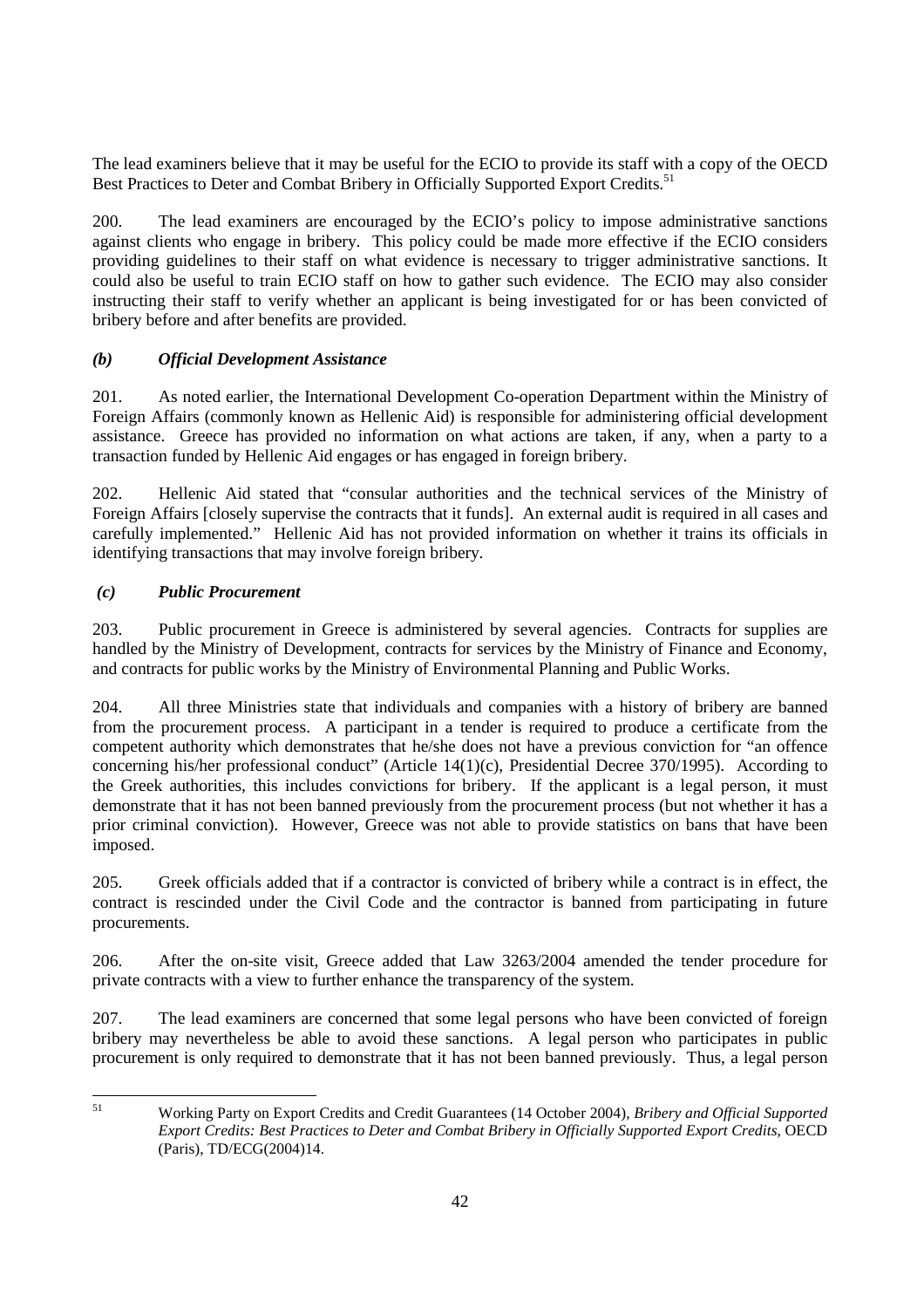who has been fined administratively under Law 2656/1998 for foreign bribery but not banned from the procurement process may escape detection. As well, in the absence of statistics on the sanctions that have been imposed, the lead examiners are unable to evaluate the effectiveness of the system.

#### *(d) Privatisation*

208. In Greece, an Inter-Ministerial Privatisation Committee (IPC) makes decisions on privatisation of government entities and assets. The IPC will ban a natural or legal person who has a prior conviction for bribery from participating in the privatisation process. The ban applies to an entire legal person (including subsidiaries) and privatisation of all entities. The onus is on a participant to demonstrate that he/she does not have such a prior conviction. Greece did not provide statistics on whether such sanctions have been previously imposed.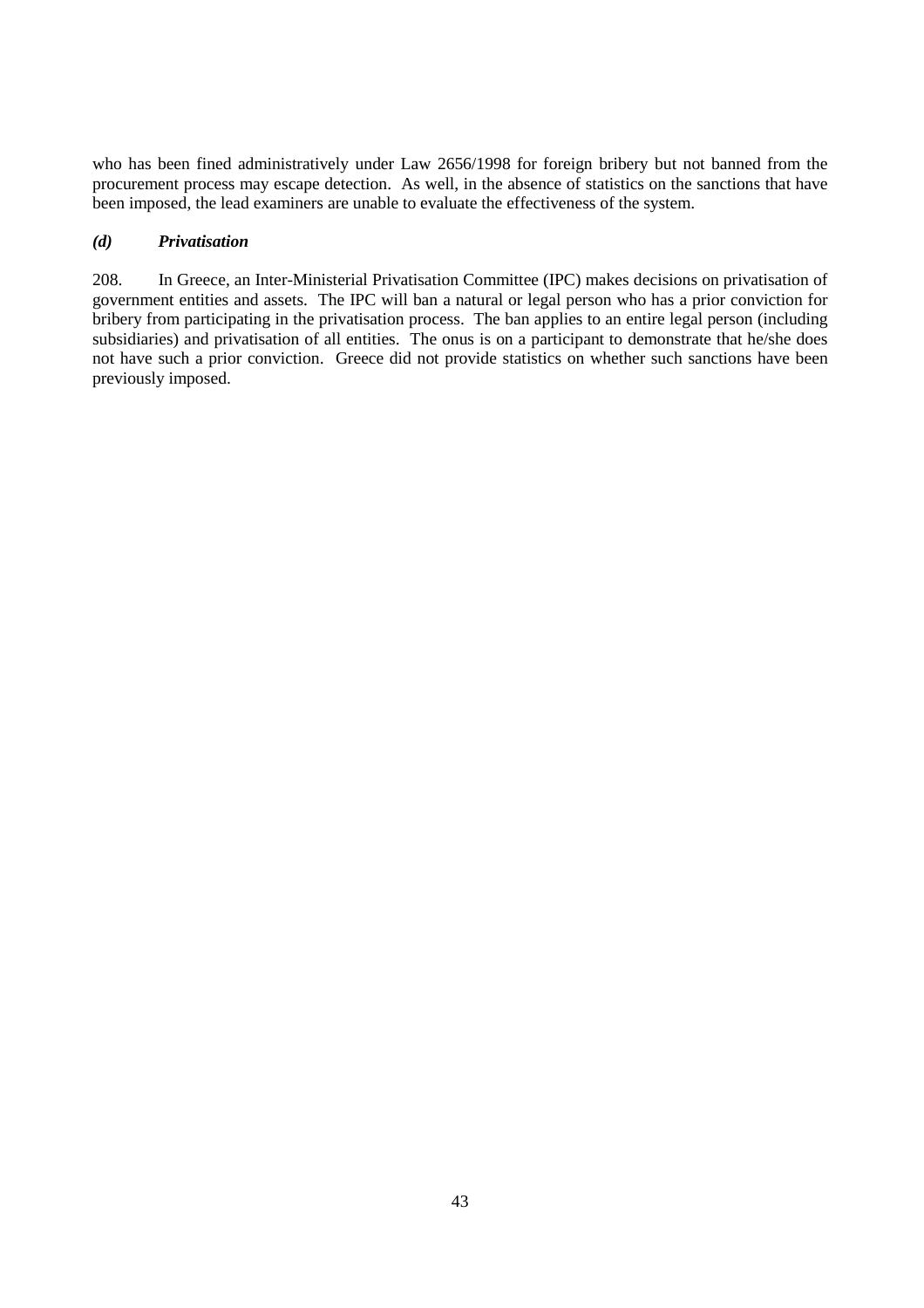## **F. RECOMMENDATIONS OF THE WORKING GROUP AND FOLLOW-UP**

209. Based its findings on Greece's implementation of the Convention and the Revised Recommendation, the Working Group (1) makes the following recommendations to Greece and (2) will follow up certain issues as cases emerge.

## **1. Recommendations**

## *Recommendations concerning Detection and Prevention of Foreign Bribery*

210. With respect to raising awareness of the Convention, the Revised Recommendation and Law 2656/1998, the Working Group recommends that:

- (a) Greece take measures to further raise the level of awareness of the foreign bribery offence among officials in government agencies that could play a role in detecting and reporting it, and undertake effective public awareness activities for the purpose of educating and advising the private sector on the offence (Revised Recommendation I);
- (b) Greece further raise awareness of these instruments within the public sector, particularly in the Ministries of Finance and Economy, Justice, and the Interior, Public Administration and Decentralisation, the Hellenic Capital Markets Commission, the Export Credit Insurance Organisation, Hellenic Aid and among tax officials (Revised Recommendation I);
- (c) Greece work proactively with the accounting, auditing and legal professions to establish training and awareness-raising activities about the foreign bribery offence in order to maximise the opportunities for prevention and deterrence within the business community (Revised Recommendation I);
- (d) the Export Credit Insurance Organisation, Hellenic Aid and the Hellenic Capital Markets Commission make greater efforts to promote these instruments and the consequences of engaging in bribery to their clients and prospective clients (Revised Recommendation I);
- (e) Greece issue guidance to foreign representations and embassy personnel concerning the steps that should be taken where non-frivolous allegations arise that a Greek company or individual has bribed or taken steps to bribe a foreign public official, including the reporting of such allegations to the competent authorities in Greece (Revised Recommendation I).

211. With respect to measures to disallow the tax deductibility of bribe payments to foreign public officials, the Working Group recommends that Greece consider introducing an express denial of deductibility in order to strengthen the mechanisms available for detecting and deterring the offence (Revised Recommendations IV).

212. With respect to prevention and detection of foreign bribery through accounting and auditing, the Working Group recommends that Greece devise guidelines on reporting foreign bribery and false accounting for accountants and auditors, and require external auditors to report indications of bribery to corporate monitoring bodies (such as the Hellenic Capital Markets Commission) as appropriate (Revised Recommendations V.B.iii and V.B.iv).

213. Concerning other measures to prevent and detect foreign bribery, the Working Group recommends that Greece undertake initiatives to (i) remind employees of their legal obligation to report crimes, and (ii) consider introducing specific measures to further protect employees who report suspicious facts involving bribery in order to encourage them to report such facts without fear of retribution (Convention, Article 5; Revised Recommendation I).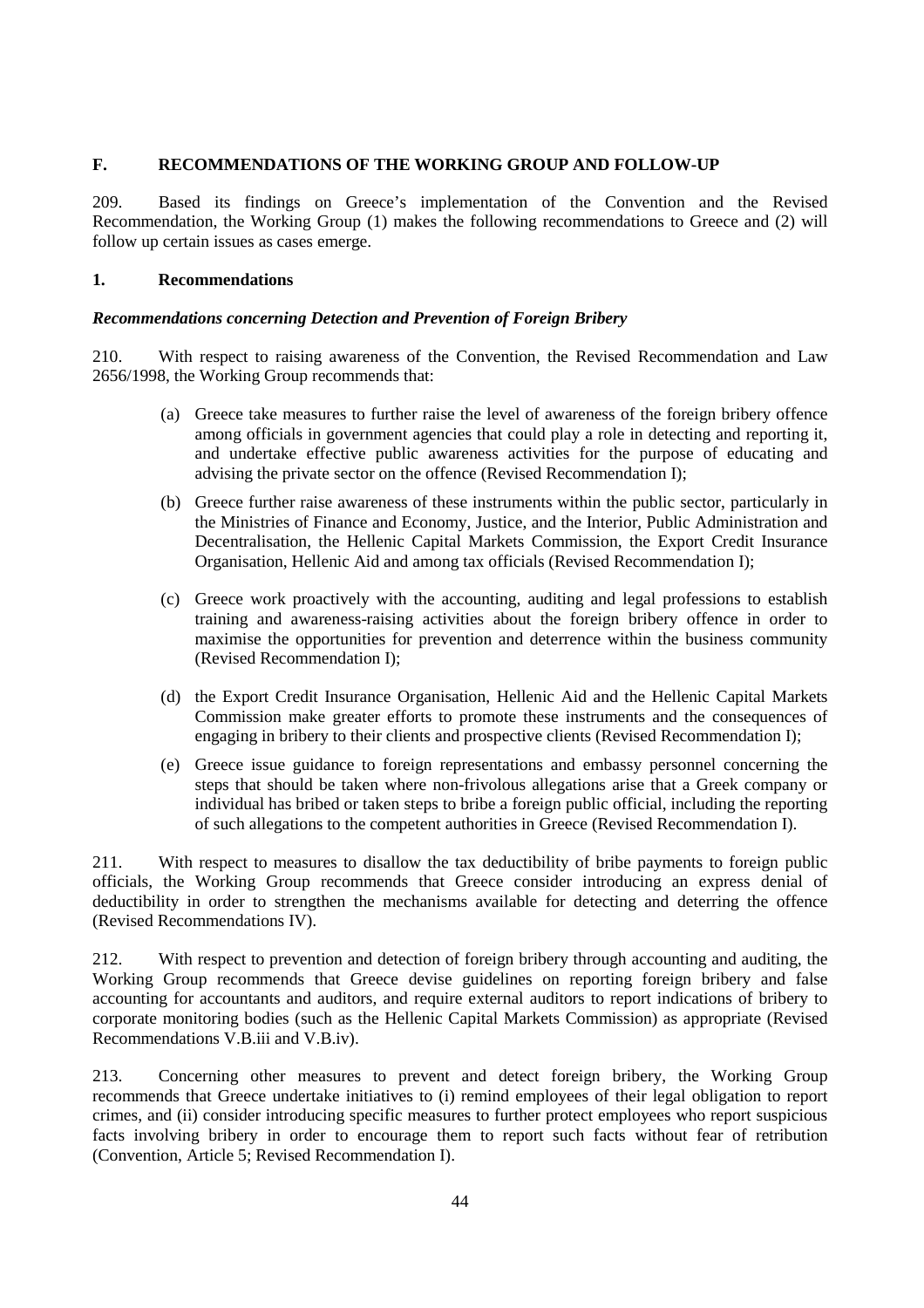## *Recommendations Pertaining Investigation of Foreign Bribery*

- 214. With respect to investigation of foreign bribery, the Working Group recommends that Greece:
	- (a) establish procedures for co-ordination, sharing information and resolving conflicts of competence between the Internal Affairs Division of the Hellenic Police and the Special Investigations Service, and consider assigning the competence for investigating domestic and foreign bribery to a single law enforcement agency, and provide further training on the practical aspects of foreign bribery investigations to members of the relevant law enforcement agencies (Revised Recommendation I);
	- (b) ensure that the National School of Judicature continue its training programmes on foreign bribery for prosecutors and judges, including new recruits (Revised Recommendation I).

#### *Recommendations Pertaining to Prosecution and Sanctioning of Foreign Bribery*

- 215. With respect to the prosecution of foreign bribery, the Working Group recommends that Greece:
	- (a) eliminate the requirement of a complaint from the government of the country in which the crime was committed before asserting nationality jurisdiction to prosecute foreign bribery (Convention Article 4(2));
	- (b) amend its legislation to exclude the application of Article 30(2) of the Code of Penal Procedure (which exempts "political offences" and "offences through which the international relations of the state may be disturbed" from prosecution) from foreign bribery cases (Convention Article 5 and Commentary 27);
	- (c) ensure delays in proceedings do not result in the expiry of limitation periods in foreign bribery cases (Convention Article 6);
	- (d) ensure that liability of legal persons for foreign bribery is effective, particularly regarding (i) the threshold for imposing liability, and (ii) the categories of persons whose acts may trigger the liability of a legal person (Convention Article 2).

216. With respect to sanctions for foreign bribery, the Working Group recommends that Greece ensure that the amount of an administrative fine against a legal person does not depend solely on the value of a contract obtained by the briber (Convention Article 3(2)).

#### **2. Follow-up by the Working Group**

- 217. The Working Group will follow up the issues below as cases and practice develop in Greece:
	- (a) whether Law 2656/1998 covers the following situations (i) bribery of a foreign public official who uses his/her position in excess of his/her powers, and (ii) a briber who is the best-qualified bidder (Convention Article 1);
	- (b) the application of the defence of "effective regret" in Article 236 of the Penal Code in foreign bribery cases (Convention Article 1);
	- (c) whether the effective seat theory provides a sufficiently broad jurisdictional base for imposing liability against legal persons for foreign bribery (Convention Articles 2 and 4);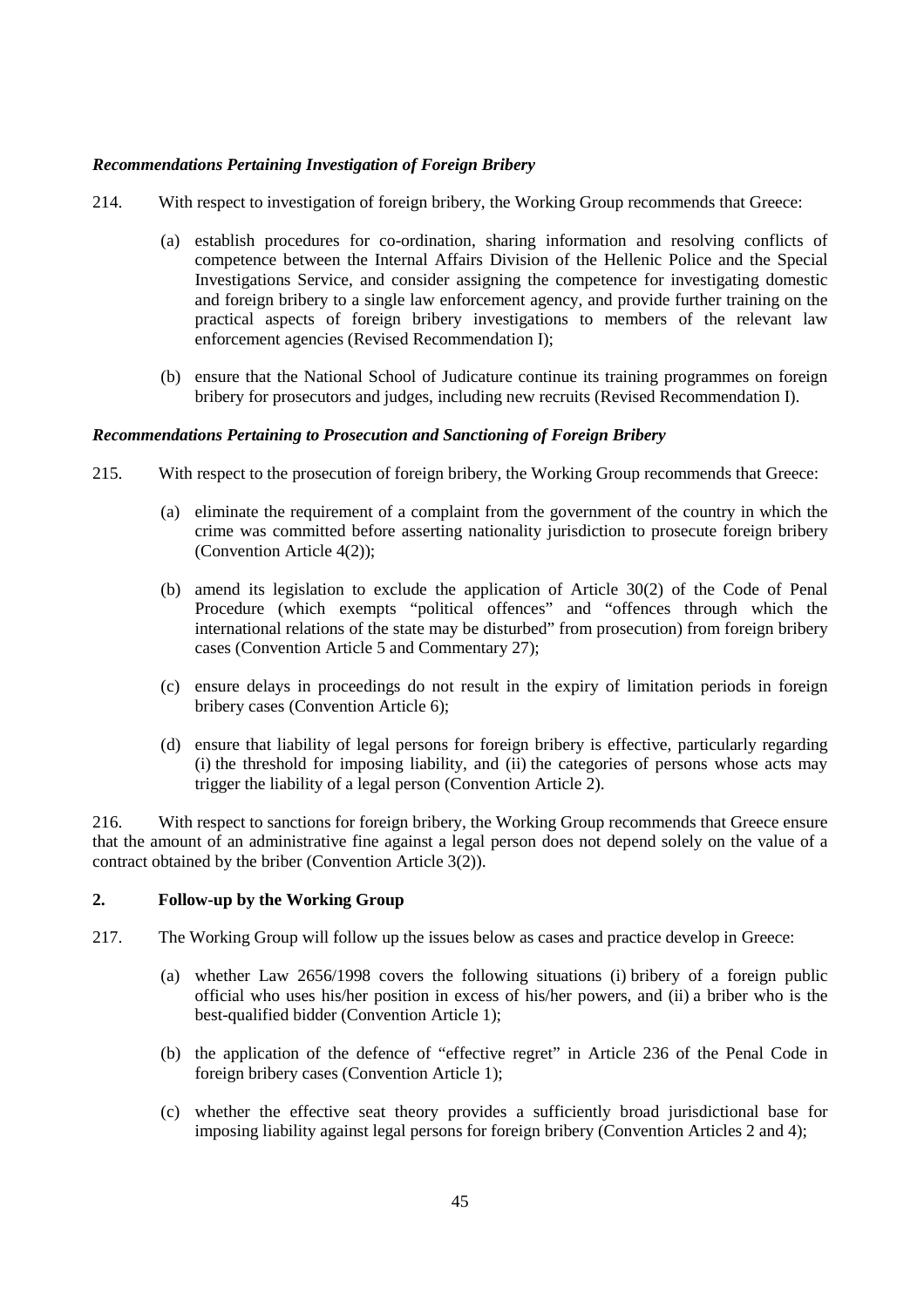- (d) effectiveness of the system of concurrent proceedings against the principal offender and a legal person in Greece, and whether in practice proceedings against legal persons will be taken independently of proceedings against a principal offender, including whether conviction of the principal is a prerequisite (Convention Article 2);
- (e) sanctions imposed against natural persons (including confiscation) for foreign bribery based on statistics provided by Greece (Convention Article 3);
- (f) whether sanctions imposed against legal persons for foreign bribery are effective, proportionate and dissuasive, in view of Article 5 of Law 2656/1998 which imposes an administrative fine of up to three times the value of the benefit (Convention 3(2)).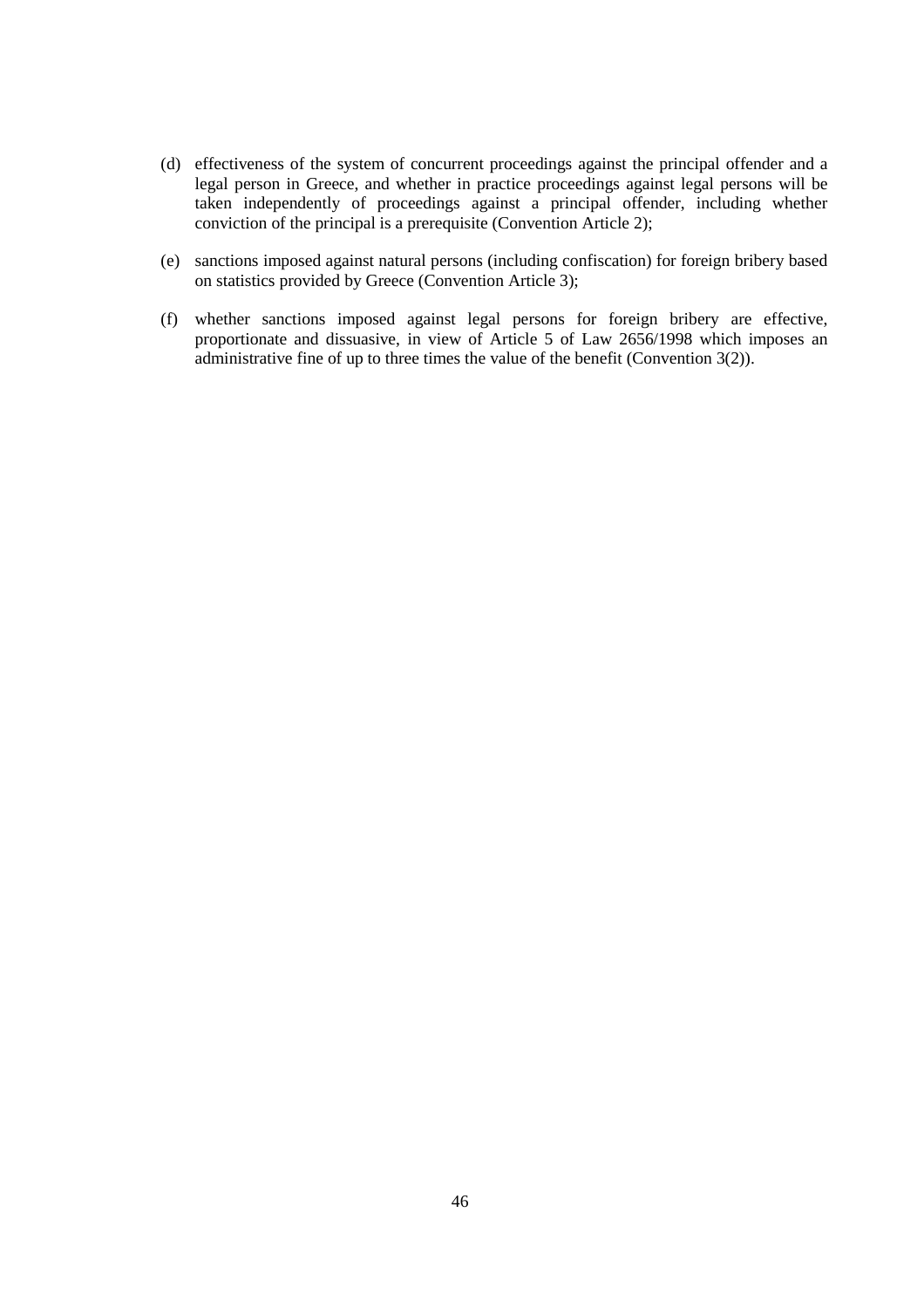# **ANNEX 1 List of Participants in the On-Site Visit**

## Lead Examiners from the Republic of Ireland

- Mr. Eugene Gallagher, Detective Superintendent, Garda Bureau of Fraud Investigation
- Mr. Henry Matthews, Professional Officer, Office of the Director of Public Prosecutions

## Lead Examiners from Portugal

- Ms Susana Cortes, Legal Adviser, Bank of Portugal
- Mrs. Maria José Fernandes, Deputy Attorney, Ministry of Justice

## The OECD Secretariat

- Mr. Patrick Moulette, Head, Anti-Corruption Division
- Mr. Silvio Bonfigli, Principal Administrator, Anti-Corruption Division
- Mrs. Catherine Yannaca-Small, Advisor on International Investment Law, Committee on International Investment and Multinational Enterprises
- Mr. William Loo, Administrator, Anti-Corruption Division

## Ministries and Bodies of the Greek Government

- Ministry of Justice, including:
	- Department of Special Criminal Cases and International Judicial Co-operation in Criminal Cases
	- General Division of Legislative Coordination and of Special International Legal Relations
- Ministry of Economy & Finance, including:
	- Body for the Prosecution of Economic Crime (SDOE) in Athens and Central Macedonia
	- Accounting and Auditing Oversight Board (ELTE)
	- Department of International Organisations and Policies
	- Division of Data
	- General Division of Customs and Excise
	- General Division of Economic Inspection
	- General Division of Planning and Management
	- Special Secretariat of Privatisation
	- Tax Official, Division of International Economic Relations
	- Tax Department, Division of Inspection
- Ministry of Foreign Affairs, including the Department of International Development Cooperation
- Bank of Greece
- Committee of Article 7 of Law 2331/1995
- Court of Audit
- Export Credit Insurance Organisation (ECIO)
- General Inspector for Public Administration
- The Greek judiciary
- Hellenic Capital Market Commission (HCMC)
- Hellenic Parliament
- Ministry of Development, including:
	- Cadre of Civil Service, Management of Policy of Supplies
	- General Secretariat of Commerce
- Ministry of Environment, Planning and Public Projects
- Ministry of Public Order, including:
	- Hellenic Police Headquarters, Division of Public Security
	- Hellenic Police Headquarters, Division of Internal Affairs
	- Sub-Division of Internal Affairs in Thessaloniki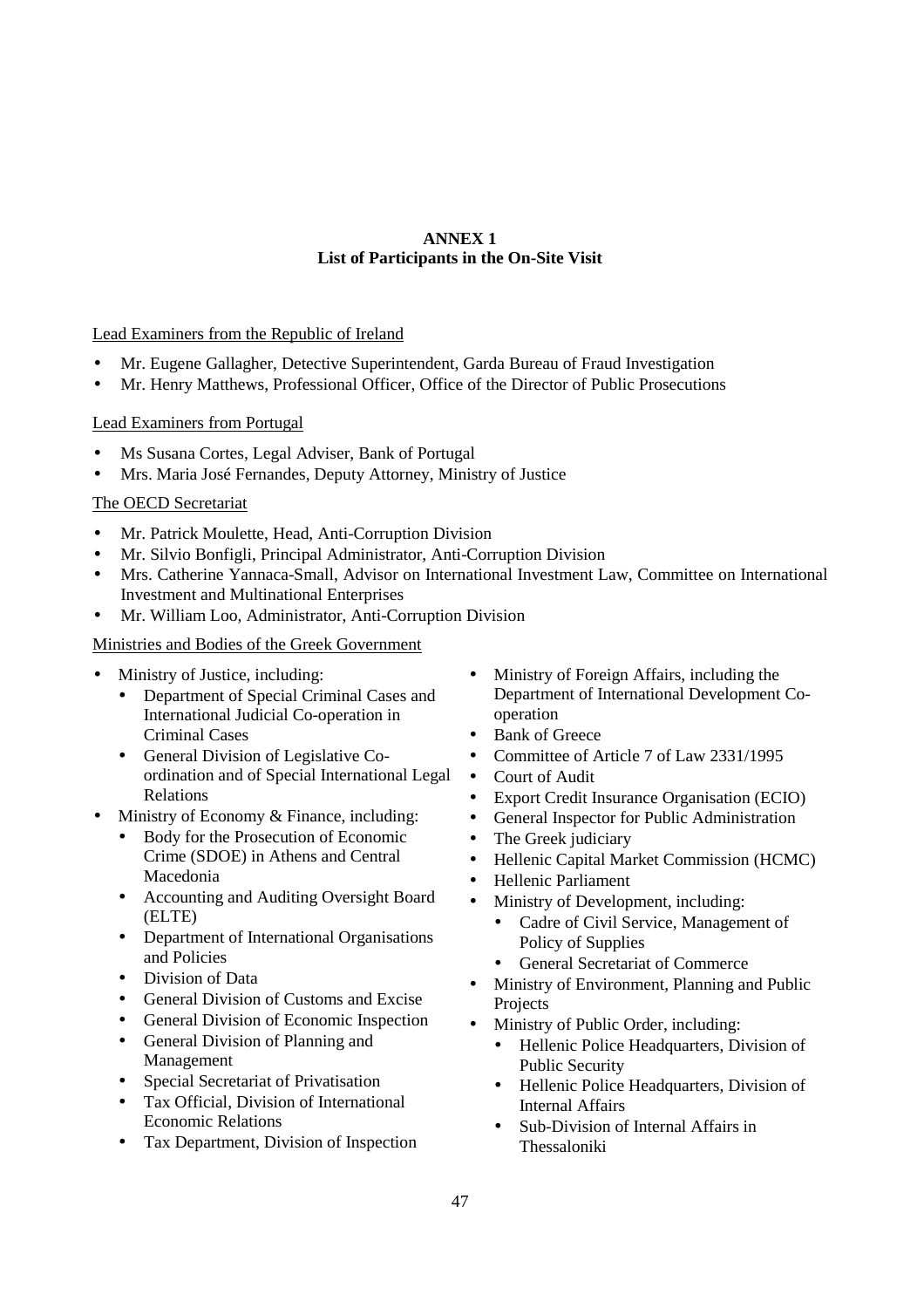- Ministry of Interior, Public Administration and Decentralisation, including the Inspectors-Controllers Body for Public Administration
- National School of Judges
- The Ombudsman
- Police Academy

# Civil Society

- Athens Journalists Association
- Movement for the Citizens

# Private Sector

- Academics and practitioners in criminal, constitutional, corporate and international law
- Associated Certified Public Accountants SOL S.A.
- Association of Business Consultants for Small and Medium Enterprises in Greece
- Association of Greek Criminal Lawyers
- Federation of Hellenic Industries (SEV)
- Athens Bar Association
- Athens Stock Exchange S.A.
- Bar Association of Thessaloniki
- Exporter Association of Northern Greece (SEVE)
- Federation of Industries of Northern Greece
- Greek General Confederation of Labour (GESEE)
- Greek Institute of Certified Public Accountants (SOEL)
- Hellenic Banking Association
- Hellenic Chamber of Commerce & Industry
- Hellenic Chamber of Shipping
- Hellenic Foreign Trade Board (HEPO)
- Hellenic Organisation of Small and Medium Enterprises and Handicraft (EOMMEX)
- Interbalkan and Black Sea Business Centre (DIPEK)
- Ombudsman for the Capital Market
- Panhellenic Exporters Association
- Union of Civil Servants (ADEDY)
- Public Prosecutor's Office:
	- *Areios Pagos* in Athens Inspection Department
	- Court of First Instance in Athens
	- Court of First Instance in Thessaloniki
- Network for Corporate Social Government
- Transparency International-Greece
- Alpha Bank
- Bank of Piraeus
- Ceres Hellenic Shipping
- Coca Cola Hellenic Bottling Co. S.A.
- DEH
- Delta Holding S.A.
- EFG Eurobank Ergasias SA
- Egnatia Bank
- Emporiki Bank
- Hellenic Petroleum S.A.
- Intracom S.A.
- Latsis Group
- Michaniki S.A.
- National Bank of Greece
- OTE
- Sarantopoulos S.A.
- Stelmar Tankers (Management) Ltd.
- Titan Group
- Tsakos Energy Navigation Ltd.
- Vodafone Panafone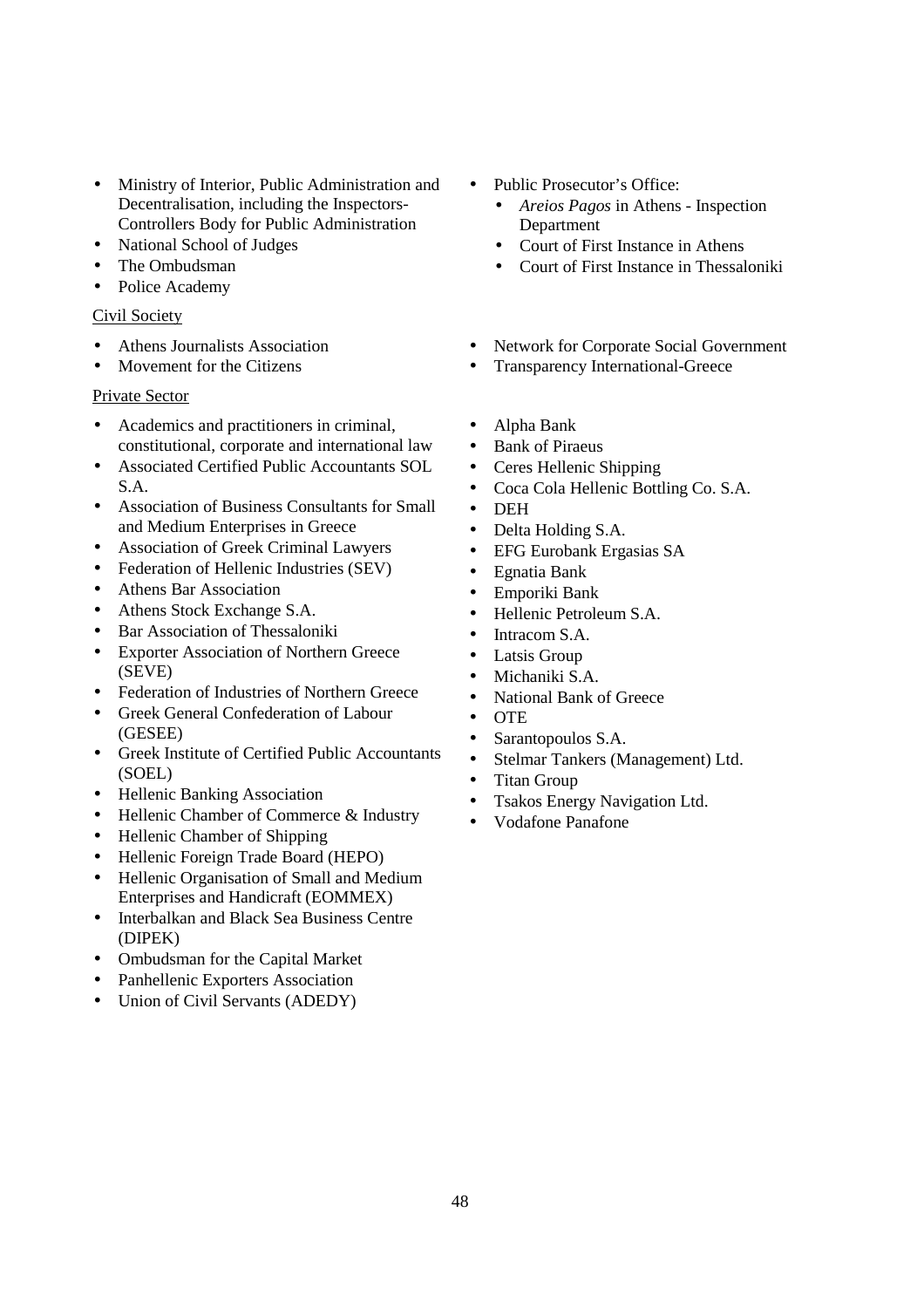#### **ANNEX 2 Excerpts from Relevant Legislation (Unofficial Translations Provided by the Greek Authorities)**

#### **Law 2656/1998**

#### **Article 1**

The OECD Convention on combating bribery of foreign public officials in international business transactions, signed in Paris on 17 December 1997, is hereby ratified and enacted in accordance with the provisions of article 28, paragraph 1 of the Constitution. The authentic text of the Convention in English and its translation in Greek are as follows:

 $[...]$ 

#### **Article 2 - The Offence of Bribery of Foreign Public Officials**

- 1. Any person who, in the exercise of international business activities and with the intent of obtaining or retaining an unfair business or other advantage of pecuniary or any other nature that is not due, offers, promises or gives directly or through third parties, a bribe or other advantages that are not due, to a foreign public official, within the meaning of the OECD convention that is ratified with the first article of the present law, for the official or a third party, in order that the official perform an act or omission related to his service or contrary to his duties, is punishable with imprisonment of at least one year.
- 2. The bribes that were given or their value, as well as the proceeds of the crime, which are stipulated in the previous paragraph, or their value, are appropriated.

#### **Article 3 - Abetting or Concealment of Commission of Bribing of Foreign Public Officials**

- Any person who abets or, in order to conceal the commission of the act provided in article two:
	- 1. Maintains off-the-books accounts.
	- 2. Carries out off-the-books transactions or transactions inadequately identified in the books of his business.
	- 3. Records nonexistent expenditures or incorrectly determines their subject-matter, or
	- 4. Uses documents of false content,

is punishable with imprisonment of up to three years, provided that such act is not subject to heavier punishment in accordance with another provision of law.

#### **Article 4 - Jurisdiction of SDOE**

The carrying out of searches and preparatory investigations related to the punishable acts of the present law are submitted to the jurisdiction of the Body for the Prosecution of Economic Crime (SDOE).

#### **Article 5 - Administrative Sanctions**

If any legal entity or undertaking has benefited in any way from punishable acts of the present law by fault of its managers, one of the following administrative sanctions will be imposed thereon by decision of the director of the competent regional directorate of SDOE (article 5 of presidential decree 218/1996, Government Gazette issue A 168):

- 1. Administrative fine up to three times the value of the benefit, or
- 2. Temporary or definitive prohibition of exercise of its business activity, or
- 3. Temporary or definitive exclusion from public benefits or aid.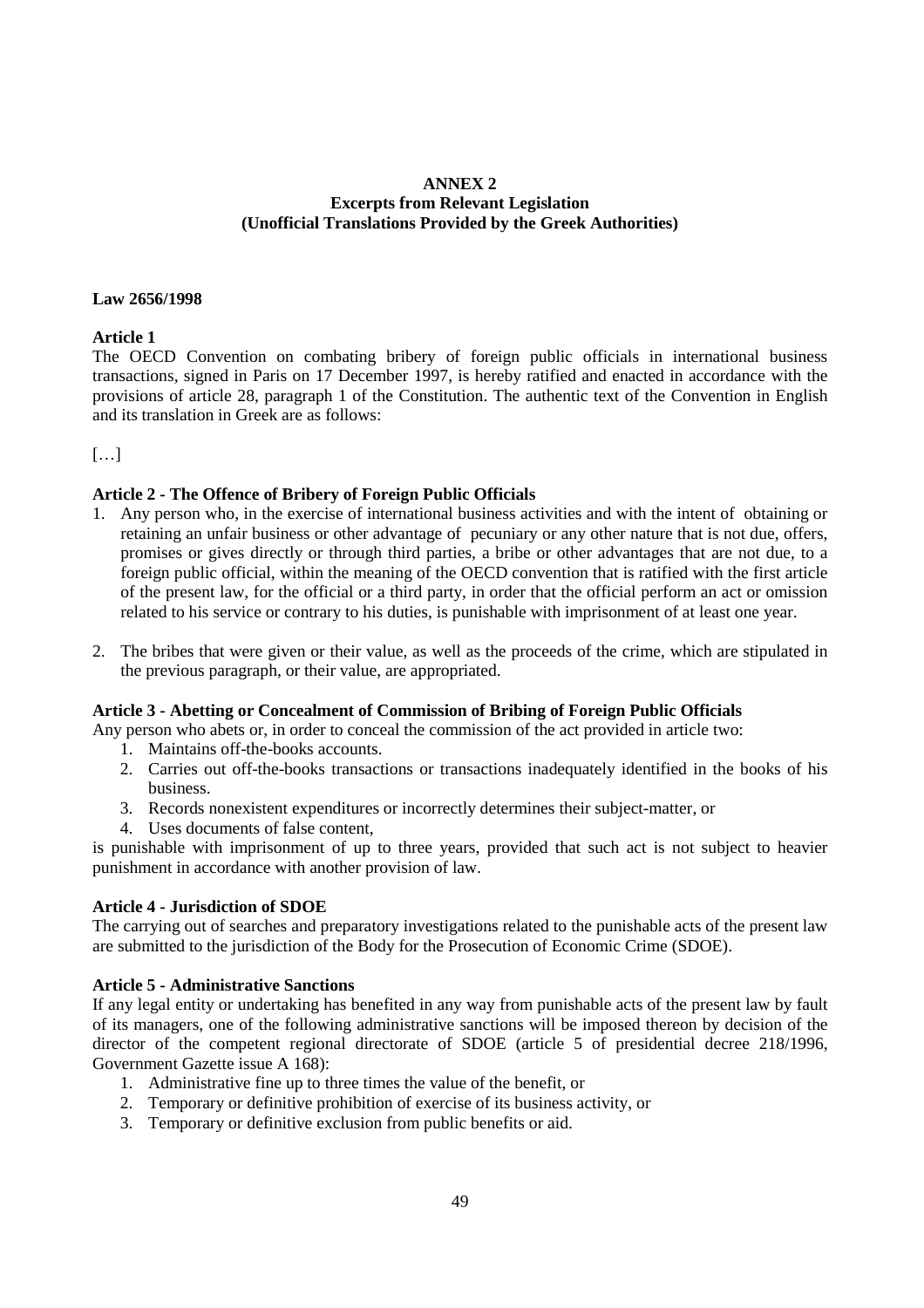#### **Article 6 - Laundering of Proceeds**

- 1. Points xvii), xviii) and xix), added by virtue of paragraph 1 of article 6 of law 2515/1997 (Government Gazette issue A 154) in article 1 point (a) of law 2331/1995 (Government Gazette issue 173 A) are hereby enlisted as follows: xviii), xix), xx).
- 2. Following the abovementioned section xx) of law 2331/1995, section xxi) is added as follows: "xxi) The crime provided and punishable by the provisions of article 3 of the present law on combating bribery of foreign public officials in international business transactions."

#### **Article 7 - Competent Authority**

For the purposes of articles 4 paragraph 3, 9 and 10 of the Convention, the Minister of Justice acts as the Competent Authority.

#### **Article 8**

The present law enters into force as of its publication in the Government Gazette; the Convention hereby ratified enters into force in accordance with the provisions of the conditions of article 15 thereof.

#### **Constitution of Greece**

#### **Article 28(1)**

The generally recognised rules of international law, as well as international conventions as of the time they are ratified by statute and become operative according to their respective conditions, shall be an integral part of domestic Greek law and shall prevail over any contrary provision of the law. The rules of international law and of international conventions shall be applicable to aliens only under the condition of reciprocity.

#### **Article 86**

- 1. Only the Parliament is competent to press charges against those who are or were members of the Government or Deputy Ministers for criminal offences committed by them during discharging their duties, as stipulated by the law. The establishment of special ministerial offences is forbidden.
- 2. Pressing of charges, examination, preliminary examination, preliminary investigation against the persons and for the offences as mentioned in paragraph 1, shall not be carried out without the previous resolution by the Parliament in accordance with paragraph 3.

 If, within the framework of another examination, preliminary examination, preliminary investigation or administrative investigation, evidence arises, which relates to persons or offences as stipulated by the previous paragraph, the same shall be promptly forwarded to the Parliament by the person who conducts the examination, preliminary examination or investigation.

3. A motion for the pressing of charges shall be filed by at least thirty members of the Parliament. The Parliament, by its resolution passed by the absolute majority of all its members, shall form a special parliamentary committee to conduct a preliminary investigation, otherwise the motion shall be rejected as obviously unfounded. The findings report of the committee mentioned in the previous subparagraph shall be brought before the Plenary Session of the Parliament, which shall decide whether to press charges or not. The relevant resolution shall be passed by the absolute majority of all the members of the Parliament.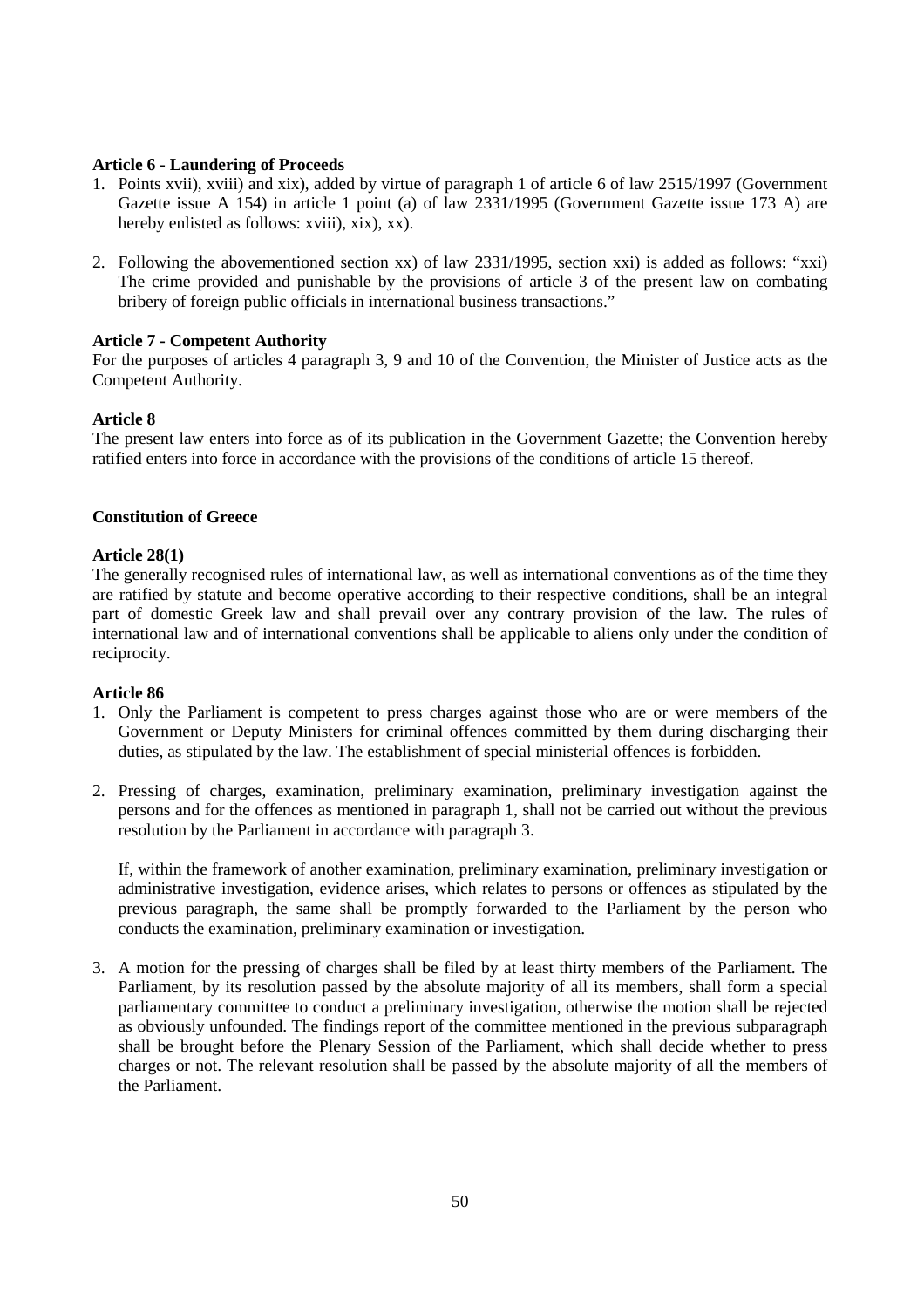## **ANNEX 3 Conventions and Treaties on Mutual Legal Assistance and Extradition to Which Greece Is a Party**

# **1. Mutual Legal Assistance**

# *(a) Bilateral Treaties*

| <b>Party</b>    | Law                 | <b>Official</b><br><b>Gazette</b> | <b>Party</b> | Law                 | <b>Official</b><br><b>Gazette</b> |
|-----------------|---------------------|-----------------------------------|--------------|---------------------|-----------------------------------|
| Albania         | L.2311/1995         | 119A'                             | Lebanon      | L.1099/1980         | 87A'                              |
| Australia       | <b>Not Ratified</b> |                                   | Morocco      | <b>Not Ratified</b> |                                   |
| <b>Bulgaria</b> | L.841/78            | 228 A'                            | Romania      | L.D.429/1974        | 178A'                             |
| Canada          | L.2746/1999         | $225 \; A'$                       | Syria        | L.1450/1984         | 87A'                              |
| China           | L.2358/1995         | 239A'                             | Tunisia      | L.2312/1994         | 120A'                             |
| Cyprus          | L.1548/1985         | 95A'                              | U.S.A.       | L.2804/2000         | 49 A'                             |
| Egypt           | L.1769/1988         | 53A'                              | <b>USSR</b>  | L.D.1242/1982       | 44A'                              |
| Georgia         | L.2813/2000         | $68\,\mathrm{A}^{\prime}$         | Yugoslavia   | L.D. 4009/1959      | 238 A'                            |

# *(b) European Convention on Judicial Assistance (L.D. 4218/1961)*

| <b>State</b>      | <b>Execution</b> | Ratification | In Effect           | <b>State</b>          |            | <b>Execution Ratification In Effect</b> |                      |
|-------------------|------------------|--------------|---------------------|-----------------------|------------|-----------------------------------------|----------------------|
| Albania           | 19/5/1998        | 4/4/2000     | 3/2/2000 Latvia     |                       | 30/10/1996 | 2/6/1997                                | 31/8/1997            |
| Andorra           |                  |              |                     | Liechtenstein         |            | 28/10/1969                              | 26/1/1970            |
| Armenia           | 11/5/2001        | 25/1/2002    |                     | 25/4/2002 Lithuania   | 9/11/1994  | 17/4/1997                               | 16/7/1997            |
| Austria           | 20/4/1959        | 2/10/1968    |                     | 31/12/1968 Luxembourg | 20/4/1959  | 18/11/1976                              | 16/2/1977            |
| Azerbaijan        | 7/11/2001        |              |                     | Malta                 | 6/9/1993   | 3/3/1994                                | 1/6/1994             |
| Belgium           | 20/4/1959        | 13/8/1975    | 11/11/1975 Moldova  |                       | 2/5/1996   | 4/2/1998                                | 5/5/1998             |
| Bulgaria          | 30/9/1993        | 17/6/1994    |                     | 15/9/1994 Netherlands | 21/1/1965  | 14/2/1969                               | 15/5/1969            |
| Croatia           | 7/5/1999         | 7/5/1999     | 5/8/1999 Norway     |                       | 21/4/1961  | 14/3/1962                               | 12/6/1962            |
| Cyprus            | 27/3/1996        | 24/2/2000    | 24/5/2000 Poland    |                       | 9/5/1994   | 19/3/1996                               | 17/6/1996            |
| Czech<br>Republic | 13/2/1992        | 15/4/1992    |                     | 1/1/1993 Portugal     | 10/5/1979  |                                         | 27/9/1994 26/12/1994 |
| Denmark           | 20/4/1959        | 13/9/1962    | 12/12/1962 Romania  |                       | 30/6/1995  | 17/3/1999                               | 15/6/1999            |
| Estonia           | 4/11/1993        | 28/4/1997    | 27/7/1997 Russia    |                       | 7/11/1996  | 10/12/1999                              | 9/3/2000             |
| Finland           |                  | 29/1/1981    |                     | 19/4/1981 San Marino  | 29/9/2000  |                                         |                      |
| France            | 28/4/1961        | 23/5/1967    | 21/8/1967 Slovakia  |                       | 13/2/1992  | 15/4/1992                               | 1/1/1993             |
| <b>FYROM</b>      | 28/7/1999        | 28/7/1999    | 26/10/1999 Slovenia |                       | 26/2/1999  |                                         | 19/7/2001 17/10/2001 |
| Georgia           | 27/4/1999        | 13/10/1999   | 11/1/2000 Spain     |                       | 24/7/1979  |                                         | 18/8/1982 16/11/1982 |
| Germany           | 20/4/1959        | 2/10/1976    |                     | 1/1/1977 Sweden       | 20/4/1959  | 1/2/1968                                | 1/5/1968             |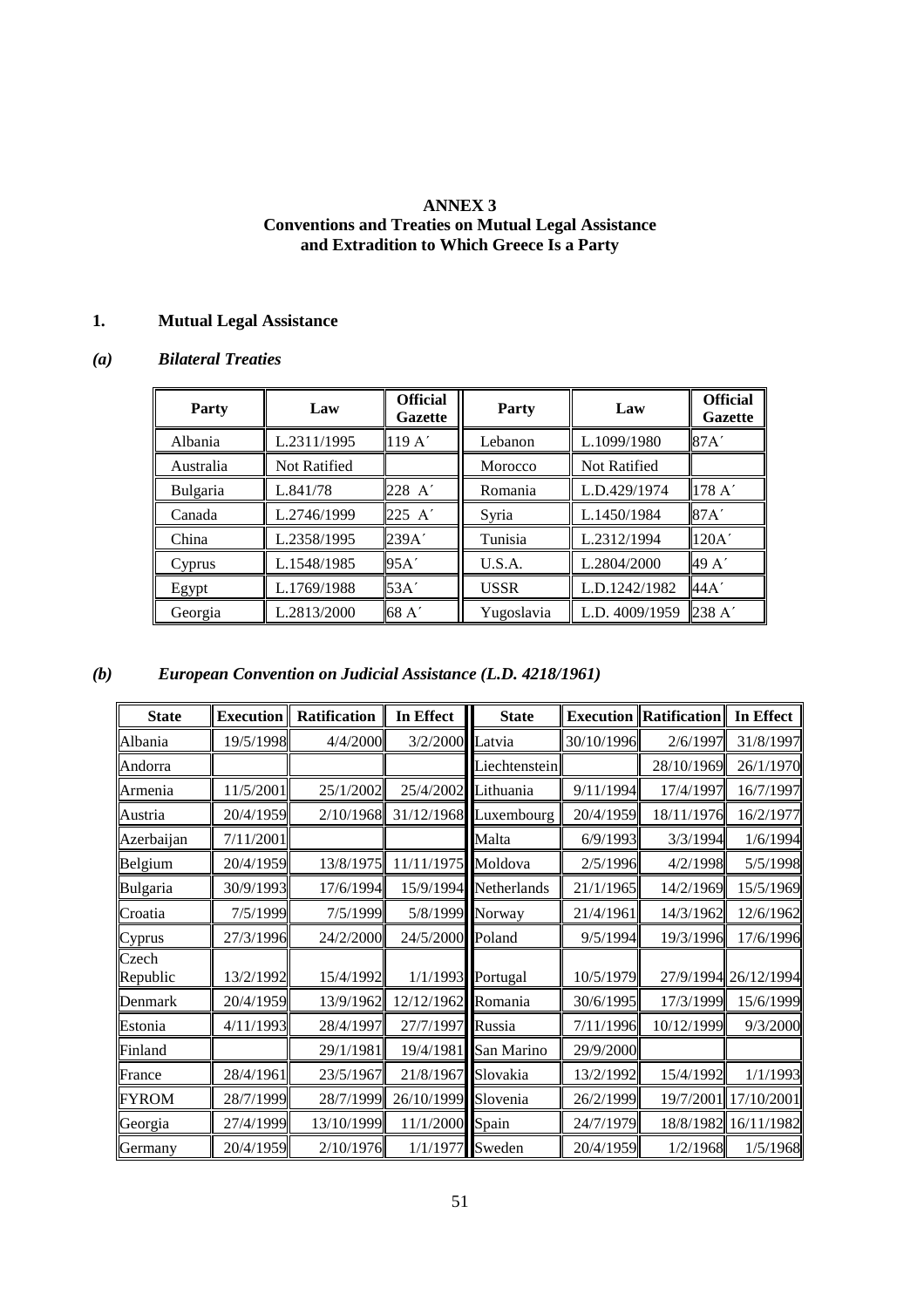| <b>State</b>  |            | <b>Execution</b> Ratification | In Effect                       | <b>State</b>          |            | <b>Execution Ratification II In Effect</b> |                      |
|---------------|------------|-------------------------------|---------------------------------|-----------------------|------------|--------------------------------------------|----------------------|
| Greece        | 20/4/1959  | 23/2/1962                     |                                 | 12/6/1962 Switzerland | 29/11/1965 | 20/12/1966                                 | 20/3/1967            |
| Hungary       | 19/11/1991 |                               | 13/7/1993 11/10/1993 Turkey     |                       | 23/10/1959 |                                            | 24/6/1969 22/9/1969  |
| Iceland       | 27/9/1982  | 20/6/1984                     | 18/9/1984 Ukraine               |                       | 29/5/1997  | 11/3/1998                                  | 9/6/1998             |
| Ireland       | 15/10/1996 | 28/11/1996                    | 26/2/1997 Kingdom               | United                | 21/6/1991  |                                            | 29/8/1991 27/11/1991 |
| <b>Israel</b> |            |                               | 27/9/1967 26/12/1967 Yugoslavia |                       |            |                                            | 30/9/1992 29/12/2002 |
| Italy         | 20/4/1959  | 23/8/1961                     | 12/6/1962                       |                       |            |                                            |                      |

# **2. Extradition**

# *(a) Bilateral Treaties*

| <b>State</b>                                                                                           | Law         | <b>State</b> | Law           |
|--------------------------------------------------------------------------------------------------------|-------------|--------------|---------------|
| <b>Australia</b>                                                                                       | L.1928/91   | Syria        | L.1450/84     |
| Canada                                                                                                 | 3008/2002   | Tunisia      | L.2312/1994   |
| Egypt                                                                                                  | L.1689/87   | <b>USA</b>   | L.5554/1932   |
| Former UK Colonies (L.& L.D Africa, N.Zealand, L.D. 4031<br>Samoa Islands, India, Kenya, Fiji, Malawi) |             | <b>USSR</b>  | L.1242/82     |
| Georgia                                                                                                | 2813/2000   | Yugoslavia   | L.D.4009/1959 |
| Lebanon                                                                                                | L.1099/1980 |              |               |

# *(b) European Convention on Extradition (L. 4165/1961)*

| <b>State</b> | <b>Execution</b> | Ratification | In Effect           | <b>State</b>              |            | <b>Execution Ratification</b> | In Effect            |
|--------------|------------------|--------------|---------------------|---------------------------|------------|-------------------------------|----------------------|
| Albania      | 19/5/1998        | 19/5/1998    | 17/8/1998           | Latvia                    | 30/10/1996 | 2/5/1997                      | 31/7/1997            |
| Andorra      | 11/5/2000        | 13/10/2000   |                     | $11/1/2002$ Liechtenstein |            | 28/10/1969                    | 26/1/1970            |
| Armenia      | 11/5/2001        | 25/1/2002    | 25/4/2002           | Lithuania                 | 9/11/1994  | 20/6/1995                     | 18/9/1995            |
| Austria      | 13/12/1957       | 21/5/1969    |                     | 19/8/1969 Luxembourg      | 13/12/1957 | 18/11/1976                    | 16/2/1977            |
| Azerbaijan   | 7/11/2001        | 28/6/2002    | 26/9/2002 Malta     |                           | 19/3/1996  | 19/3/1996                     | 17/6/1996            |
| Belgium      | 13/12/1957       | 29/8/1997    | 27/11/1997 Moldova  |                           | 2/5/1996   |                               | 2/10/1997 31/12/1997 |
| Bulgaria     | 30/9/1993        | 17/6/1994    |                     | 14/9/1994 Netherlands     | 21/1/1965  | 14/2/1969                     | 15/5/1969            |
| Croatia      |                  | 25/1/1995    | 25/4/1995 Norway    |                           | 13/12/1957 | 19/1/1960                     | 18/4/1960            |
| Cyprus       | 18/9/1970        | 22/1/1971    | 22/4/1971           | Poland                    | 19/2/1993  | 15/6/1993                     | 13/9/1993            |
| Czech Rep.   | 13/12/1992       | 15/4/1992    |                     | 1/1/1993 Portugal         | 27/4/1977  | 25/1/1990                     | 25/4/1990            |
| Denmark      | 13/12/1957       | 13/9/1962    | 12/12/1962          | Romania                   | 30/6/1995  | 10/9/1997                     | 9/12/1997            |
| Estonia      | 4/11/1993        | 28/4/1997    | 27/7/1997           | Russia                    | 7/11/1996  | 10/12/1999                    | 9/3/2000             |
| Finland      |                  | 12/5/1971    |                     | 10/8/1971 San Marino      | 29/9/2000  |                               |                      |
| France       | 13/12/1957       | 10/2/1986    | 11/5/1986 Slovakia  |                           | 13/2/1992  | 15/4/1992                     | 1/1/1993             |
| <b>FYROM</b> | 28/7/1999        | 28/7/1999    | 26/10/1999 Slovenia |                           | 31/3/1994  | 16/2/1995                     | 17/5/1995            |
| Georgia      | 22/3/2000        |              |                     | South Africa              |            |                               |                      |